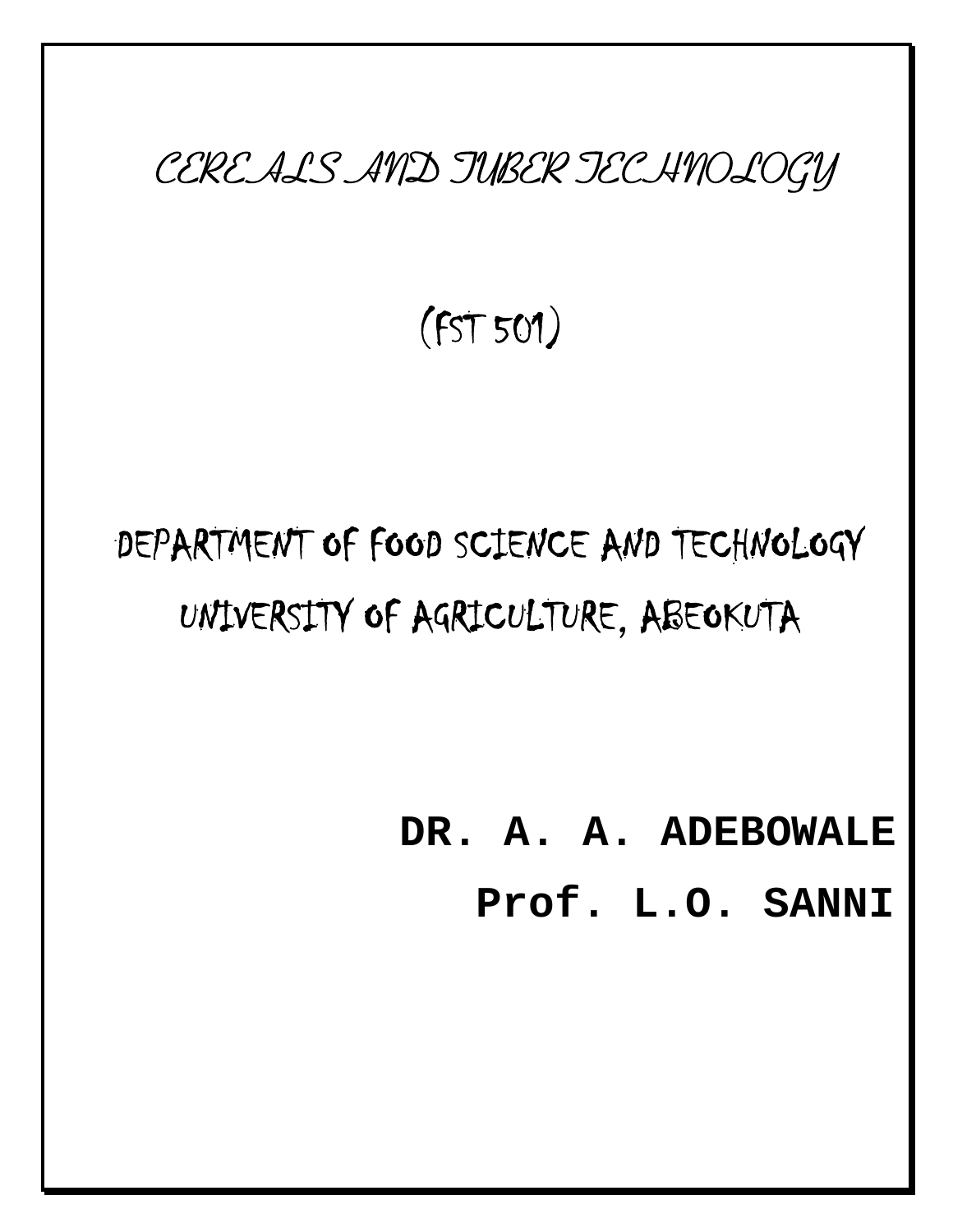# **CEREALS**

Cereals are the edible seeds or grains of the grass family. Cereals have been part of the human diet since prehistoric times. There are many different types of cereal grains, each having unique properties. Most cereals are processed to form other foods or ingredients. Cereals and cereal products are an important source of energy, carbohydrate, protein and fibre. They also contain a range of micronutrients such as vitamin E, some of the B vitamins, sodium, magnesium and zinc. Wheat and rice are the most important cereal crops world-wide as they account for over 50% of the world's cereal production. Each cereal has unique properties which make it suitable for a variety of food products. Cereals require different conditions to grow. For example, rice is grown in damp tropical climates and oats in cold temperate climates, *e.g.* Scotland. Cereals are also known as 'staple foods' as they often make up the bulk of the diet since they are relatively cheap to produce.

## **TYPES OF CEREALS**

**Wheat:** is usually ground to flour which is used to produce a wide range of products. The type of flour produced differs according to the rate of extraction. Cous cous and cracked wheat or bulgur is also made from wheat. Wheat can be fermented to make beer.

**Maize:** (or corn) may be processed to make many different ingredients (*e.g.* high fructose corn syrup which can be used as an alternative to sucrose derived from sugar cane and sugar beet) and food products. It may be milled in a similar process to wheat. Its germ is rich in oil, and can be refined to produce corn oil.

**Barley:** is mainly sold as pearl barley, which is the whole grain with its husk removed. It is also used in bread (as flour) and ground as porridge in some countries.

**Rice:** brown **rice** has its outer husk removed, and white rice is milled and polished further to remove the bran and germ. There are many different types of rice, categorized by size, shape and the region where they are grown. Rice can be ground to make flour and is used to make Japanese rice wine (saké).

**Rye:** contains little gluten, so produces breads with low volume and a dense texture, although in Russia, Poland, Germany and Scandinavian countries it is the major bread grain. Rye is also used to produce crisp bread and alcohol.

**Oats:** are rolled rather than crushed during processing. Coarse, medium and fine grades of oatmeal are available and are used for porridge and oatcakes, while rolled oats are used for porridge, and oat flour is used for baby foods and for ready-to-eat (RTE) breakfast cereals.

**Millet:** is the name used for a number of different small-grained cereal grasses, *e.g.* pearl, finger (or ragi), proso and foxtail millet. These crops are important in parts of Africa and Asia.

**Sorghum:** (also known as great millet, guinea corn, kafir corn, jowar and kaoling in different parts of the world) is a staple food in many parts of Africa, Asia and parts of the Middle East. It is also used as animal feed in many other countries.

**Triticale:** was the first cereal produced by man and is a cross or hybrid of wheat and rye. It is mainly used as feed for animals but can be milled into flour.

In addition to the cereals outlined above, there are several others which have an important role in certain parts of the world. For example:

- 1. **Buckwheat** is eaten as a cooked grain, as porridge or is used in pancakes in parts of Russia
- 2. **Quinoa** is used in Chile and Peru to make bread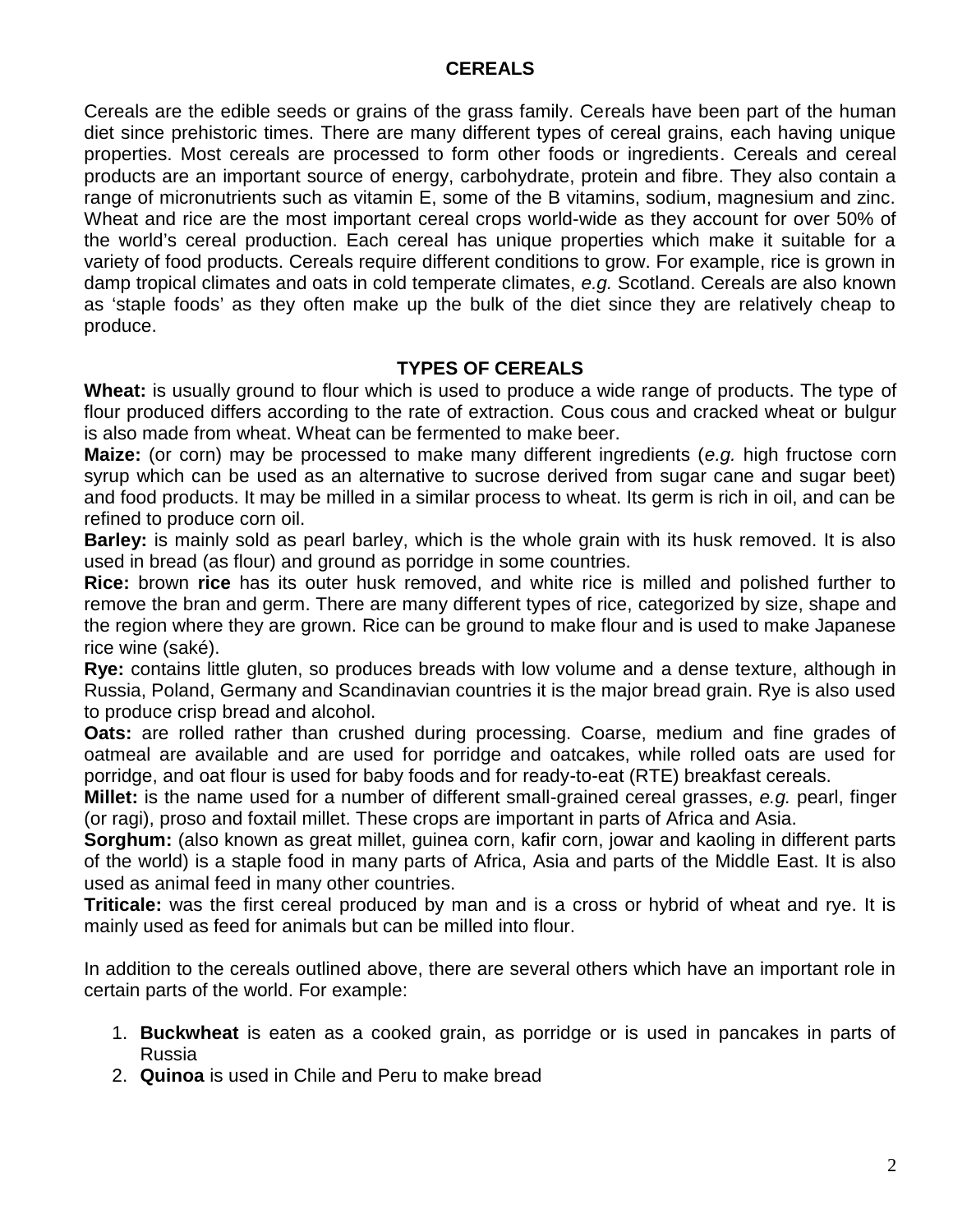# **NUTRITIONAL VALUE OF CEREALS AND CEREAL PRODUCTS**

Cereals and cereal products are an important source of energy, carbohydrate, protein and fibre. They also contain a range of micronutrients such as vitamin E, some of the B vitamins, sodium, magnesium and zinc. Because of the fortification of some cereal products they also contribute significant amounts of calcium and iron. There is evidence to suggest that regular consumption of cereals, specifically whole grains, may have a role in the prevention of chronic diseases. The strength of evidence varies and although cause and effect has not currently been established, people who consume diets rich in whole grain cereals seem to have a lower incidence of many chronic diseases, *e.g.* coronary heart disease and type 2 diabetes. It remains to be established whether this is a direct effect, or whether whole grain consumption is merely a marker of a healthy lifestyle or some other factor.

# **FOOD TECHNOLOGY ASPECTS OF CEREALS**

**Gelatinisation** (thickening): When flour (wheat, corn, rye or rice) is added to a liquid, the starch granules begin to swell on heating. This causes the granules to rupture and starch is released into the liquid. The starch granules absorb liquid, causing the sauce to thicken. Rice flour can be used in acidic sauces as it is resistant to the effects of low pH. Pearl barley may also be used to thicken a soup or casserole. However, the swollen barley grains will remain, contributing to the texture of the casserole.

**Processing:** Cereals undergo a range of processes, the most common being milling, which affect their technological and nutritional properties. Generally, the final nutrient content of a cereal will depend on the extent to which the outer layers are removed during processing, as this is where the fibre, vitamins and minerals tend to be concentrated.

**Products**: Cereals are processed and used to produce a range of products *e.g.* breakfast cereals, bread and pasta. Some nutrients are lost during this processing but are added at a later stage known as enrichment/'restoration'.

**Protein**: The amount of protein in each cereal differs (from 6-15% protein) and this affects the final product. Bread, with its characteristic open texture and appearance, relies on high protein flour, *e.g.* strong wheat flour. In products such as cakes, biscuits and pastry, lower wheat flours are used to produce crumbly and light textures.

**Storage:** Cereals should be kept in a cool dry place. They are prone to infestation by insects if kept for long periods of time

## **MAIZE**

A cereal native to tropical zones of America, maize is one of the most widely cultivated *gramineous* plants in the world. Maize can be harvested by hand or by a mechanical corn-picker. The harvested maize are stripped of their husks and then shelled manually or mechanically. In small-scale cultivation when the harvest takes place in the dry season, the ears (with or without husks) can be sun-dried, and then stored under cover. In industrial cultivation, on the other hand, the maize is harvested only by machines (corn sheller or combine harvester) capable of supplying grains ready for drying or for sale. At harvest time, particularly in the rainy season, grains of maize have too high a moisture content to keep well; therefore, before storage, the product must be dried, to lower the moisture content to about 14%. Drying could be naturally by sun drying or artificial drying of the grain by dryers. The dried maize is cleaned, and then stored (in bags or in bulk) in warehouses or silos. The dried and cleaned maize is ready for sale or for further processing.

For human consumption, maize can be eaten as fresh ears or in the form of cakes made from dough obtained by cooking the grain. The flour or semolina from husking and grinding can also be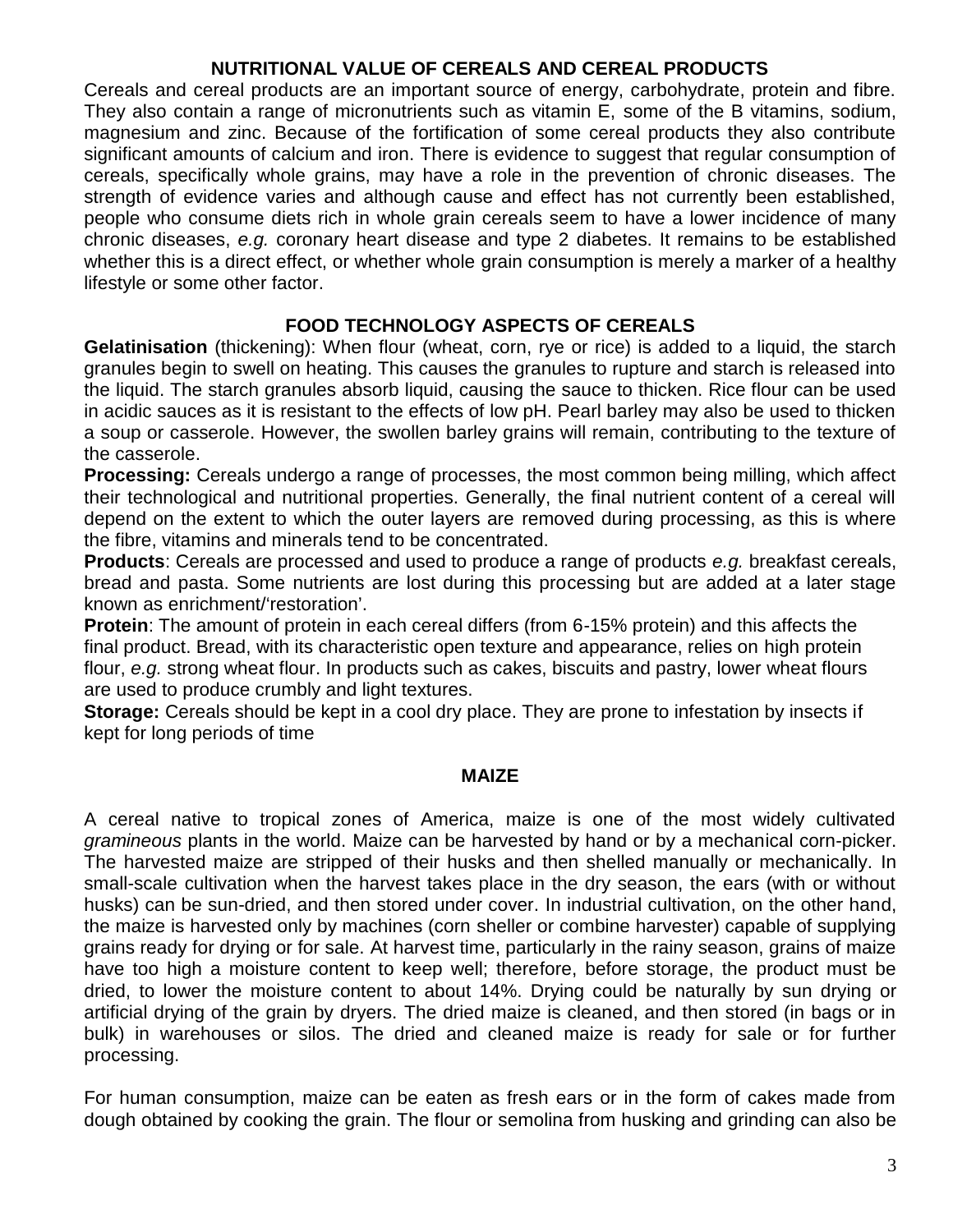eaten. The processing industry also uses maize to produce oil and margarine, cattle-feed, beer, baby food, soap, glue and varnish.

## **Structure of the maize kernel**

Maize kernels develop through accumulation of the products of photosynthesis, root absorption and metabolism of the maize plant on the female inflorescence called the ear. This structure may hold from 300 to 1 000 single kernels depending on the number of rows, diameter and length of the cob. Kernel weight may be quite variable, ranging from about 19 to 40 g per 100 kernels. During harvest the ears of maize are removed from the maize plant either by hand or mechanically. The husks covering the ear are first stripped off, and then the kernels are separated by hand or, more often, by machine.

The maize kernel is known botanically as a caryopsis; a single grain contains the seed coat and the seed, as shown in Figure 1. The figure also shows the four major physical structures of the kernel: the pericarp, hull or bran; the germ or embryo; the endosperm; and the tip cap (dead tissue found where the kernel joins the cob).The weight distribution of the different parts of the maize kernel are shown in Table 1. The endosperm, the largest structure, provides about 83 percent of the kernel weight, while the germ averages 11 percent and the pericarp 5 percent. The remainder is the tip cap, a conical structure that together with the pedicel attaches the kernel to the ear of maize.



**Figure 1: Structure of the maize kernel (caryopsis)**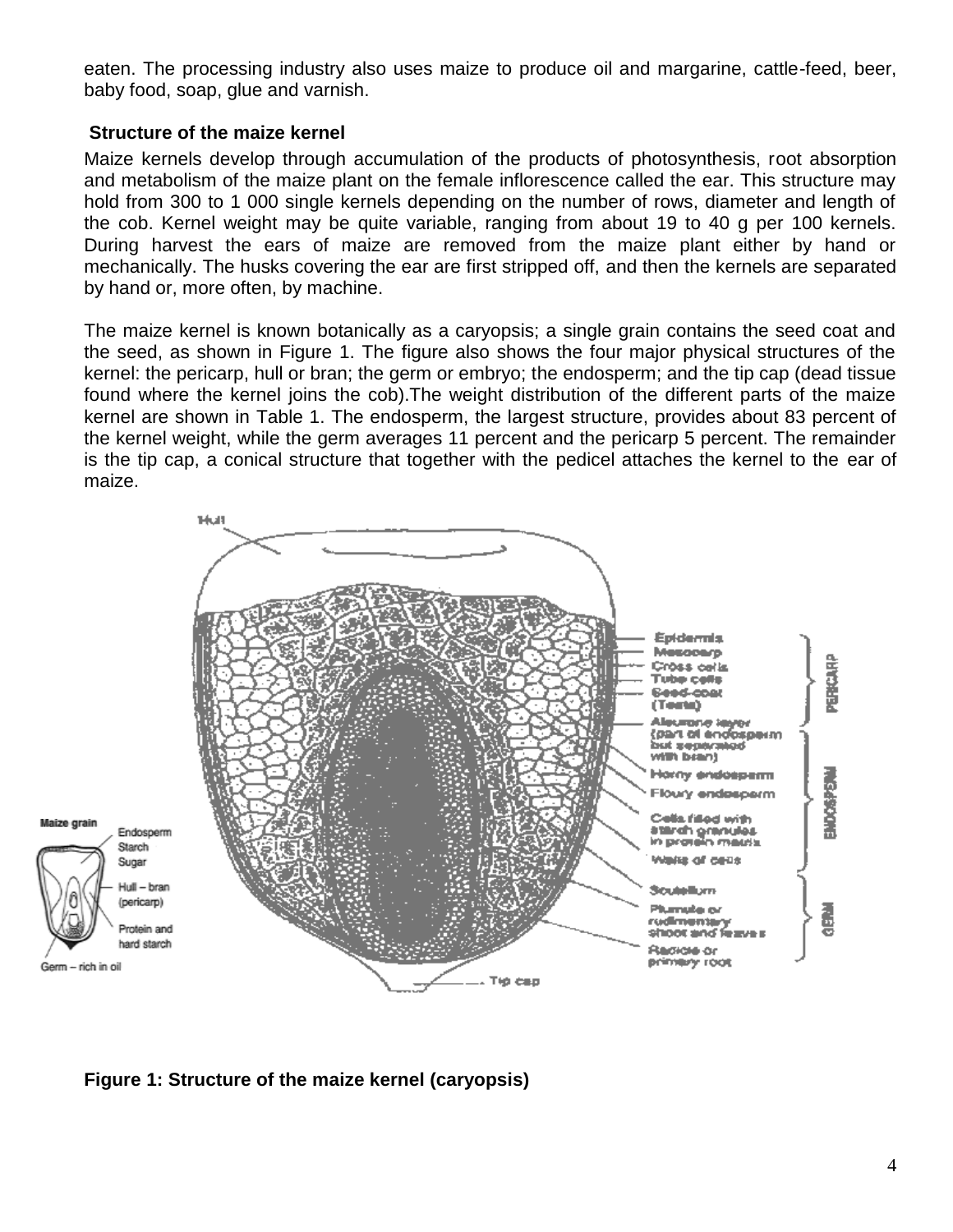| <b>Structure</b> | <b>Percent weight distribution</b> |
|------------------|------------------------------------|
| Pericarp         | $5-6$                              |
| Aleurone         | $2 - 3$                            |
| Endosperm        | 80-85                              |
| Germ             | $10 - 12$                          |

# **TABLE 1 - Weight distribution of main parts of the maize kernel**

# **Post-harvest technology of maize**

**Pre-processing:** The chemical components and nutritive value of maize do not lose their susceptibility to change when the grain is harvested. Subsequent links in the food chain, such as storage and processing, may also cause the nutritional quality of maize to decrease significantly or, even worse, make it unfit for either human and animal consumption or industrial use.

**Threshing:** The process of threshing separates the kernels from the stalks or panicles on which they grow. Threshing may take place in the field, or at the homestead or village; it may be carried out manually with the aid of animals, or with machinery. A simple method consists of beating the cereal heads against a wall or the ground; animals or humans can also trample the panicles on a hard surface, or animals can draw a machine or sledge over the grain. Threshing machines may be powered by humans or animals or, in more sophisticated forms, by internal combustion engines. Many designs have been field-tested and found to operate satisfactorily. Maize grains must be separated from the cob after the husk has been removed. A variety of manual and powered systems are available for this operation.

**Grading:** Grading consists of separating the sound kernels from chaff and impurities, and may be achieved by sieving or winnowing.

**Sieving:** Impurities are separated on the basis of their differences in size from the kernels. Hand sieves are usually used singly (figure 2). The simpler machines (figure 3) will have two sieves: one with oversized holes (which retain large impurities and let the grain kernel pass through), and one with undersized holes (which retain the kernels but allow smaller impurities to pass through).

**Winnowing**: In this process impurities are separated on the principle that their density differs from that of the grain kernels. The operation depends on air movement to remove the lighter fractions. The simplest method is to drop a basket of kernels and impurities in a thin stream onto a clean surface through a slight natural breeze (figure 4 and 5). This is a slow and laborious process but it is still widely practiced. Winnowing machines operate on the same principle, but air movement is created by a fan. Sophisticated machinery are available for separating kernels from impurities but these are expensive and are used only in large scale or specialized applications. Hand-picking is an effective but tedious operation that is nevertheless widely practiced by farmers.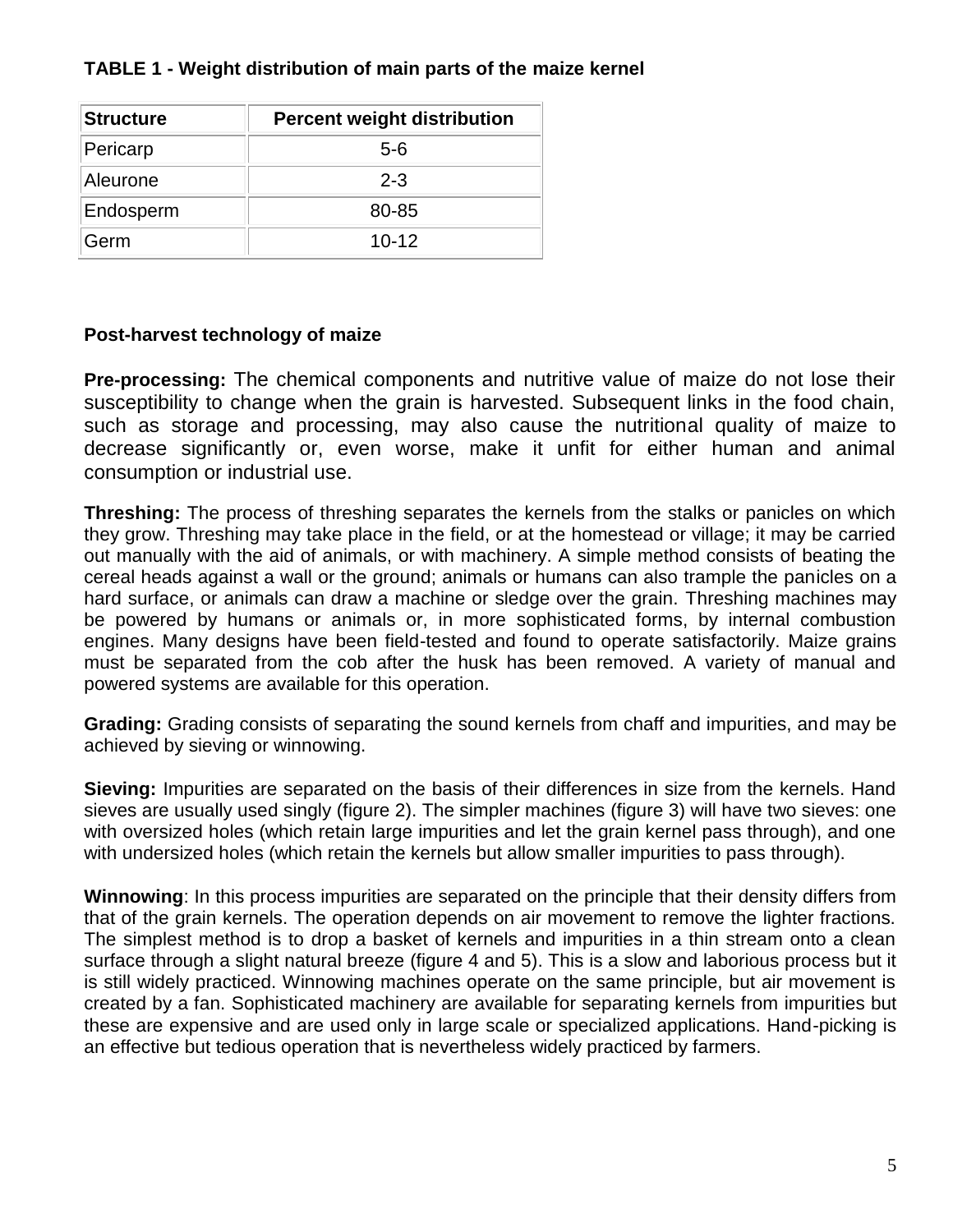

**Figure 2: Manual sieving of maize kernels**





**Figure 3: Three-sieve seperator**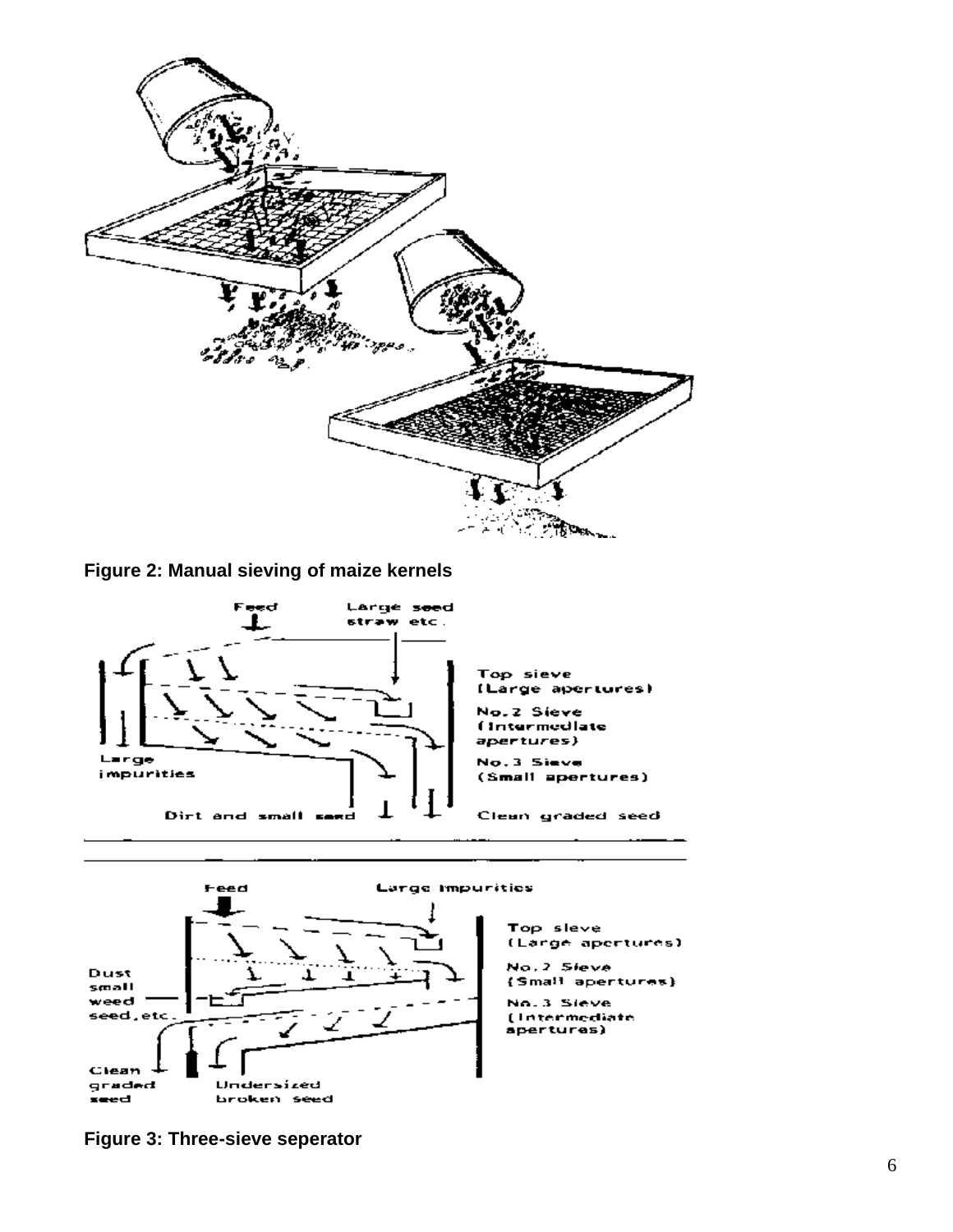

# **Figure 4: Simple aspirator**



**Figure 5: Manual and mechanical winnowing of maize kernels**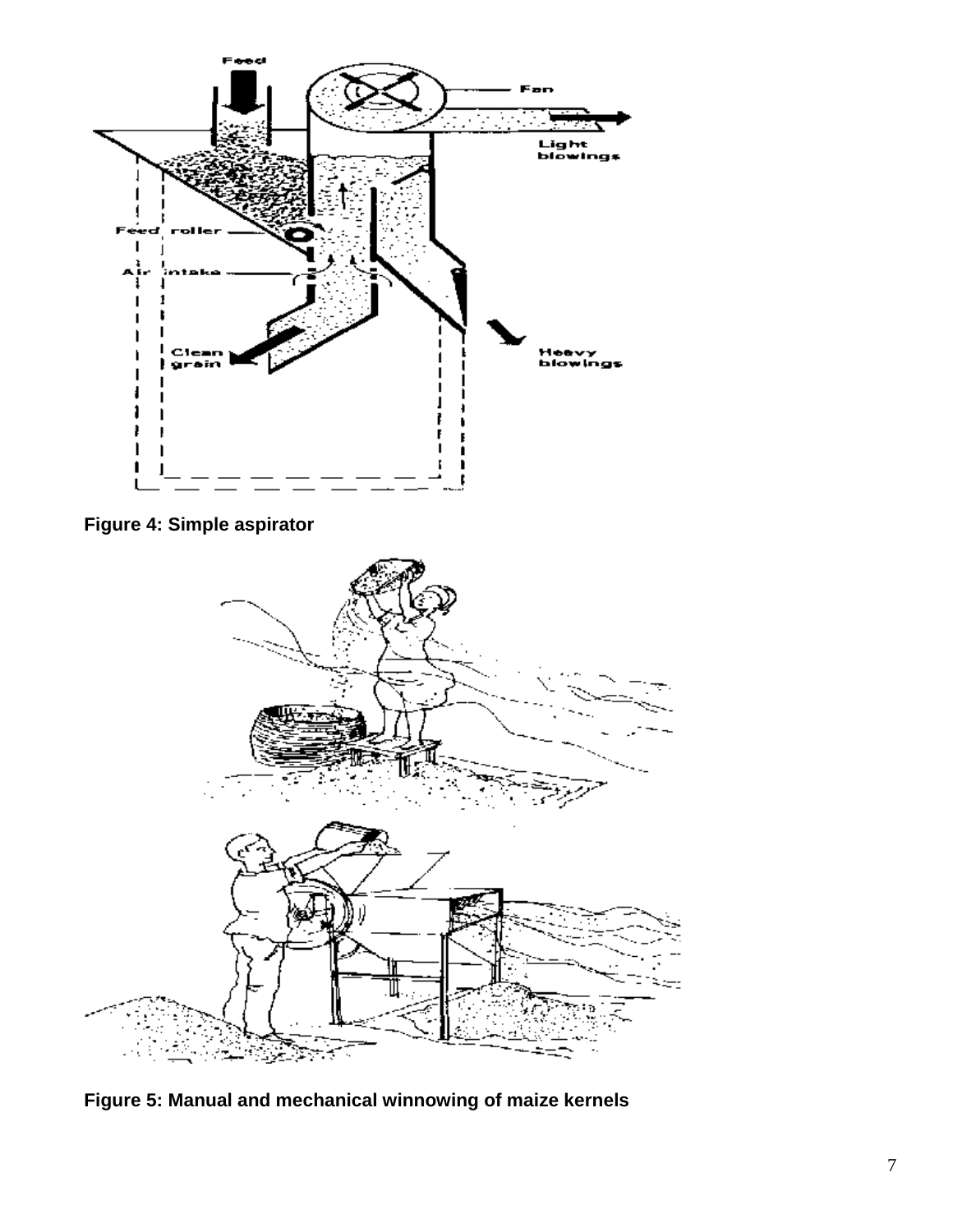**Drying:** In either mechanical or manual harvesting, the maize kernels contain too much moisture for safe storage, and they must be dried to safe moisture levels of about 12 – 14 percent. Storage stability depends on the relative humidity of the interstitial gases, which is a function of both moisture content in the kernel and temperature. Low moisture content and low storage temperatures reduce the opportunity for deterioration and microbial growth. Aeration therefore becomes an important operation in maize storage as a means of keeping down the relative humidity of interstitial gases. Significant maize losses have been reported in tropical countries. Losses of up to 10 percent have been found, not including those losses caused by fungi, insects or rodents. If these were included, losses could go up to 30 percent in tropical humid areas or 10 to 15 percent in temperate areas. Losses due to fungi (mainly *Aspergillus* and *Penicillium*) are important for both economic and health reasons because of aflatoxins and mycotoxins.

# **Storage**

**Biotic and non-biotic factors:** The efficient conservation of maize, like that of other cereal grains and food legumes, depends basically on the ecological conditions of storage; the physical, chemical and biological characteristics of the grain; the storage period; and the type and functional characteristics of the storage facility. Two important categories of factors have been identified. First are those of biotic origin, which include all elements or living agents that, under conditions favourable for their development, will use the grain as a source of nutrients and so induce its deterioration. These are mainly insects, microorganisms, rodents and birds. Second are non-biotic factors, which include relative humidity, temperature and time. The effects of both biotic and nonbiotic factors are influenced by the physical and biochemical characteristics of the grain. Changes during storage are influenced by the low thermal conductivity of the grain, its water absorption capacity, its structure, its chemical composition, its rate of respiration and spontaneous heating, the texture and consistency of the pericarp and the method and conditions of drying.

Nutrient losses have been reported in maize stored under unfavourable conditions. Although damage caused by insects and birds is of importance, a great deal of attention has been paid to the problems caused by micro-organisms, not only because of the losses they induce in the grain, but more importantly, because of the toxic effects of their metabolic by-products on human and animal health.

## **Inhibition of aflatoxin contamination**

Two ways of preserving maize from being destroyed by aflatoxin contamination have been under investigation. One is to inhibit growth of *Aspergillus flavus* or *Aspergillus parasiticus* and the other is to remove the aflatoxins after they have been produced by the *Aspergillus* infection. Most researchers have concentrated on the inhibition of fungal growth, and some chemicals have already been found effective in storage conditions. This, however, does not solve the problem of field contamination by moulds, since the airborne spores of the organisms are readily available in the environment. The spores can germinate on the cob and infect the inner tissues under optimum temperature and moisture conditions. Therefore, other researchers have pursued the possibility of detoxification.

Roasting has been shown to be effective in reducing aflatoxin levels, depending on the initial level of the toxin as well as on roasting temperatures. Higher temperatures may cause up to 77 percent aflatoxin destruction; however, it is well known that heat also destroys the nutritive value of the material. Tempering aflatoxin contaminated maize with aqua ammonia and then roasting it may be a simple and effective way to decontaminate it. It is difficult, however, to remove the smell of ammonia from the treated grain. A process that has received some attention is the use of calcium hydroxide, a chemical used for lime-cooking of maize. Studies have shown a significant reduction in aflatoxin levels, although the extent of reduction is related to the initial levels. Feeding tests with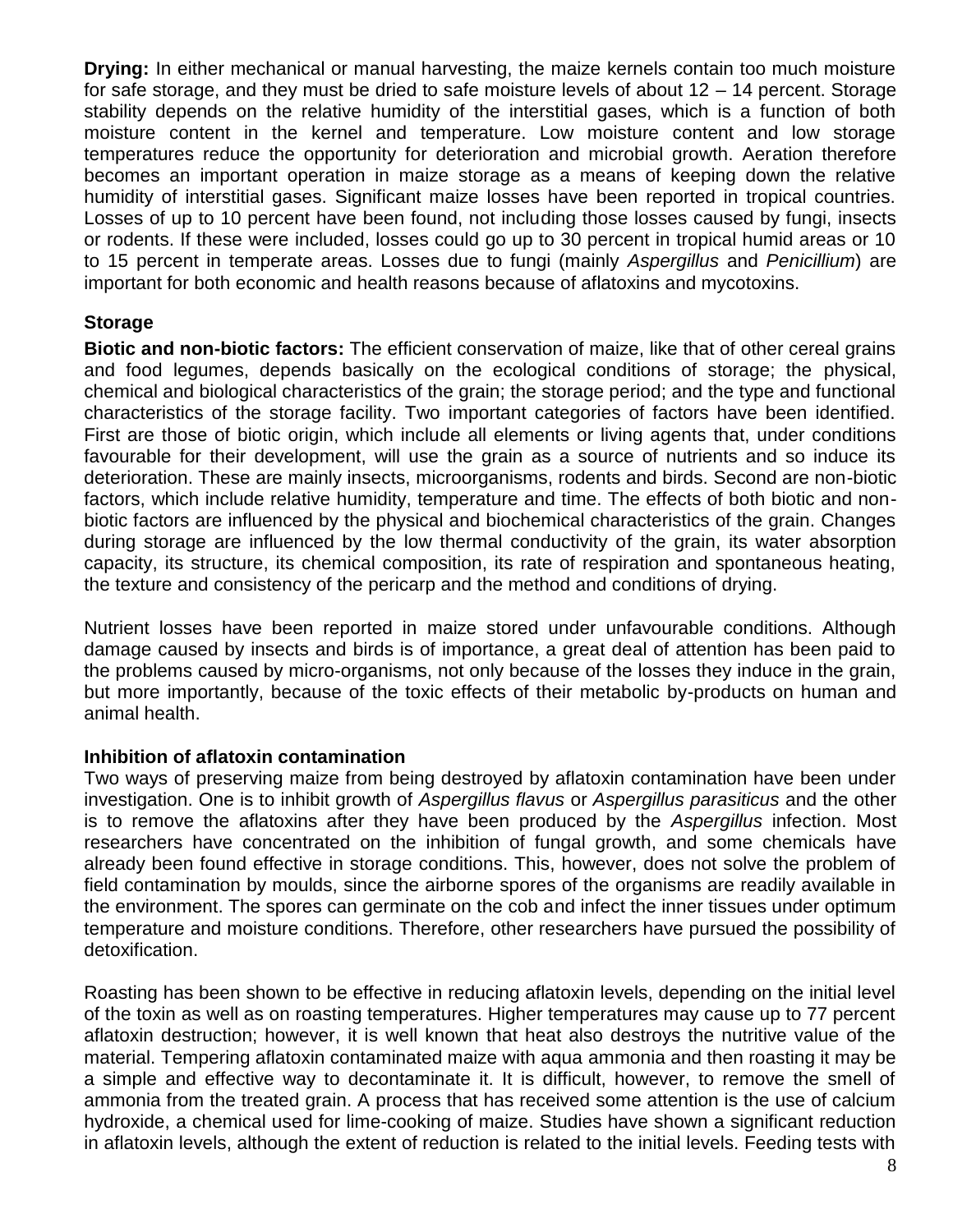mouldy maize treated with calcium hydroxide have shown a partial restoration of its nutritional value.

Appropriate harvesting and handling can do much to reduce fungal contamination of maize and can thus prevent the need for chemical decontamination measures, which not only increase the cost of the grain but cannot completely restore its original nutritional value. In this respect, if shelled grain was immediately sun-dried the chance of contamination will reduce as compared with that of undried maize shelled mechanically or by hand. Shelling encourages fungal contamination as it causes damage to the kernel base, which is rough compared with the rest of the grain. Corn on the cob, even with its high levels of moisture, resists fungal contamination relatively well.

## **MAIZE PROCESSING**

## **Forms of maize consumption**

There are many ways to convert maize into interesting and acceptable forms which, if presented in attractive and easily prepared products, could to some extent counteract the trend toward greater consumption of wheat derived in developing countries that imports large quantity of wheat.

## **Milling**

The maize kernel is transformed into valuable foods and industrial products by two processes, dry milling and wet milling. The first yields grits, meal and flours as primary products. The second yields starch and valuable derived products.

## **Dry milling**

The dry milling of maize as practiced today has its origins in the technologies used by the native populations who domesticated the plant. The best example is the method used to make arepa flour or hominy grits. The old technology was soon replaced by a grinding stone or stone mill, followed by the grits mill and finally by sophisticated tempering-degerming methods. The products derived are numerous, with their variety depending to a large extent on particle size. They are classified into flaking grits, coarse grits, regular grits, corn meal, cones and corn flour by means of meshes ranging from 3.5 to 60 mm. Their chemical composition has been well established and their uses are extensive, including brewing, manufacturing of snack foods and breakfast cereals and many others.

## **Wet milling**

The largest volume of maize in developed countries such as the United States is processed by wet milling to yield starch and other valuable by-products such as maize gluten meal and feed. The starch is used as a raw material for a wide range of food and non-food products. In this process, clean maize is soaked in water under carefully controlled conditions to soften the kernels. This is followed by milling and separation of the components by screening, centrifugation and washing to produce starch from the endosperm, oil from the germ and food products from the residues. The starch has industrial applications as such and is also used to produce alcohol and food sweeteners by either acid or enzymatic hydrolysis. The latter is done with bacterial and fungal alpha-amylase, glucoamylase, beta-amylase and pullulanase. Saccharides of various molecular weights are liberated yielding sweeteners of different functional properties. These include liquid or crystalline dextrose, high-fructose maize syrups, regular maize syrups and maltodextrins, which have many applications in foods.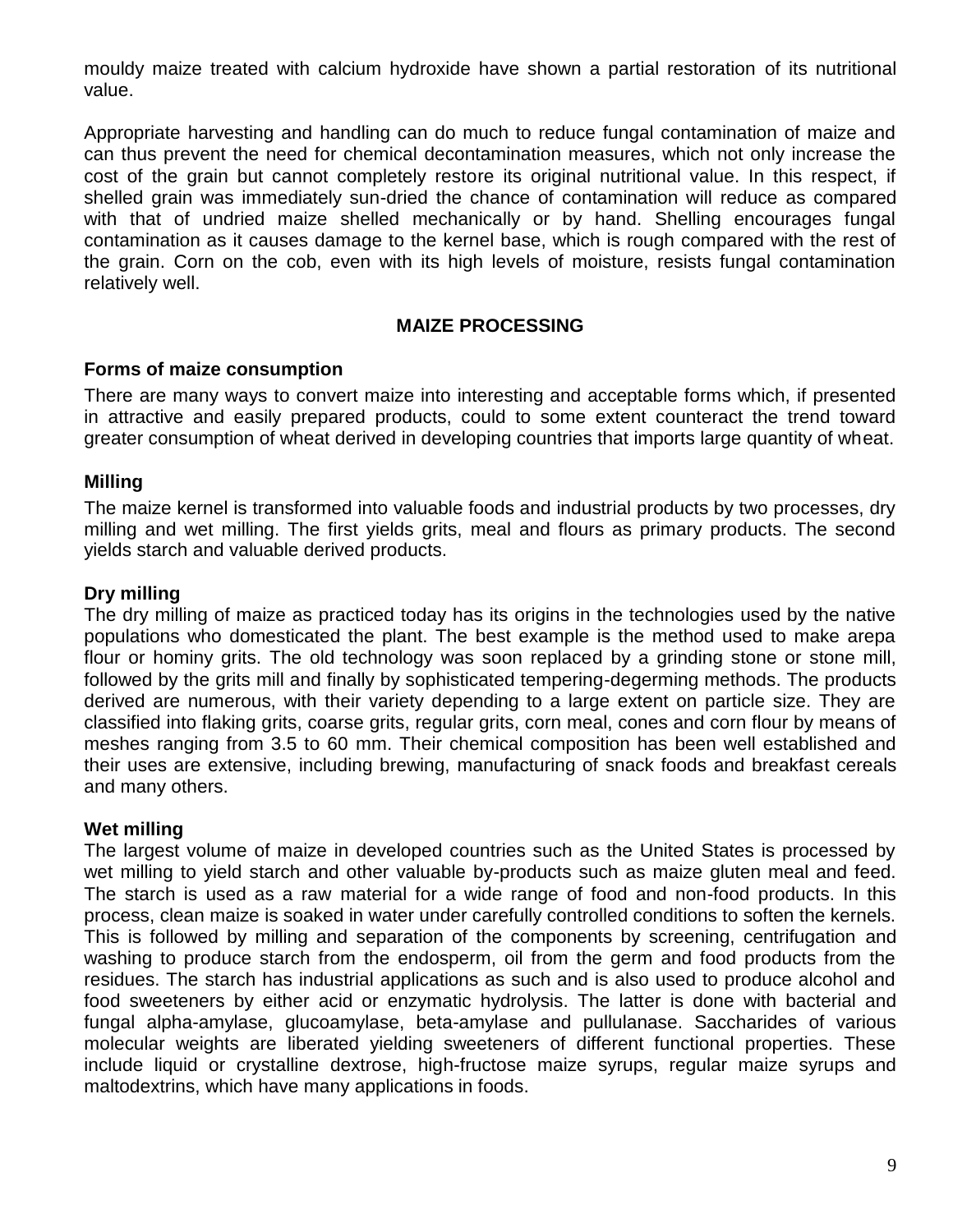# **TRADITIONAL PREPARATIONS AND USES OF MAIZE IN NIGERIA**

Maize is an all-important crop which provides an avenue for making various types of foods. It also has some medicinal values and serves as raw-materials for many industries. Grain is the most important part of maize crop. It is put to many uses.

**Pap:** The traditional process of making ogi has a number of slight variations described by several authors. Ogi is traditionally prepared in batches on a small scale two or three times a week, depending on demand. Ogi is usually marketed as a wet cake wrapped in leaves, or it may be diluted to 8 to 10 percent solids in water and boiled into Hot-pap known as 'eko-gbona' or 'ogi' (Yoruba), 'akamu' (Ibo and Yala), 'kamun' (Ibira) or cooked to a stiff gel or cold-pap known as 'eko-tutu' (Yoruba), 'kamu' (Isha), 'agidi' (Ibo and Yala), 'kafa' (Hausa). 'Ogi' is synonymous to tea among the indigenous Nigerians.

To prepare paps generally, grains are sorted, graded, and the clean grain is steeped in water for two to five days to soften. Once soft, it is ground with a grinding stone, pounded in a mortar or ground with a power mill. The ground paste is filtered using clean, white cloth to get very smooth paste. The residue of filtration is used to feed animals. Meanwhile, remaining fine paste after filtration is allowed to settle down at the bottom and the water on top decanted. Water is added and leave for days with change of water at interval. Amount desire may be taken, stirred and poured inside boiling water and stirred until a semi-liquid porridge (hot pap) is obtained.

Souring of the maize took place spontaneously without the addition of inoculants or enzymes. Moulds such as *Epholosporium, Fusarium, Aspergillus* and *Penicillium* species and the aerobic bacteria such as Corynebacterium and Aerobacter species has been found in fermenting maize, while the main lactic acid bacterium found was *Lactobacillus plantarum.* There were also yeasts: *Candida mycoderma, Saccharomyces cerevisiae* and *Rhodotorula sp*. Although ogi is supposed to have an improved B-vitamin content, the results observed are quite variable, at least for thiamine, riboflavin and niacin.11 organic acids have been found, with lactic, acetic and butyric acids being the most important.

Preparation of cold-pap is differs a little. The top water is removed while the paste is poured in boiling water and stirred to get a semi-solid porridge. This is then put inside banana leaves, or 'ewe-eko' as called by the local people to give a characteristic doomed shape. Alternatively, it may be put inside polythene paper (nylon) – a recent phenomenon. The hot paste is allowed to cool down and solidified, and thus become thick porridge (i.e. cold-pap). 'Omadidi', which is popular among Isha people, is similar to 'eko' or 'eko'-tutu or agidi but more solid than the latter. There is a slight difference in its ('omadidi') preparation. The half-cooked watery porridge is poured inside nylons at desire amount and re-cooked inside a pot containing hot water, this make it more solidified than eko.

Major difference between hot-pap and cold-pap lies in the states they are eaten or served. While 'ogi' and 'koko' are served hot, eko/agidi and 'omadidi' are served cold. Generally, paps may be taken alone or with sugar or with bean cakes i.e. 'akara' or 'moin moin' (made from cowpea) or with vegetable stew or with ground nut cake, 'kulikuli'

**Tuwo:** ' Tuwo' (Yoruba), 'tuwo-masara' (Hausa), 'oka' (Egun), 'inioka' (Ibo), 'uka apaapa' (Ibira) is a very important and popular staple food among various ethnic groups in Nigeria. Its preparation seems to be similar among all groups though with minor differences. To prepare 'tuwo', pericarp and germ of the grains is removed by grinding gently inside mortar with pestle or mechanically at the mill. Small water is added to the grains to enhance testa removal. This is then sun-dried. In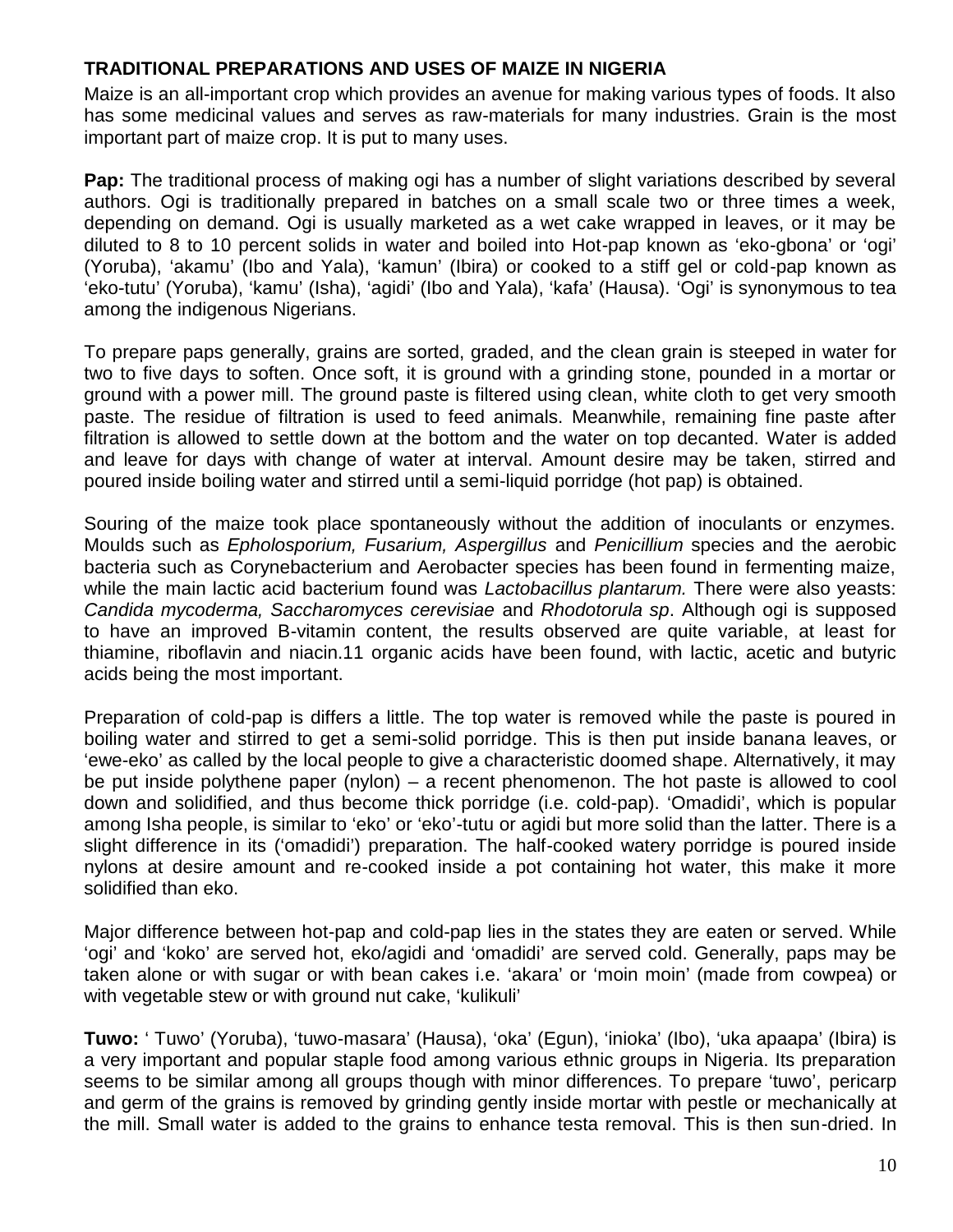some localities, the testa is not removed. Dried grains are then ground with local grinding stone or with grinding machine to obtain smooth, whitish flour. Cooking pot containing water is put on fire and the flour reconstituted into slurry. When water is boiling, the slurry is poured in it and stirred with stirring-stick to make a thick paste ('tuwo'). Tuwo is taken with bean soup ('gbegiri') or with 'luru' or with 'kubewa taushe' or with vegetable soups like sesame, okra, celosia, etc.

**Donkunnu:** 'Donkunnu' is an exotic food to Nigeria. It was introduced to Nigeria from Ghana probably by the emigrant Ghanaians or by Nigerians lived in Ghana. The first option is more likely to be because at most joints of 'donkunnu', the Ghanaians are the sellers. It has become a popular food among middle aged Nigerians. To prepare 'donkunnu', maize grains are soaked for about two days in cold water. Soaked grains are then ground into wet paste and leave in this state for about two days to ferment. The purpose of which is to bring out the characteristic sour taste of the finished product. A desire amount or quantity of fermented paste is put inside maize husk and cooked inside pot until thick, solid porridge ('donkunnu') is obtained. 'Donkunnu' is eaten with pepper stew (i.e. soup made up of mainly coarsely ground pepper and tomato) and fried fish.

**Maasa and Wainna:** 'Maasa' and 'wainna' are similar thick porridges. While 'maasa' is small in size, 'wainna' is big. 'Maasa' is eaten with sugar sprinkled on it, 'wainna' is eaten with pumpkin soup or with vegetable soups or with honey. Both are made with coarsely, wet-ground grains. Small piles of this are put separately into a frying-pan containing hot groundnut oil (or palm oil, as commonly used among Isha people) to 'maasa'. 'Wainna' on the other hand is prepared by putting some quantities of ground paste inside saucer plates (made of clay soil). The saucer plates are lubricated with groundnut oil initially to enhance easy removal of 'wainna' after heating or cooking. 'Wainna' cakes can also be made with mixture of cassava flour and millet flour.

**Cous cous:** Grain testa is removed before the grains are ground into powdery flour which can be preserved inside bag, and stored in a dry place until time to use it. At intervals, a required quantity can be measured out and mixed with ingredients like sliced tomato, pepper and onion. All these are cooked together. After sufficient cooking, the mixture (i.e. 'cous cous') is solidified and ready for eating.

**Akple:** The Ibo mix cassava flour with maize flour together with onion chips, chilies, and palm oil, and moulded into small balls that are deep fried in red palm oil. The balls are called 'akple'.

**Gwate:** This is prepared like 'cous cous'. While 'cous cous' is solid, 'gwate' is semi-solid porridge. Unlike the 'cous cous', ingredients like pieces of soft-bones, meat, amaranth or bitter leaf and 'efirin' are mixed with the flour and cooked to make 'gwate'.

**Nakia:** Moistened maize flour is moulded into small round objects which are fried with vegetable oil. 'Nakia' is eaten with honey or sugar.

**Dambu alubosa**: Maize grains are ground into dry, coarse particles that resemble 'gari'(a foodstuff made from cassava). The particles are mixed with oil and vegetable leaves e.g. *Amaranthus spp* and cooked.

**Abari/Sapala:** Fresh maize grains are washed with clean water to remove dirt. Onion and pepper are added to the grains and ground together with local grinding stone or with mortar and pestle or with grinding machine. Then palm oil and salt are added to it to turn red and to taste respectively. Desire quantities are measured out and put inside banana leaves or empty milk tins, and steamcooked with heat of hot water inside a covered pot to become solid porridge ('abari'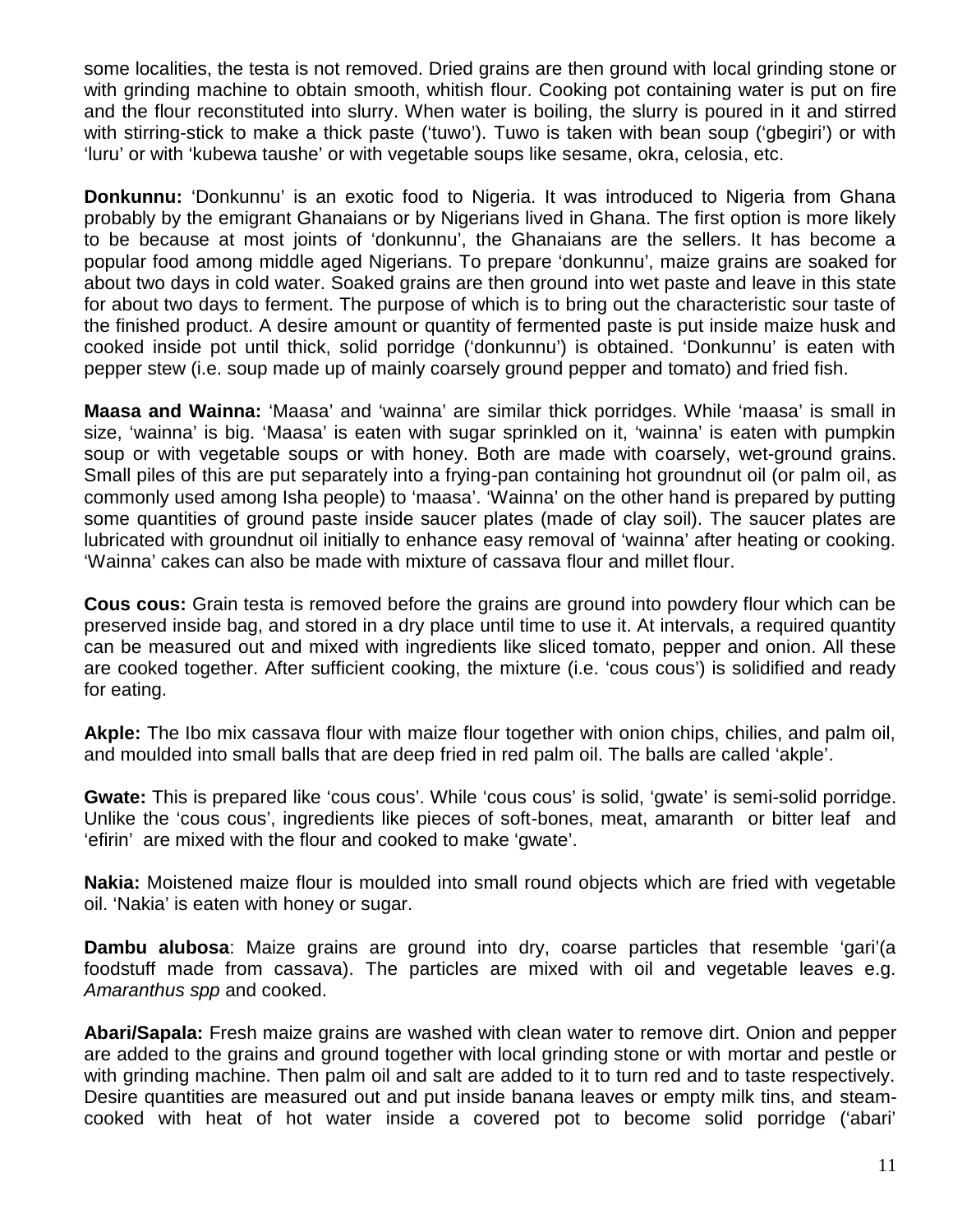'iroo/sapala'[Yoruba], 'elili-oka'[Ibo], 'ekefi'[Isha]. 'Abari' may be eaten alone or with paps-hot and cold.

**Egbo:** Maize grains are cooked intensely until they become very soft and burst open (i.e. 'egbo'). It may be eaten in this form or with cooked beans or cooked groundnut and/or coconut and with little groundnut oil.

**Donkwa:** This is a mixture of dried-ground groundnut and maize. The mixture is moulded into small ball shapes (i.e. 'donkwa' or 'dodonkwa'). It is known by the Isha as 'emumu'. The difference is that sugar and at time small pepper is added to the mixture of groundnut and maize flour to make 'emumu'.

**Popcorn:** Locally, there are two types of popcorn- hard and soft. The former is simply called 'guguru' while the latter is 'guguru alakuko' by the Yorubas. Popcorn is made by putting maize grains inside a saucer-shaped earthen pot containing sand, and heated with firewood. The heat generated by the hot sand roasted and changed the colour of the whitish grains to brownish (i.e. 'guguru'). Further heating bursted the grains to reflect the internal whitish parts, this is called 'guguru-alakuko'. The name is synonymous with the cock's comb (the cock is called 'akuko' by the Yorubas). Sometimes, honey or sugar may be added to 'guguru' to become 'guguru-oloyin' (honey or any sweet object is called 'oyin' by the Yorubas). Popcorns may be eaten alone or with roasted groundnut.

**Ajepasi:** Maize grains are ground with water to moistened paste which is moulded into ribbons, and fried with groundnut oil. Fried ribbons are maize cakes (i.e. 'ajepasi').

**Aadun:** Maize grains are roasted and then ground into powdery particles. This is mixed with palm oil which makes it to solidify or to clump together.

**Kokoro:** 'Kokoro' is also produced in a similar way like 'aadun' by roasting, kneading, spicing and frying.

**Cooked or boiled maize:** Whole freshly harvested maize fruit is cooked or boiled until the seeds are soft and eaten on the cob.

**Roasted maize:** Whole freshly harvested maize fruit is roasted with hot-charcoal over a wiregauze until the seeds become brown. It is eaten in this form on the cob.

## **SORGHUM**

Sorghum, *Sorghum bicolor* (L.) Moench, is known under a variety of names: great millet and guinea corn in West Africa, kafir corn in South Africa, dura in Sudan, mtama in eastern Africa, jowar in India and kaoliang in China. In the United States it is usually referred to as milo or milomaize. Sorghum belongs to the tribe *Andropogonae* of the grass family *Poaceae*. The genus Sorghum is characterized by spikelets borne in pairs. Sorghum is treated as an annual, although it is a perennial grass and in the tropics it can be harvested many times.

## **Grains and their structure**

Sorghum caryopsis is composed of three main parts: seed coat (testa or pericarp), germ (embryo) and endosperm (storage tissue) (figure 6). In some sorghum genotypes the testa is highly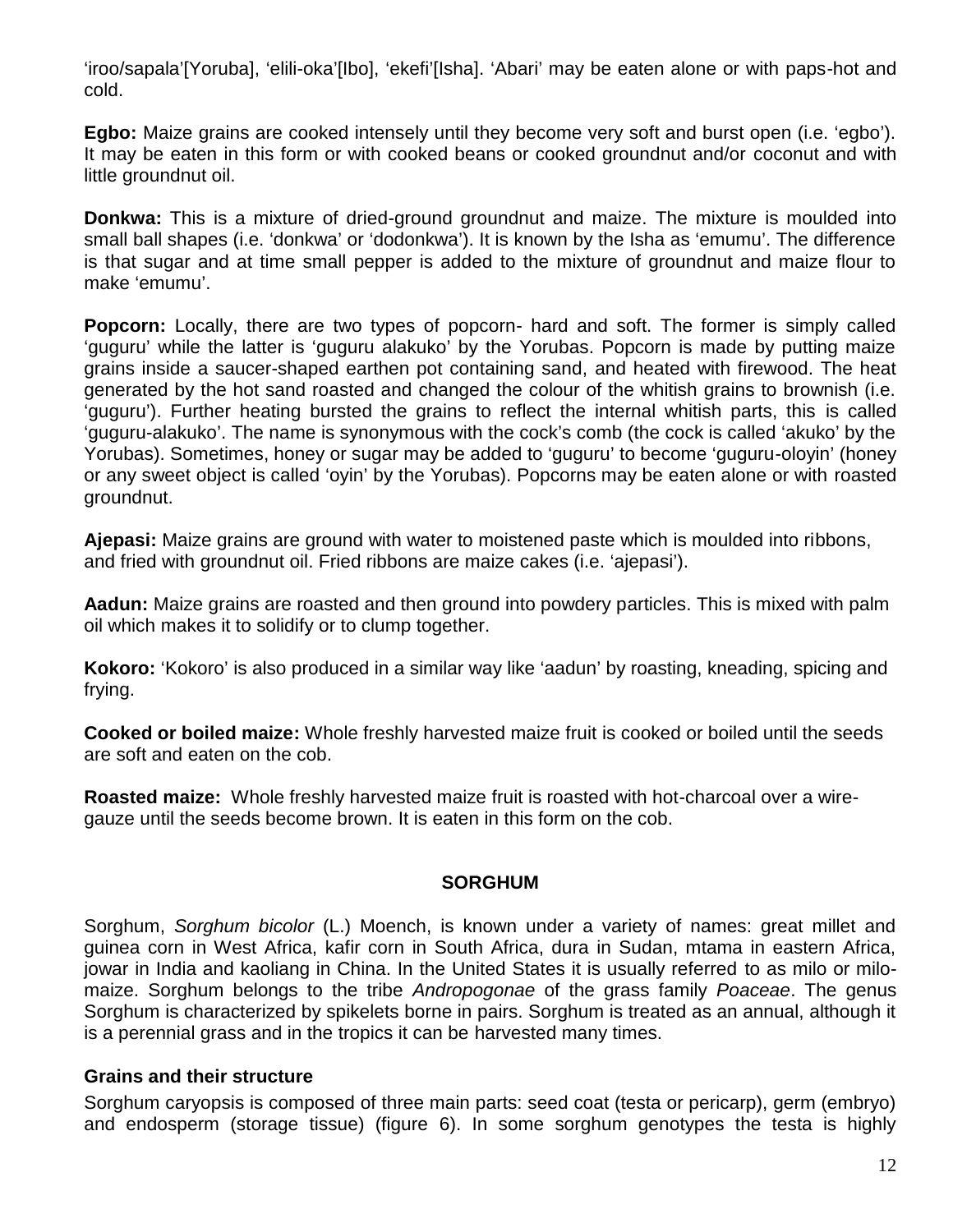pigmented. Kernels of sorghum show considerable diversity in colour, shape, size and certain anatomical components. The principal anatomical components are pericarp, germ or embryo and endosperm. The kernels of sorghum are of the caryopsis type, in which the pericarp is completely fused to the endosperm. The relative distribution of the three main kernel components varies. In the sorghum kernel the distribution by weight is pericarp 6 percent, endosperm 84 percent and germ 10 percent



**Figure 6: Structure of the sorghum kernel (caryopsis)**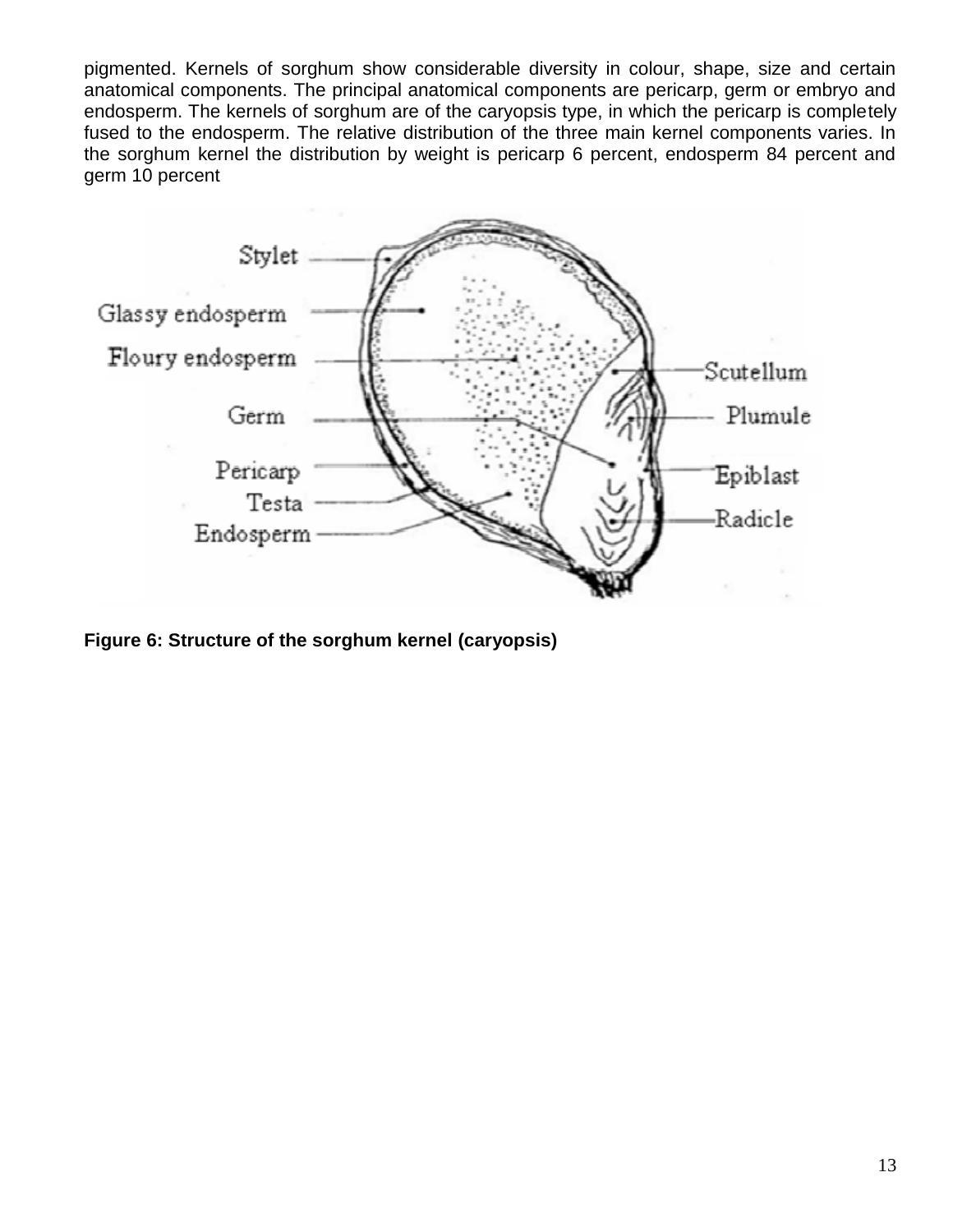# **Sorghum grain composition and nutritive value**

Starch is the main component of sorghum grain, followed by proteins, non-starch polysaccharides (NSP) and fat. The average energetic value of whole sorghum grain flour is 356 kcal/100g. Sorghum has a starch macromolecular composition similar to that of maize and wheat. However, sorghum contains resistant starch, which impairs its digestibility, notably for infants. This resistance is desired in other applications to fight human obesity and to feed diabetic people. Sorghum contains non-starch polysaccharides (NSP), mainly located in the pericarp and endosperm cell walls, with proportions in the kernel ranging from 2 to 7% depending on variety. The NSP in sorghum grain are essentially constituted of arabinoxylans and other -glucans representing 55% and 40% of the total NSP. Arabinoxylans, being one of the major NSP present in sorghum cell walls, play an important role in the processing of sorghum for baking and brewing These -glucans are predominantly water-unextractable, and form viscous and sticky solutions. In brewing, together with arabinoxylans, they are associated with processing problems like poor wort and beer filtration rates and the occurrence of haze. Sorghum also contains non-carbohydrate cell-wall polymers such as lignins with proportions constituting up to 20% of the total cell wall materials. The protein content in whole sorghum grain is in the range of 7 to 15%. Sorghum is reported to be a good source of more than 20 minerals. Sorghum is rich in phosphorus, potassium, iron and zinc. Zinc (an important metal for pregnant women) deficiency is more common in corn and wheat than in sorghum.

## **Sorghum utilization**

Total consumption of sorghum closely follows the global pattern of output, since most of it is consumed in the countries where it is grown. Sorghum is used for two distinct purposes: human food and animal feed. , thin porridge, e.g. "bouillie" (Africa and Asia), stiff porridge, e.g. tuwo (West Africa), couscous (Africa), injera (Ethiopia), nasha and kisra (Sudan), traditional beers, e.g. dolo, tchapallo, pito, burukutu, etc (Africa), ogi (Nigeria), baked products (USA, Japan, Africa), etc. Tortillas are a kind of chips prepared from sorghum alone or by mixing sorghum with maize and cassava. Nasha is a traditional weaning food (infant porridge) prepared by fermentation of sorghum flour. Ogi is an example of traditional fermented sorghum food used as weaning food. Often sorghum porridges are characterized by thick pastes that may form rather stiff gels depending on variety used. Porridges prepared with malted sorghums have several order of magnitudes lower viscosities than those of non-malted sorghums These porridges are particularly useful for the formulation of weaning foods for infants because of their high energy density

Couscous is a steamed and granulated traditional African food originating from North Africa. The traditional method of preparing couscous is a steam-cook process in a special pot called "couscoussière*"*. Couscous is prepared by mixing flour with water to obtain agglomerated flourwater mixtures. The agglomerates are then put on top of the "couscous". The stew cooks in the bottom pot while the granules are steamed on top.

## **Sorghum as Human food**

While total food consumption of all cereals has risen considerably during the past 35 years, world food consumption of sorghum has remained stagnant, mainly because, although nutritionally sorghum compares well with other grains, it is regarded in many countries as an inferior grain. Per capita consumption of sorghum is high in countries or areas where climate does not allow the economic production of other cereals and where per capita incomes are relatively low. These include especially the countries bordering the southern fringes of the Sahara, including Ethiopia and Somalia, where the national average per capita consumption of sorghum can reach up to 100 kg per year. Other countries with significant per capita consumption include Botswana, Lesotho,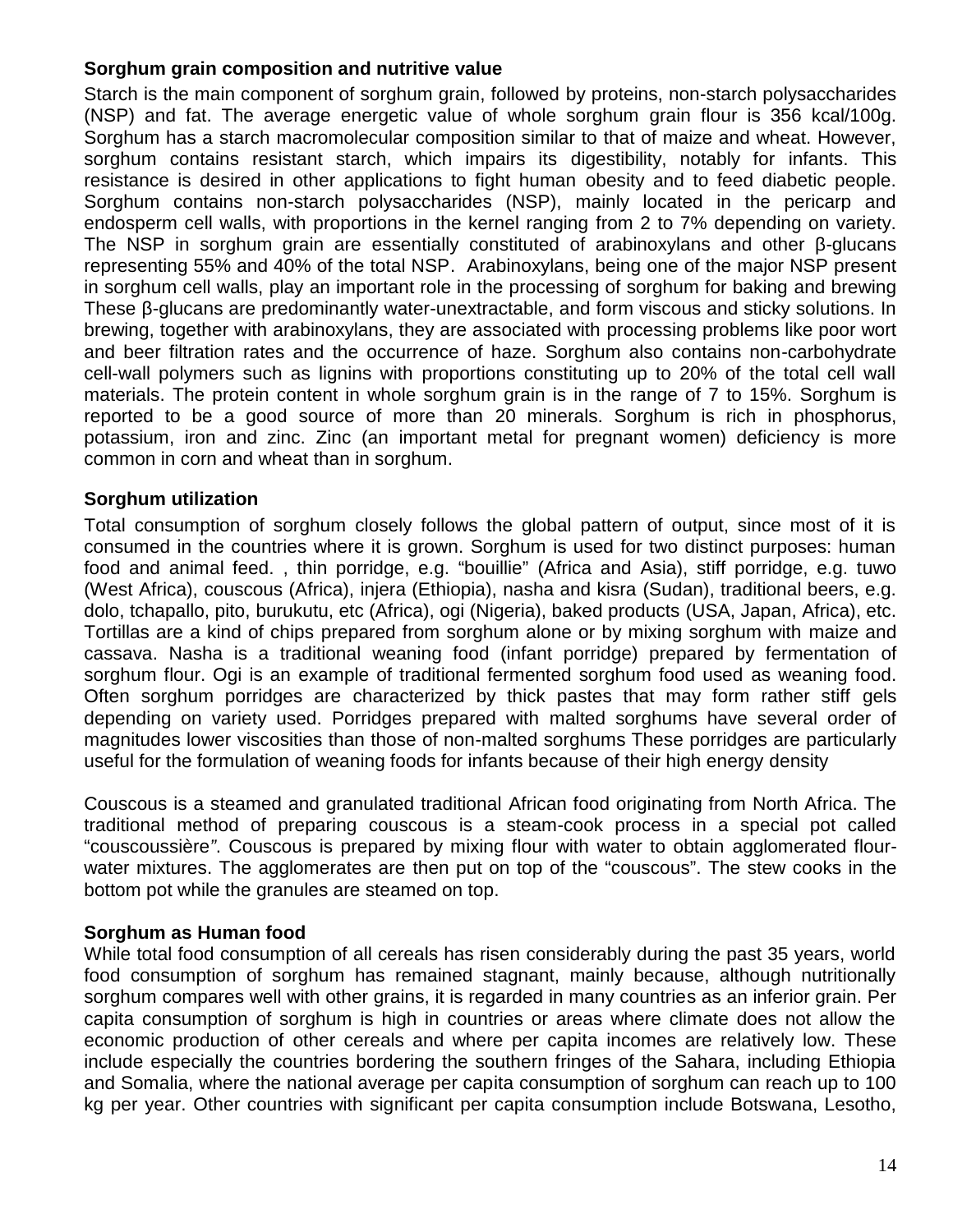Yemen and certain provinces in China and states in India. In most other countries, food consumption of sorghum is relatively small or negligible compared to that of other cereals.

## **Sorghum as animal feed**

Grain use for animal feed has been a dynamic element in the stimulation of global sorghum consumption. The demand for sorghum for feed purposes has been the main driving force in raising global production and international trade since the early 1960s. The demand is heavily concentrated in the developed countries, where animal feed accounts for about 97 percent of total use, and in some higher-income developing countries, especially in Latin America where 80 percent of all sorghum is utilized as animal feed. The United States, Mexico and Japan are the main consuming countries, followed by Argentina and Venezuela. These countries together account for over 80 percent of world use of sorghum as animal feed.

# **Storage**

The objective of storage is to preserve as much as possible of the value of the grain for its intended future use. This means either retaining as high a proportion of viable seeds as possible for planting at the next harvest or preserving as much as possible of the food value of the grain for as long as possible. Several factors lead to the loss of both viability and nutrients, but globally the main causes of loss are the depredations by pests (insects, birds and rodents) and mould damage. Germination of the grain (sprouting) also results in losses. Grain is stored by consumers and by processors for future consumption. It is also stored by commercial traders for resale, usually on the home market but occasionally for export.

Moisture in the grain and the temperature of storage are the most important physical factors that contribute to losses. Most activity that causes losses occurs more rapidly as the temperature increases. With even minor changes in temperature, moisture will migrate and accumulate in certain areas, either near the top of the container or in places that are cooler than the rest. This often allows microbiological activity to occur in comparatively dry grain. Microbiological activity usually produces heat, and in unventilated stores, moist areas can get so hot that charring can occur. At this stage the grain is ruined. It may even burst into flames when it is exposed to air.

Storage bins are best filled early in the day when the air is cool and the humidity is often at its lowest. The grain should be packed as tightly as possible to allow insects the minimum space to move around and to breed. Sand is sometimes mixed with the grain to reduce the free space further. Storage containers vary from small traditional on-farm or domestic containers to silos which are sometimes found on large farms. In many countries, small granaries are made by weaving plant materials such as bamboo, stalks, bark and small branches and then sealing any gaps with mud or dung. These structures may be built directly on the ground or raised off the ground on platforms or stilts.

## **Storage practices in Africa**

In some countries in West Africa sorghum grains are mixed with wood ash and stored in clay pots. In Nigeria sorghum and millets are stored as unthreshed heads in a solid walled container called a rumbu. For short-term storage, bundles of sorghum and millet heads are arranged in layers in the rumbu. For long-term storage of three to six years, the heads are laid out individually rather than in bundles. Some farmers spread the leaves of gwander daji (*Anona senegalensis*) on the bottom of the rumbu and between each layer of grain. When a rumbu is full, the mouth is sealed with clay.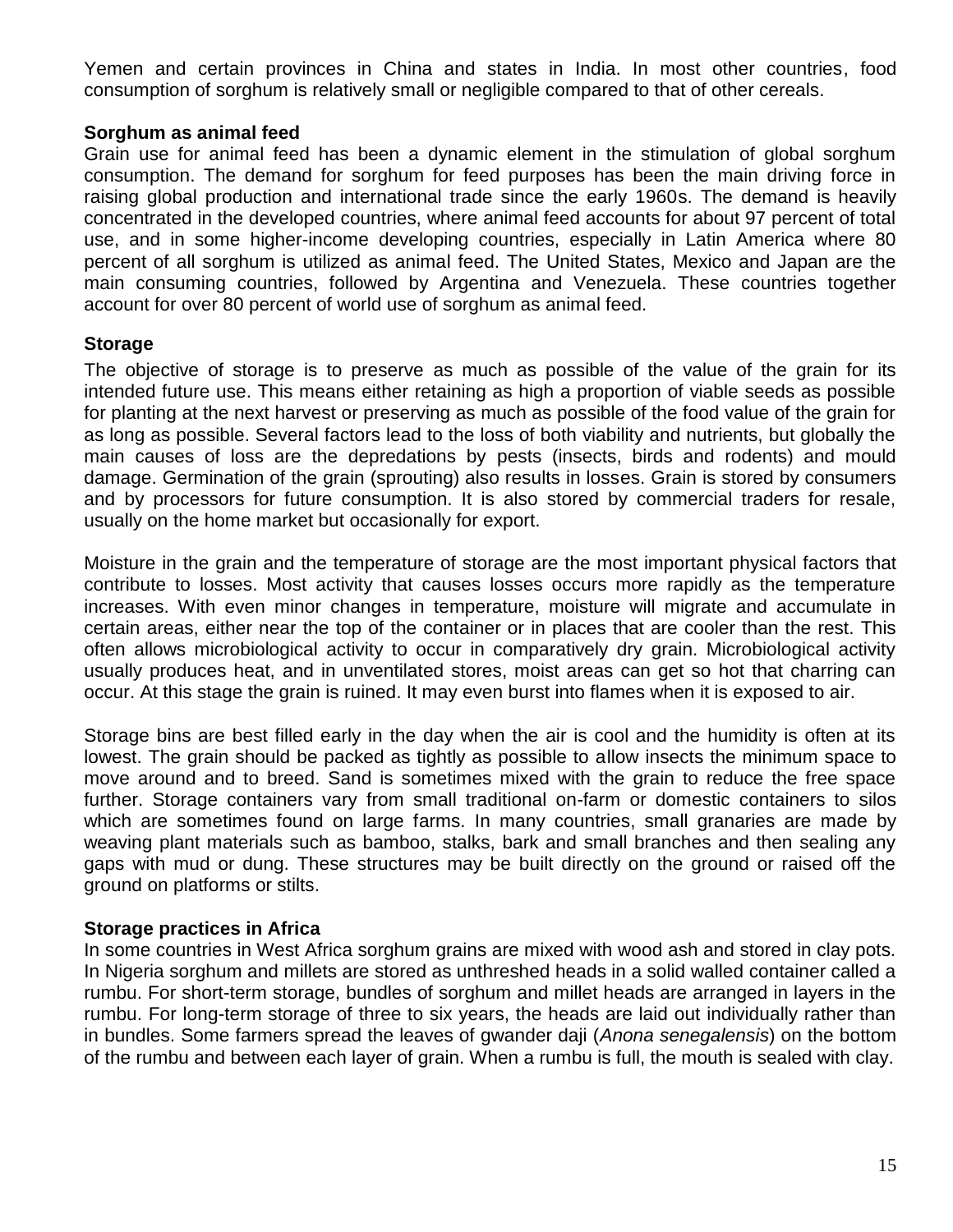## **Storage of flour**

Flour is usually produced as it is needed and is not often stored for long periods because it tends to turn rancid. This is particularly evident with pearl millet flour, because of its very high fat content, sorghum and millets, particularly pearl millet, are therefore best stored as whole grain.

## **Processing untreated grains**

Flour made by grinding whole grain is occasionally used, but in most places where sorghum are consumed the grain is partially separated into its constituents before food is prepared from it. The objective of processing is usually to remove some of the hull or bran - the fibrous outer layers of the grain. This is usually done by pounding followed by winnowing or sieving. The grain may first be moistened with about 10 percent water or soaked overnight. When hard grains are pounded, the endosperm remains relatively intact and can be separated from the heavy grits by winnowing. With soft grains, the endosperm breaks into small particles and the pericarp can be separated by winnowing and screening.

When suitably prepared grain is pounded, the bran fraction contains most of the pericarp, along with some germ and endosperm. This fraction is usually fed to domestic animals. The other fraction, containing most of the endosperm and much of the germ along with some pericarp, is retained for human consumption. Retaining the germ in the flour will improve aspects of its nutritional quality, but at the same time it will increase the rate at which the flour will become rancid. Dry, moistened or wet grain is normally pounded with a wooden pestle in a wooden or stone mortar. Pounding moist or dry grain by hand is very laborious, time consuming and inefficient. A woman working hard with a pestle and mortar can at best only decorticate 1.5 kg per hour. Pounding gives a non-uniform product that has poor keeping qualities. In a traditional process used in many countries of Africa and Asia, decorticated grain is crushed to coarse flour either with a pestle and mortar or between stones. Grain is then ground to coarse or fine flour in mechanized disk mills now located in many villages.

In wet milling, the sorghum is soaked in water overnight (and sometimes longer) and then ground to a batter by hand, often between two stones. Soaking makes the endosperm very soft and the pericarp quite tough and makes grinding much easier, but it gives a batter or paste instead of flour.

## **Processing malted grains**

Malting involves germinating grain and allowing it to sprout. Typically the grain is soaked for 16 to 24 hours, which allows it to absorb sufficient moisture for germination and for sprouts to appear. However, germinated sorghum rootless and sprouts contain very large amounts of dhurrin, a cyanogenic glucoside, which on hydrolysis produces a potent toxin variously known as prussic acid, hydrocyanic acid (HCN) and cyanide. The fresh shoots and rootless of germinated sorghum and their extracts must therefore never be consumed, either by people or by animals, except in very small quantities (e.g. when the germinated grain is used just as a source of enzymes). Studies have showed that the removal of shoots and roots and subsequent processing reduced the HCN content by more than 90 percent.

Malted sorghum has traditionally been used in several countries in Africa, but always after careful removal of the toxic parts. In the germination process, the grain produces -amylase, an enzyme that converts insoluble starch to soluble sugars. This has the effect of thinning paste made by heating slurry of starch in water, in turn allowing a higher caloric density in paste of a given viscosity, since as much as three times more flour can be used when the grain has been germinated. The energy that young children can consume is often limited by the bulk that they can consume. Thus using germinated grain can make food more suitable for certain categories of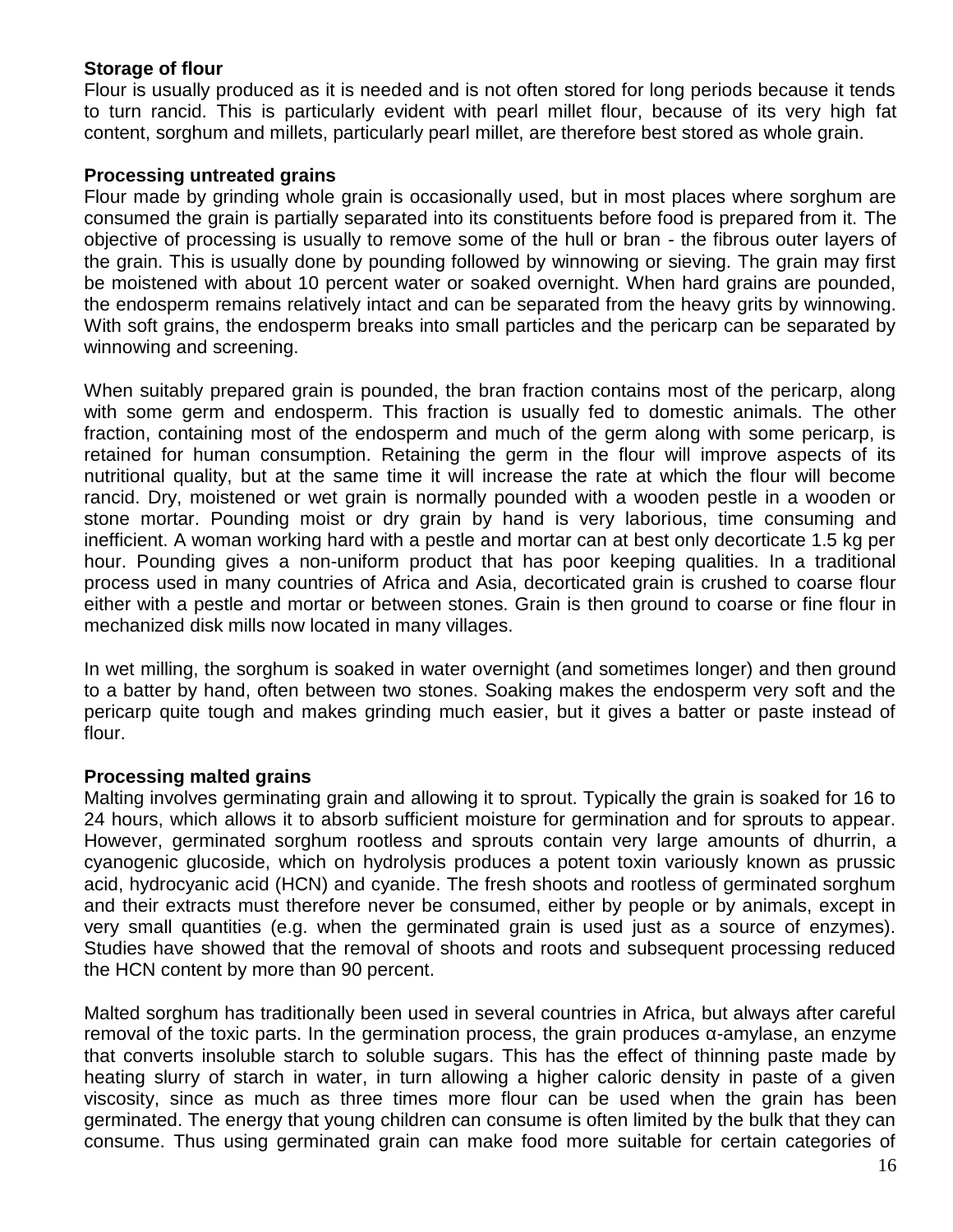young children. Flour from malted grain is consequently used quite widely in the production of children's food, but when such foods are made from sorghum, great care must always be taken to ensure that the level of cyanide is adequately low, as children are particularly vulnerable to cyanide. Germination of grain changes the amino acid composition, convert starch into sugars and improve the availability of fat, vitamins and minerals. The use of only 5 percent malted sorghum has been found to reduce the viscosity of weaning foods.

## **RICE**

Rice (*Oryza sativa*) is the most important cereal crop in the developing world and is the staple food of over half the world's population. It is generally considered a semi-aquatic annual grass plant. About 20 species of the genus *Oryza* are recognized, but nearly all cultivated rice is *O. sativa.* Small amount of *O. glaberrima*, a perennial species, is grown in Africa. So-called "wild rice" (*Zizania aquatica*), grown in the Great Lakes region of the United States, is more closely related to oats than to rice.

## **Rice grain structure and composition**

The rice grain (rough rice or paddy) consists of an outer protective covering, the hull, and the rice caryopsis or fruit (brown, cargo, dehulled or dehusked rice). Brown rice consists of the outer layers of pericarp, seed-coat and nucellus; the germ or embryo; and the endosperm. The endosperm consists of the aleurone layer and the endosperm proper, consisting of the subaleurone layer and the starchy or inner endosperm. The aleurone layer encloses the embryo. The hull (husk) constitutes about 20% of the rough rice weight. The distribution of brown rice weight is pericarp 1 to 2%, aleurone plus nucellus and seed-coat 4 to 6%, germ 1%, scutellum 2% and endosperm 90 to 91%.

The aleurone layer varies from one to five cell layers; it is thicker at the dorsal than at the ventral side and thicker in short-grain than in long-grain rice. The aleurone and embryo cells are rich in protein bodies, containing globoids or phytate bodies, and in lipid bodies. The endosperm cells are thin-walled and packed with amyloplasts containing compound starch granules. The two outermost cell layers (the subaleurone layer) are rich in protein and lipid and have smaller amyloplasts and compound starch granules than the inner endosperm.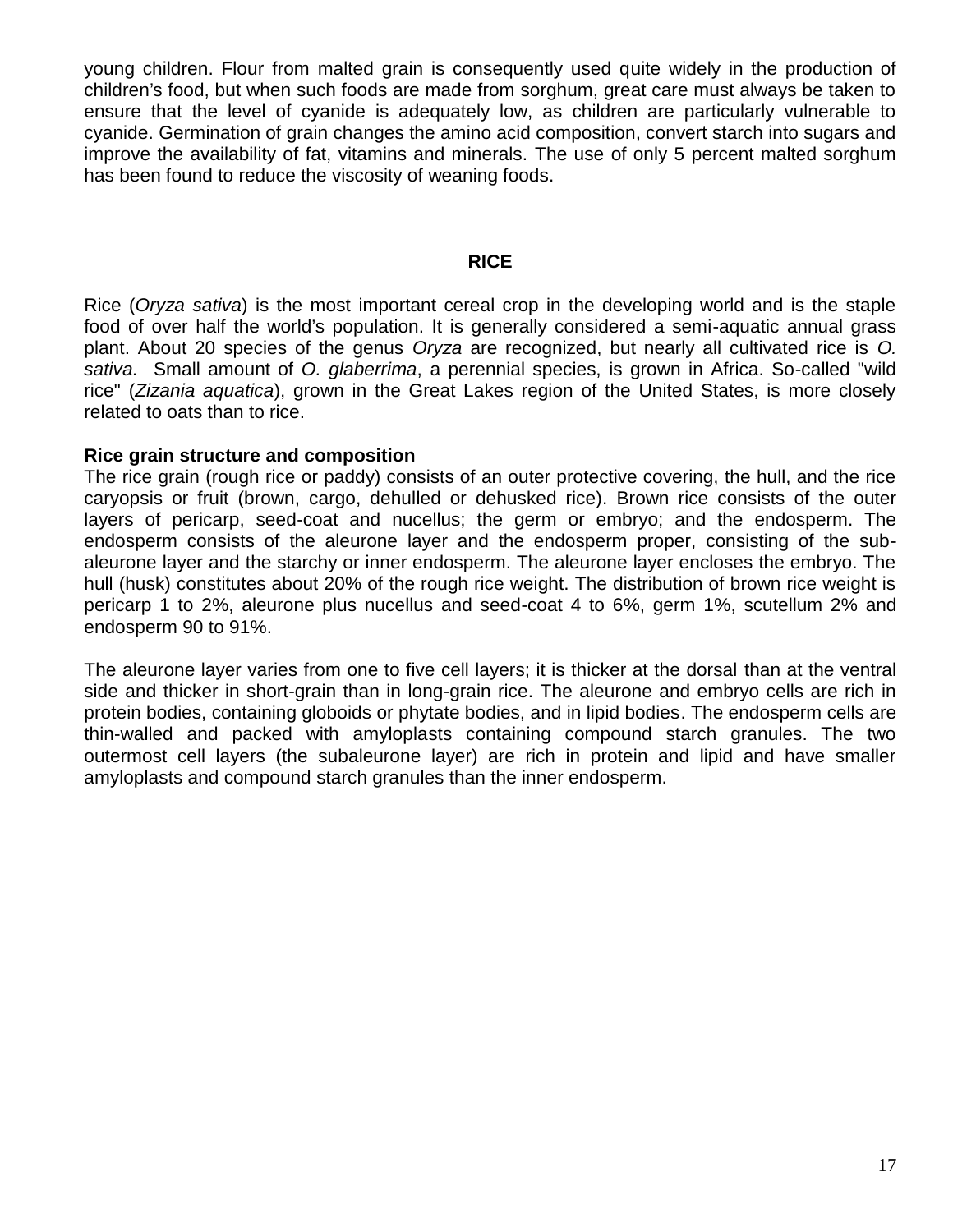

# **Figure 7: The structure of rice grain**

## **Stages in rice processing**

The various stages in rice processing are shown in Figure 8 covering the operations from harvest of the panicle to the production of graded, polished white rice. The moisture content of harvested paddy will usually be in excess of 20 percent. This must be reduced to 12- to 14-percent for efficient hulling and processing operations. Paddy can be hulled outside this moisture content range but the performance of the machines is poor. The normal prehulling operations are as follows:

(a) **Harvesting:** Rice is still most frequently harvested by cutting the panicle with enough stem to allow threshing by hand. Delayed harvest in rainy weather frequently leads to grain sprouting on the panicle and also increase the incidence of aflatoxin contamination.

(b)**Threshing and Grading:** The panicles are sun-dried prior to threshing by hand, treading by people or animals or processing by mechanical threshers. When threshing is delayed while the cut crop is stored in heaps, "stack burning" often results as a consequence of the anaerobic respiration of microorganisms on the straw (70 to 80 percent moisture) and grain.

## (c) **Storage**

Storage changes, or ageing, occur particularly during the first three to four months after harvest and are also known as "after-harvest ripening". The grain constituents probably equilibrate to their more stable physical form, which results in a harder, creamier-coloured grain. After-harvest,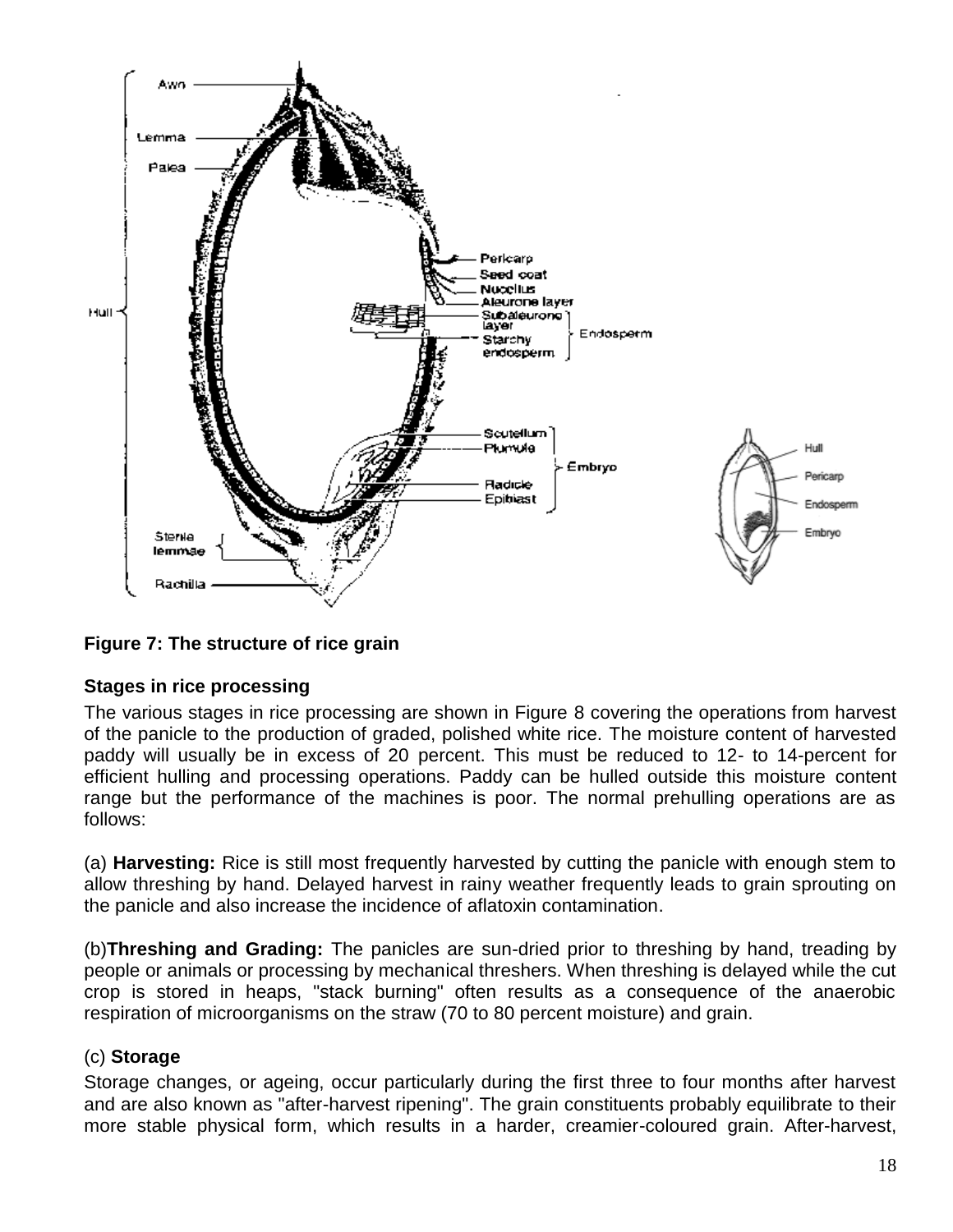ripening is accompanied by a higher yield of total and head milled rice. Stored rice expands more in volume and yields a more flaky cooked rice with less dissolved solids in the cooking water than freshly harvested rice. The rice grain is very hygroscopic because of its starch content and equilibrates with the ambient relative humidity. The safe storage moisture content is generally considered to be 14 percent in the tropics. Storage pests (insects and micro-organisms) and rodents cause losses in both quantity and quality of the grains. Gross composition is not affected by storage, but vitamin content decreases progressively.

(d) **Parboiling***.* This is a process which involves soaking the paddy, then steaming and drying it. Parboiling improves the nutritional quality of the rice, makes the hulling operation much easier, and gives a greater proportion of whole-grain white rice. Parboiled paddy must be dried before milling. Rice milled from parboiled paddy stores better than non-parboiled rice, and has a different taste, colour and cooking properties. Parboiling is a costly operation but its benefits generally outweigh its cost. The traditional parboiling process involves soaking rough rice overnight or longer in water at ambient temperature, followed by boiling or steaming the steeped rice at 100 °C to gelatinize the starch. The parboiled rice is then cooled and sun-dried before storage or milling.

Modern methods involve the use of a hot-water soak at 60°C (below the starch gelatinization temperature) for a few hours to reduce the incidence of aflatoxin contamination during the soaking step. Leaching of nutrients during soaking aggravates the contamination, with the practice of recycling the soak water. Vacuum infiltration to de-aerate the grain prior to pressure soaking is applied to obtain a good-quality product, as is pressure parboiling. The parboiled product has a cream to yellow colour depending on the intensity of heat treatment. Aged rice may give a greyish parboiled rice, probably because it has a lower pH owing to the presence of free fatty acids.

The major objectives of parboiling are:

- i. To increase the total head yield of rice
- ii. Prevent the loss of nutrient during milling
- iii. Salvage wet or damaged paddy
- iv. Prepare rice according to consumer preferences

The parboiling process produces physical, chemical and organoleptic modifications in rice with economic and nutritional advantages.

# **Changes occurring during parboiling**

- 1. Water soluble vitamins and mineral salts are spread throughout the grain thus altering their distribution and concentration among the various parts. The riboflavin and thiamin contents are 4 times higher in parboiled rice than in unparboiled rice. The niacin content is about 8 times greater.
- 2. Moisture is reduced to 10 11 percent for better storage.
- 3. Starch grains or granules which are embedded in pertinacious matrix are gelatinized and expand till they fill up the surrounding air spaces.
- 4. The enzymes present in the kernel are totally or partially inactivated
- 5. Proliferation of fungal spores, from the growth of eggs and larvae of insect are prevented.
- 6. The leaching of solids and solubilisation of kernels into the cooking water are considerably reduced

# **Advantages of parboiling**

1. After parboiling, the milling yield is high and the rice quality is improved as there are fewer broken grains. The grains structure becomes compact, translucent and shining.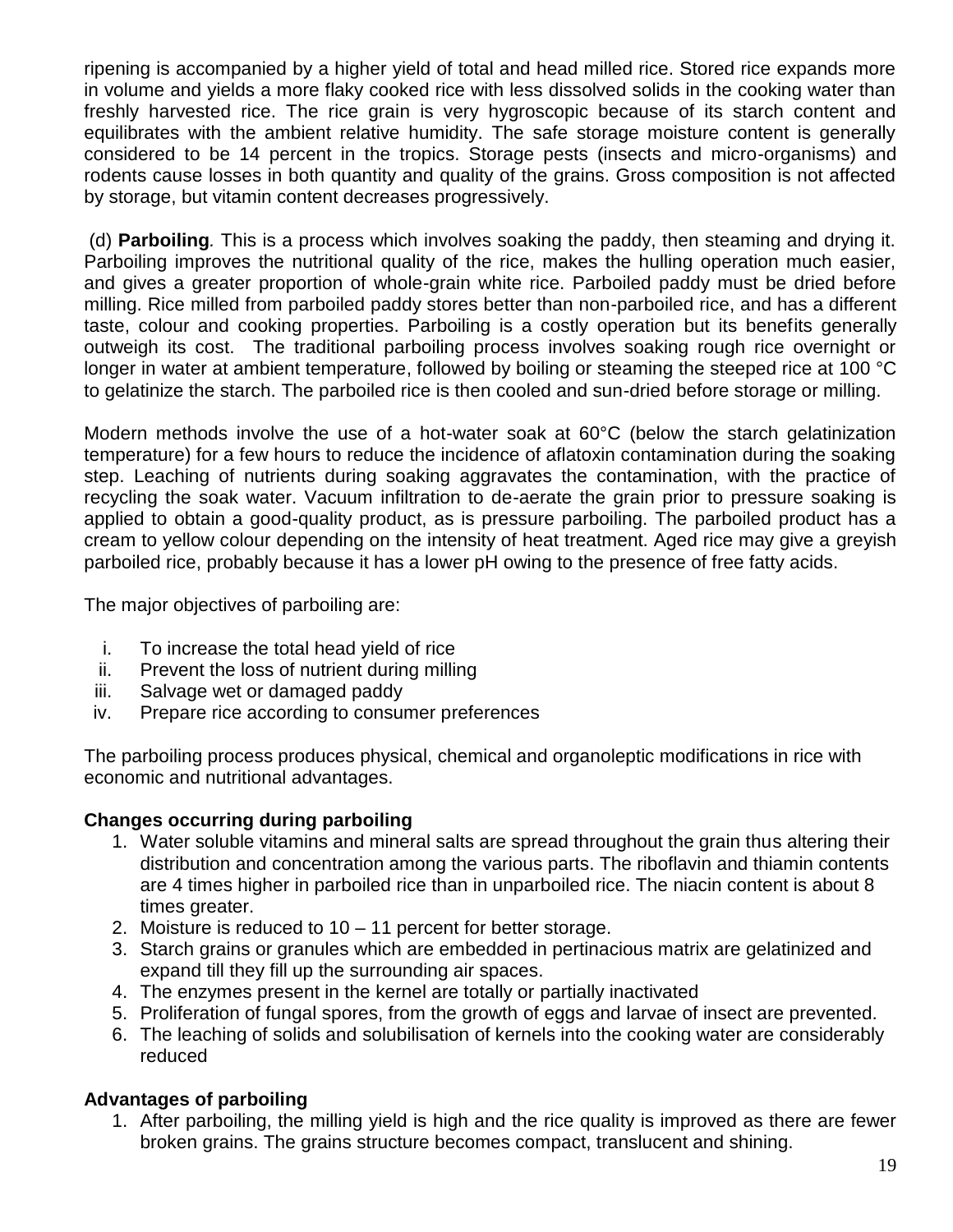- 2. The milled parboiled rice keeps longer and better than in the raw state as germination is no longer possible.
- 3. The endosperm has a compact texture making it more resistance to attack by insects.
- 4. The grains remain firmer during cooking and are less likely to become sticky.
- 5. The nutritional value of parboiled rice is greater because of higher content of vitamin and mineral salts which have spread in the endosperm.
- 6. The starchy endosperm of the parboiled rice has a greater resistance to milling and therefore the bran and germ are more effectively removed.

## **Disadvantages of parboiling**

- 1. It is more difficult to mill because the process of parboiling makes the kernel slippery
- 2. It takes longer time to cook.

(e) **Drying**: There are two main methods of drying (natural and artificial)*.* The prevailing local method is sun drying. The paddy is spread out on a clean surface (tarpaulin, concrete slab or even smooth, clean earth) and regularly turned by hand. Excessively rapid drying results in the development of hairline cracks in the endosperm of the paddy grain (sun checking). These cracks enlarge and produce a higher proportion of broken grains during subsequent operations. The incidence of cracks is reduced by a slower rate of drying which, in turn, can be achieved by increasing the thickness of the layer of paddy during sun-drying up to 150 mm, and by frequent stirring. If artificial drying is employed the manufacturer's instructions should be followed. With very wet paddy, and particularly after parboiling, it is common practice to dry in two stages separated by a resting period during which the paddy is aerated.

(f) **Cleaning**: This is an important operation; small stones and pieces of metal can damage the huller, while pieces of straw may cause an uneven flow of paddy to the huller. All impurities should be removed before the paddy is hulled. A combination of sieving and aspiration is commonly employed to separate the light impurities and a de-stoner is used to remove denser impurities. If the paddy is to be parboiled before hulling, it should be washed and drained before being soaked, in order to remove soluble impurities which may otherwise discolour the grains.

**(g) Milling:** The production of white rice from paddy is complex and involves many operations. In large-scale plants the machinery and equipment used are very specialized, with each item only carrying out perhaps a single operation of the 20 or more that may be required for commercial rice milling. Large-scale plants must operate at high capacity to justify the investment in equipment. In small-scale rice milling, with capacities up to 500 kg/day, a piece of machinery will carry out several of the operations in producing white rice from paddy, either in a single pass through the machine, or in several passes, with machine adjustments being made between each pass.

Dehulling of rough rice to brown rice can be carried out either manually (hand pounding) or mechanically. Mechanical hullers are of three main types: Engelberg mills, stone dehullers and rubber dehullers. Stone dehullers are still common in tropical Asia, where the surface-bruised brown rice is immediately milled with either an abrasive or friction mill. Rubber rollers are common in Japan, where brown rice is stored instead of rough rice, with a resultant space saving.

High humidity in the atmosphere during milling improves the yield of head rice. Susceptible varieties readily crack below 16 percent moisture when exposed to higher humidity, but resistant varieties become susceptible at 14 percent moisture. Thus breakage is minimized for all varieties by tempering the grain to 16 percent moisture before milling. However, the milled rice may have to be redried to less than14 percent for safe storage. The presence of chalky regions in the endosperm (white belly or white core) contributes to grain breakage during milling. Shelf-life is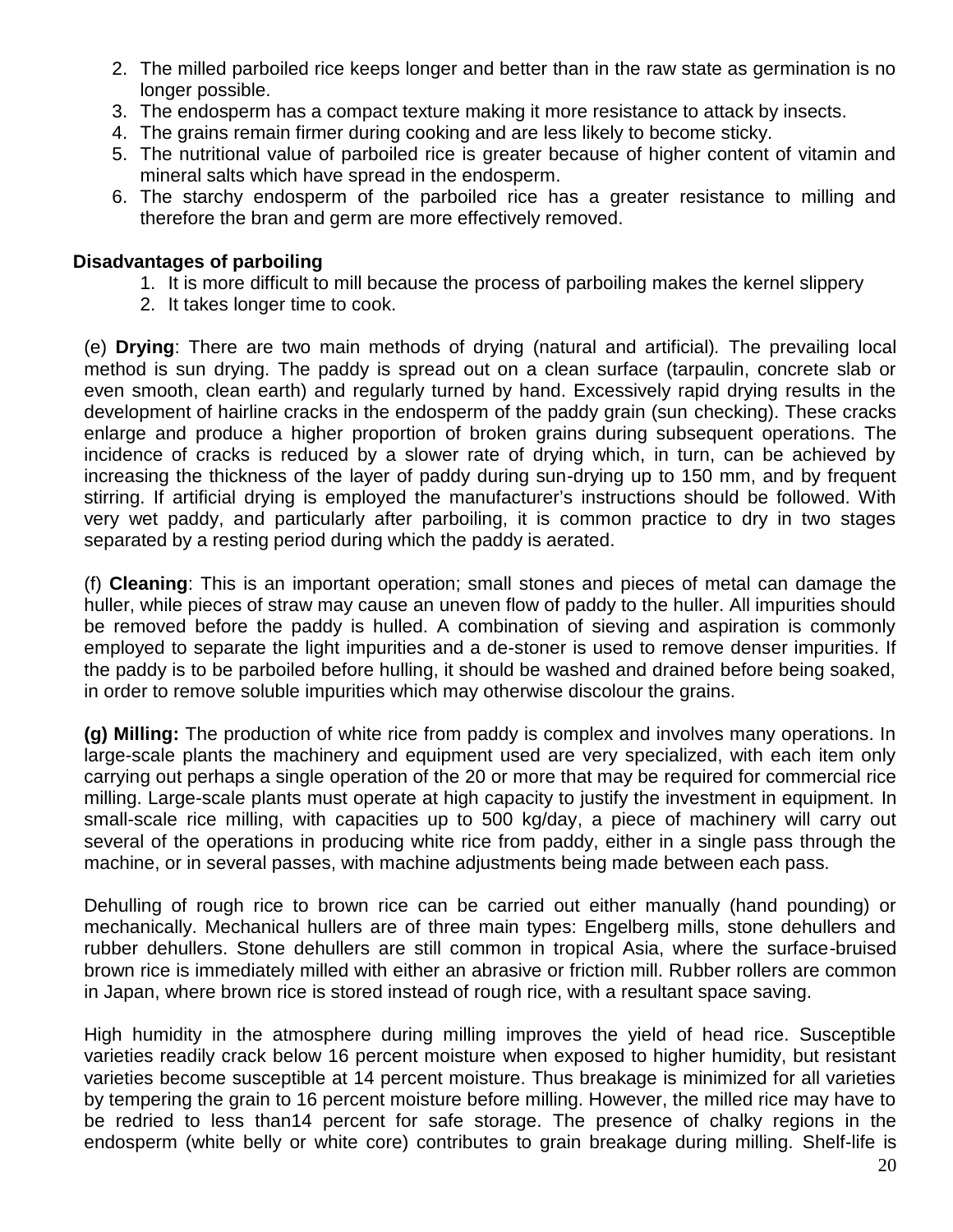usually shortest for milled rice, followed by brown rice and then rough rice, because of fat rancidity. Fat in the surface cells of milled rice undergoes fat hydrolysis by lipase followed by lipoxygenase oxidation of the liberated free unsaturated fatty acids.

**(h) Polishing:** The term "polished rice" refers to milled rice that has gone through polishers that remove loose bran adhering to the surface of milled rice and improve its translucency. The polisher has a horizontal or vertical cylinder or cone, covered with leather strips, that gently removes loose bran as it is rotated in a working chamber made of a wire-mesh screen or a steel screen with slotted perforations. Some rice consumers prefer a very glossy or shiny rice called coated or glazed rice.

**(i) Sizing/Grading:** The milled rice is separated by length into whole and broken using spring. Factors contributing to the rice breakage during milling may be:

- i. Those related to the properties of the rice grain itself or
- ii. Those related to the condition under which the rice grain is milled.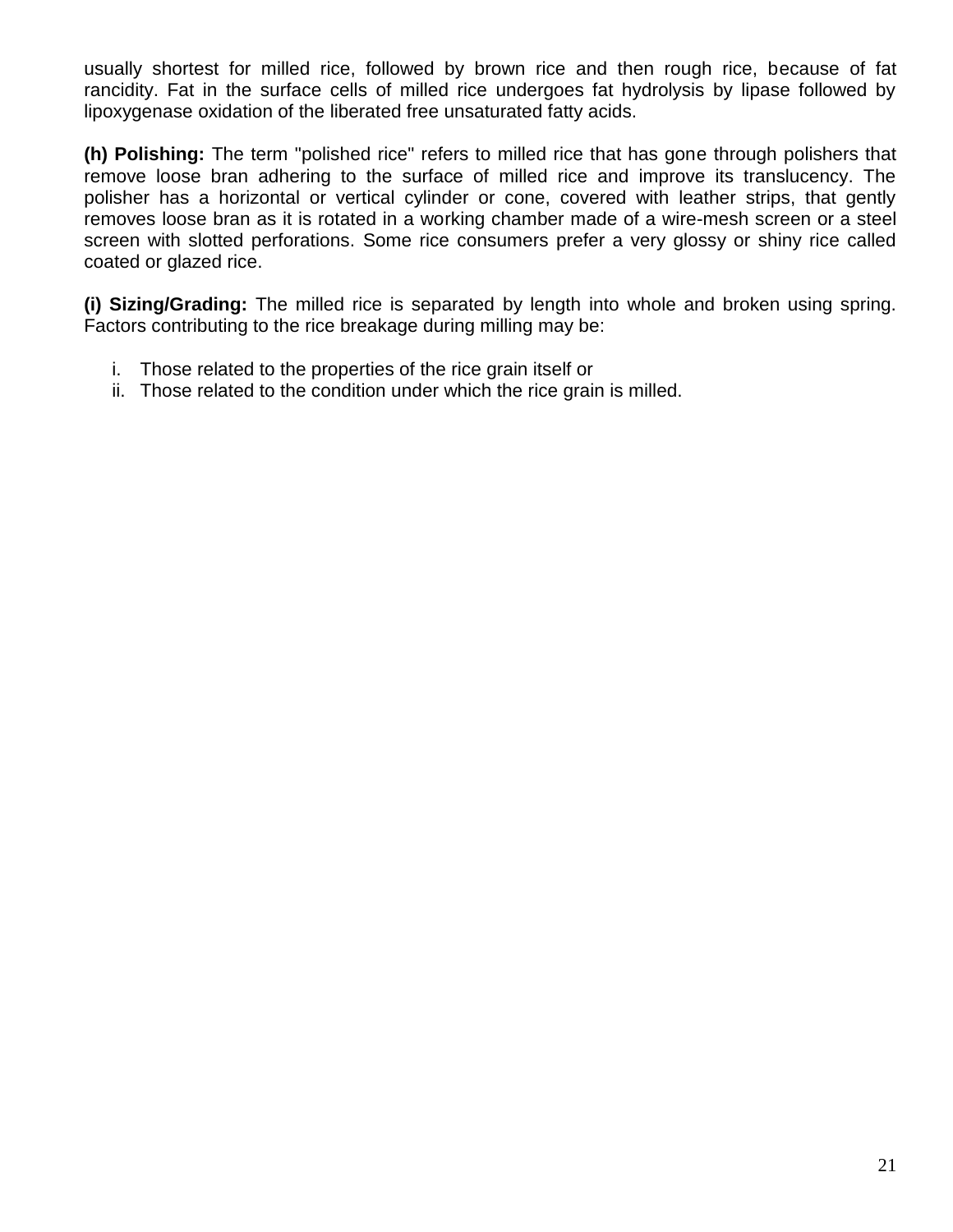

**Figure 8: Stages in rice processing**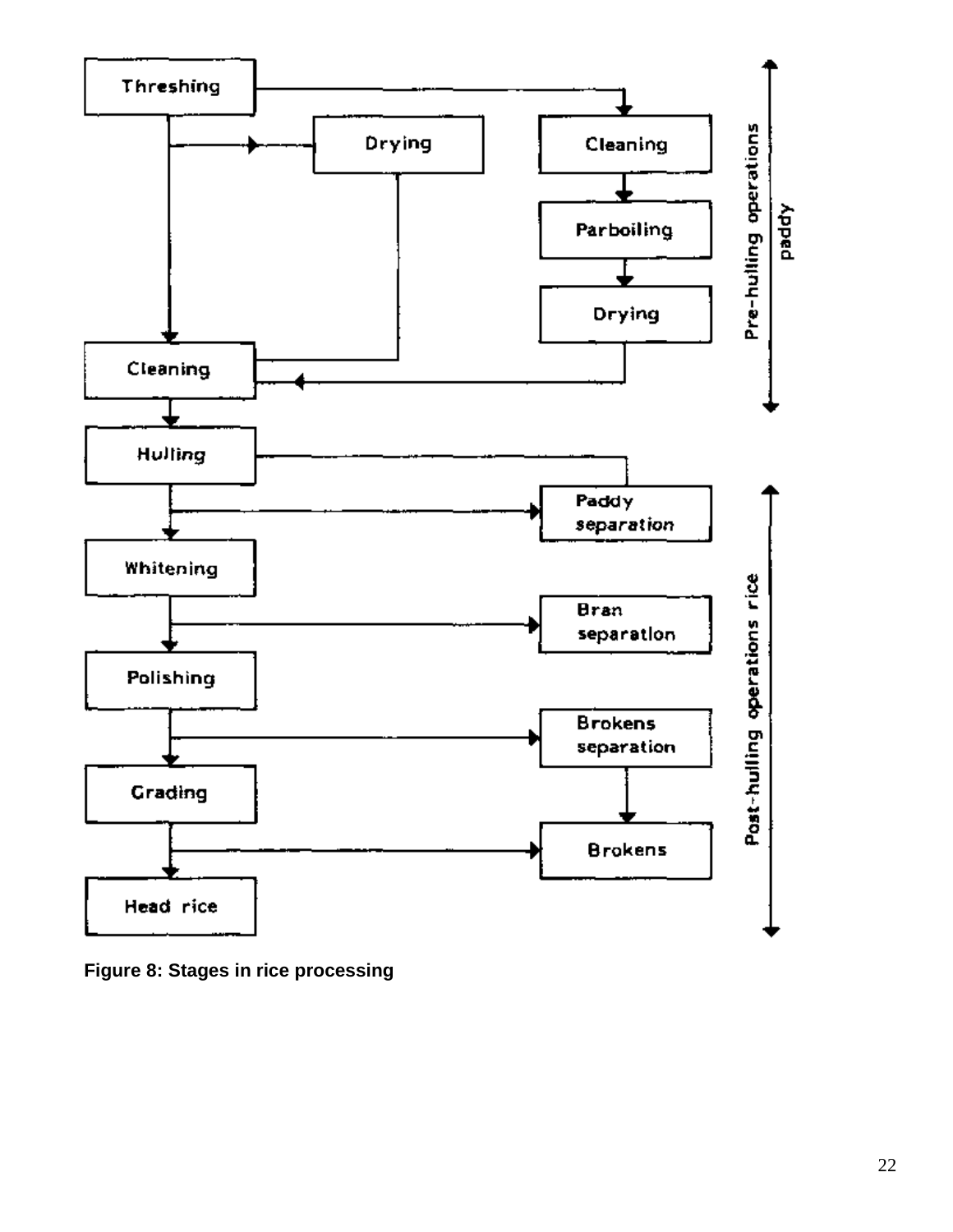Roots are plant materials which edible portions grows under the soil but the stem serve as planting materials, while tubers are thick parts or swollen parts of an underground stem bearing small buds from which new plants can be formed. Roots and tubers belong to the class of foods that basically provide energy in the human diet in the form of carbohydrates. The principal root and tuber crops of the tropics are cassava (*Manihot esculenta* Crantz), yam (*Dioscorea* spp.), sweet potato (*Ipomoea batatas* L.), potato (*Solanum* spp.) and edible aroids (*Colocasia* spp. and *Xanthosoma sagittifolium*). They are widely grown and consumed as subsistence staples in many parts of Africa, Latin America, the Pacific Islands and Asia. The increased use of major roots and tubers – cassava, potato, sweet potato, and yam, for food and livestock feed in developing countries will have wide-ranging effects on global public- and private-sector policies and investments. Roots and tubers will continue to play a significant role in developing-country food systems because they:

- a. contribute to the energy and nutrition requirements of more than 2 billion people;
- b. are produced and consumed by many of the world's poorest households;
- c. are an important source of employment and income in rural, and often marginal, areas, especially for women, and
- d. adapt to a wide range of uses, from food-security crops to cash crops, raw material for industrial uses, and from fresh to high-end processed products.

Roots and tubers together constitute a significant share of the total volume and value of horticultural crops worldwide. These commodities are particularly important as a source of food, employment, and income in developing countries where the bulk of the world's producers, processors, and consumers reside. In this new millennium, roots and tubers will play an increasingly important role in meeting the food requirements, feed uses, and income needs of the African's food system.

## **Roots and tubers production**

The most important roots and tubers in terms of production are cassava (48.8%) and sweet potatoes (39.8%), while yams (9.4%) and taro (2.0%) are less important. Most of the cassava is produced in Africa, Asia and South America, while sweet potatoes are heavily concentrated in Asia. Africa dominates the production of yams and taro. In Africa the per capita consumption of root crops total 181 kg/capita with cassava (115 kg/capita) and yam (39 kg/capita) being the most important. In North Central America 64 kg/capita of root crops are consumed with potatoes forming 92 per cent of the share. Globally, root crops are important staple foods. If it is assumed that only 10 kg per capita of potatoes (20% of the world production) are produced in the tropics, the tropical root crops accounts for 65 kg/capita on the whole world population basis. The main root and tubers crops produced in Africa are:

- Cassava (53% of the world production), followed by Asia (29%) and South America (17%);
- Yams (96% of the world production);
- Sweetpotatoes (7%), the main producer being Asia (91% of the world production);
- Potatoes (4% of the world production), the main producers being Asia (37%), and the rest of the world (55%);
- Other root crops (70%), followed by Asia (20% of the world production).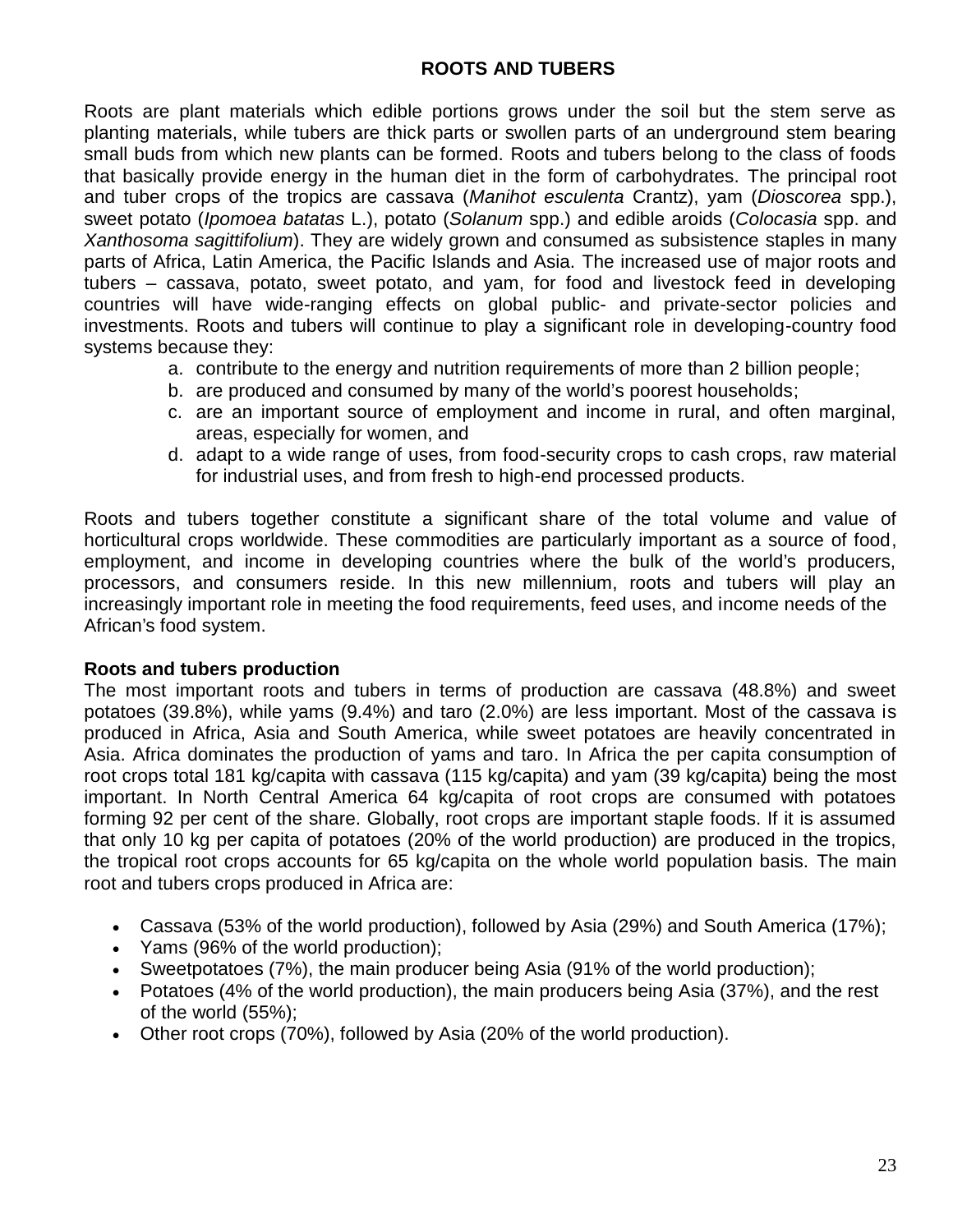

**Figure 9: Production of root and tuber crops (in % of the total world production)**



**Figure 10: Production of roots and tubers in Africa (1000 Mt)**

## **The role of roots and tubers in nutrition**

In terms of contribution of roots, tubers and derived products to calorie requirements, it should be noted that root and tuber crops contribute more than 600 calories per caput per day in the following countries: Angola, DRC, Congo-Brazzaville, Central African Republic, Mozambique, Ghana, Côte d'Ivoire, Rwanda, Togo and Benin Republic. It is interesting to note that, although Nigeria is the largest producer of root and tuber crops in Africa, the contribution of these crops to calorie requirements is not the highest among the concerned countries (about 570). This can be explained by the great variety of sources of calories that are available in Nigeria. In terms of contribution to calorie supply, the importance of root, tubers and derived products crops (all production included and converted into primary product equivalent) is small, compared to the contribution of cereals. The contribution of root and tuber crops to the world supply of calories is only 5% compared to 48% for cereals and 46% for other food. In Africa, the root and tuber crops contribute 14% to the calorie supply as compared to 51% for cereals and 37% for other food,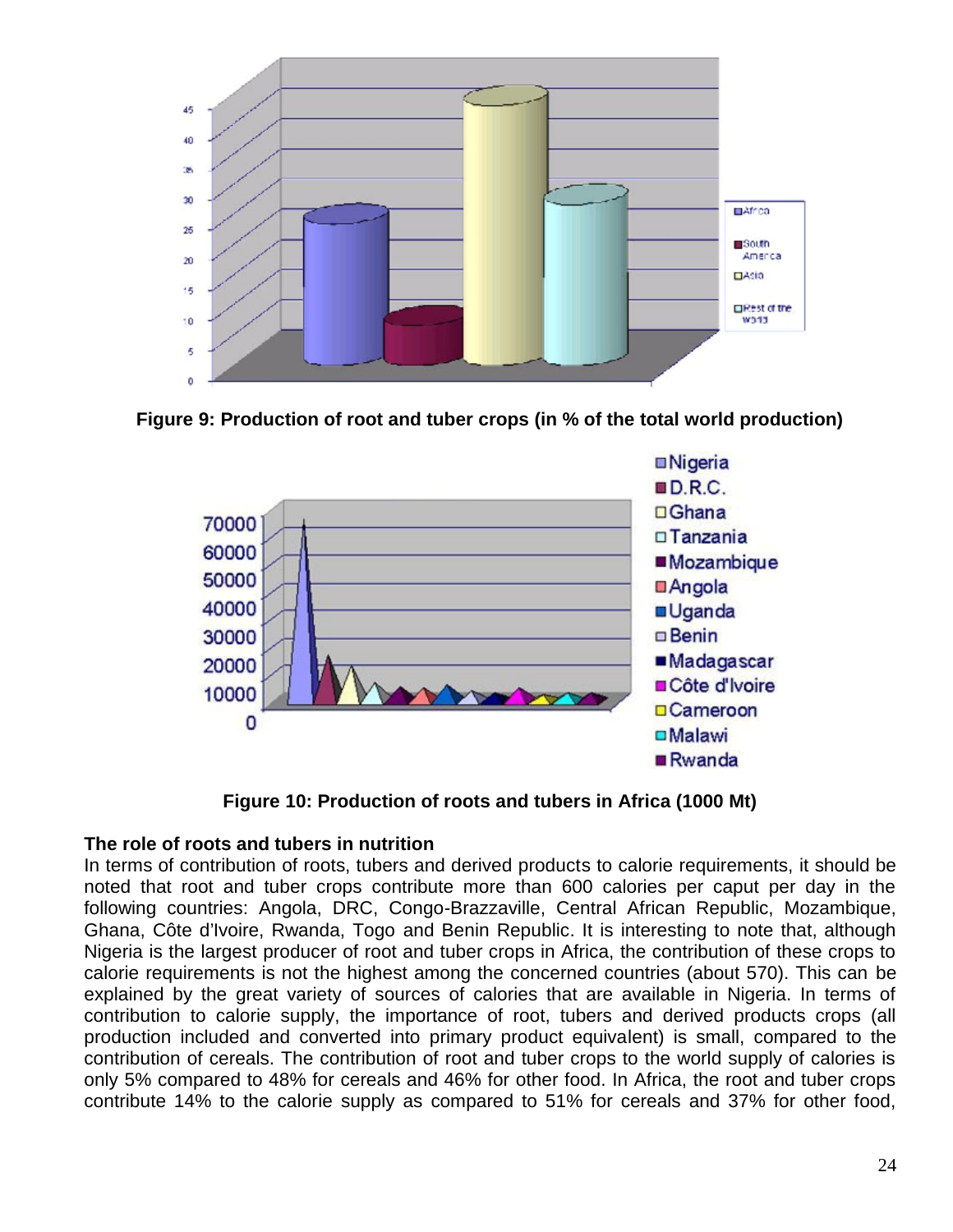while in South America the roots and tubers contribute 5% and in Asia only 4% to the calorie supply.

Root and tuber crops are second only in importance to cereals as a global source of carbohydrates. They also provide some minerals and essential vitamins, although a proportion of the minerals and vitamins may be lost during processing as, for example, in the case of cassava. In most traditional diets; vegetable soups, meat, groundnuts, grain legumes and fish (which are good sources of protein) are frequently used to supplement root and tuber crops to compensate for their protein deficiencies. In some parts of Africa the diet is supplemented with the tender leaves of sweet potato, cassava and cocoyam which are rich sources of protein, minerals and vitamins.

## **General characteristics of root and tuber crops**

The importance of root and tuber crops as staple foods is because of their particular agronomic advantages:

- i. they are well adapted to diverse soil and environmental conditions and a wide variety of farming systems.
- ii. they are highly efficient sources of edible carbohydrates when compared to other food crops

Their more important limitations are their bulk, some tubers weigh over 5 kg, and perishability, moisture contents range from 60% to 90%. These are associated with high transport costs, a short shelf life and limited market margins, which impose serious constraints in the urban markets of developing countries. With few exceptions, roots and tubers are produced by small-scale farmers using traditional tools and without any inputs of fertilizers or chemicals for weed and pest control. Traditionally, women have provided most of the labour for production and harvesting. Some form of sequential cropping practice is frequently followed together with intercropping by cereals, legumes and cash crops such as coffee and cocoa.

## **Table 3: General characteristics of roots & tubers compared with cereals**

| <b>Cereals and oil seeds</b>                     | <b>Roots and tubers</b>                             |
|--------------------------------------------------|-----------------------------------------------------|
| 1. Low moisture content, typically 10% to 15%    | High moisture content, typically 70% to 80%         |
| 2. Small unit size, typically less than 1 gram   | Large unit size, typically 100 grams to 15 kg       |
| 3. Very low respiration rate with very low       | High respiration rate. Heat production is           |
| generation of heat. Heat production is typically | typically 0.5 to 10 megajoules/ton/day at 0°C to    |
| 0.05 megajoule/ton/day for dry grain             | 5 to 70 megajoules/ton/day at 20°C                  |
| 4. Hard texture                                  | Soft texture, easily bruised                        |
| 5. Stable, natural shelf life is several years   | Perishable, natural shelf life is a few days to few |
|                                                  | months                                              |
| 6. Losses usually caused by moulds, insects      | Losses usually caused by rotting (bacteria and      |
| and rodents                                      | fungi), senescence, sprouting and bruising          |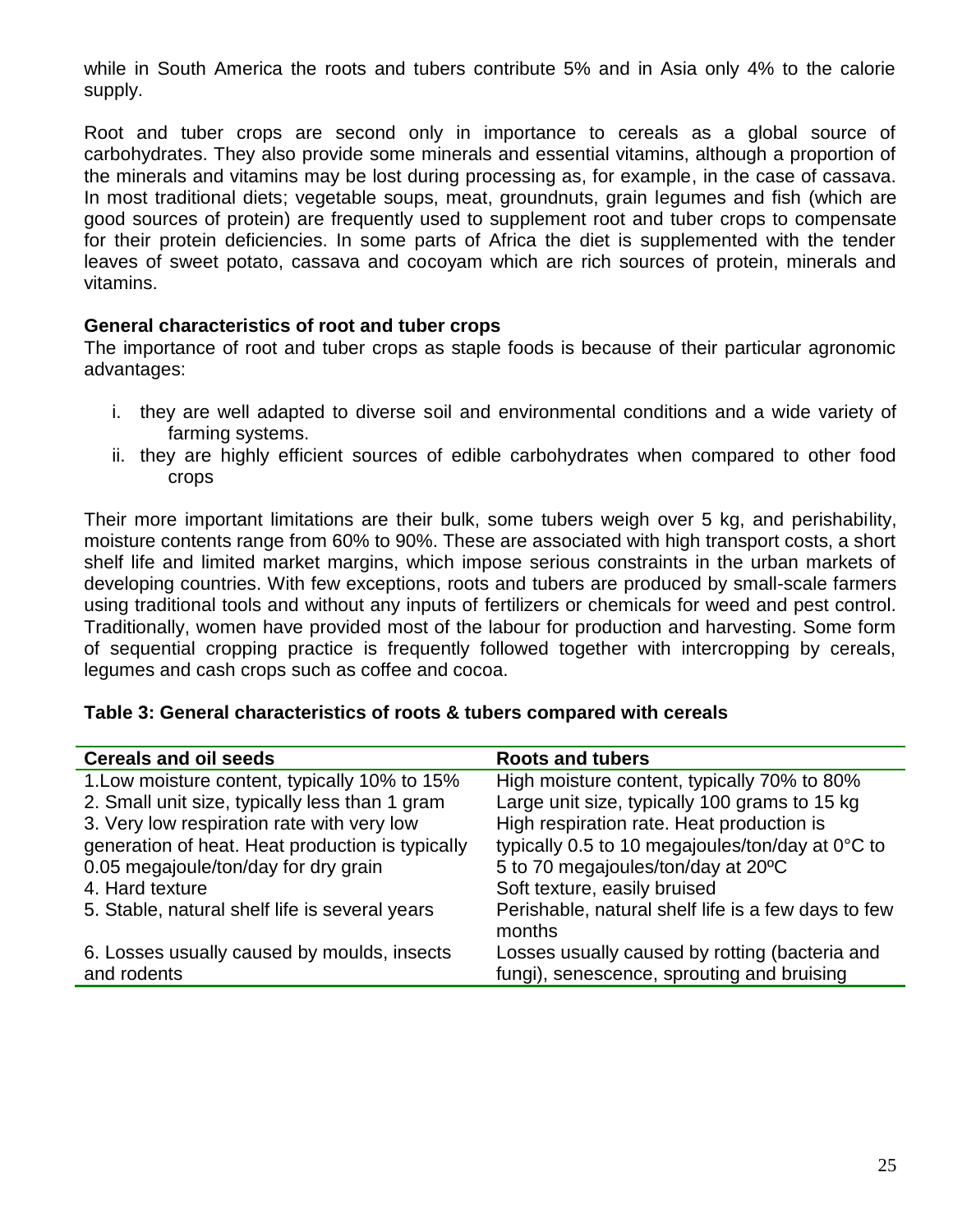# **CASSAVA (***Manihot esculenta* **Crantz)**

Cassava (*Manihot esculenta*) is a perennial woody shrub of the Euphorbiaceae family. It is grown principally for its tuberous roots but its leaves are also eaten in some parts of Africa and are used as animal feed in parts of Asia. The roots are 25–35 percent starch and the leaves contain significant amounts of protein and other nutrients. Cassava is a hardy crop, tolerant to extreme ecological conditions and even thrives on impoverished soils. It is well suited to the prevailing farming systems across most African countries. The stem is the planting material from which grows the roots and shoots. Cassava produces bulky storage roots with a heavy concentration of carbohydrates, about 80 percent. The shoots grow into leaves that constitute a good vegetable rich in proteins, vitamins and minerals. New knowledge of the biochemistry of the crop has proved that the proteins embedded in the leaves are equal in quality to the protein in egg. Cassava leaves and roots, if properly processed, can therefore provide a balanced diet protecting millions of African children against malnutrition. Cassava provides a major source of energy for over 500 million people; the energy content of cassava in diets in the tropical areas of Africa, America and Asia has been estimated as 37%, 12% and 7% respectively. In recent years a substantial trade has developed in dehydrated cassava chips and pellets which are exported to Europe as a lowcost animal feed ingredient. Cassava flour and starch are used as raw material in baked products such as breads, biscuits, crackers, pearls of tapioca, cream sandwiches. Cassava starch is used for food items as: thickener paste for soups, sauces, gravies, binder and stabilizer for many processed food products (such as sausages and processed meat products), fillers (contributing to the solid content of pills and tablets and other pharmaceutical products) etc. Cassava starch is also a chemical raw material in manufacturing plastics and the tanning of leather, coating, sizing's and adhesives, paper-making and textiles. cassava starch has unique properties, such as its high viscosity and its resistance to freezing, which make it competitive with other industrial starches. Cassava is also used as gelatinized products or manufactured into dextrose and glucose syrup as sweetening agents for confectioneries (candies, jellybeans, toffee, hard and soft gums, boiled sweets), caramel as coloring agent for food and beverages, and canned/preserved fruits. Cassava is also used as raw material for the manufacture of; MSG (monosodium Glutamate), beer products, alcohol, ethanol and vinegar as well as the manufacture of vermicelli ("noodle" or "sotanghon"). The young tender leaves of cassava are consumed as vegetables, containing high levels of protein (8-10% fresh weight).

# *General morphology and composition of the cassava root*

The edible portion of cassava is a starchy root, which matures to harvest within 9 to 24 months of planting, depending on cultivar and climate. It is generally fattest at the proximal end and tapers gently towards the distal end. Transversely a cassava root consists of three principal areas (Figure 11):

- i. **The periderm:** Comprises the outermost layer of the root. It is composed mostly of dead cork cells, which seal the surface of the root.
- ii. **The cortex** A layer 1 to 2 mm thick located immediately beneath the periderm.
- iii. **The starchy flesh:** The central portion of the root, consisting mainly of parenchyma cells packed with starch grains.

The typical shape and morphology of a cassava root are shown in Figure 11 (a) and (b). It is usually elongated, has depressions and crevices along its length and tapers to one end. In most cases, the middle part has a fairly constant diameter. Whereas the head end has a relatively large diameter, the tail end has a considerably smaller diameter when compared with the middle part. The head and tail ends are generally referred to as the proximal and distal ends, respectively. At its proximal end, the tuber is joined to the rest of the plant by a short woody neck. A transverse section of the tuber (see Figure 11 (b)) shows that it consists of a central core called the pith. This is surrounded by the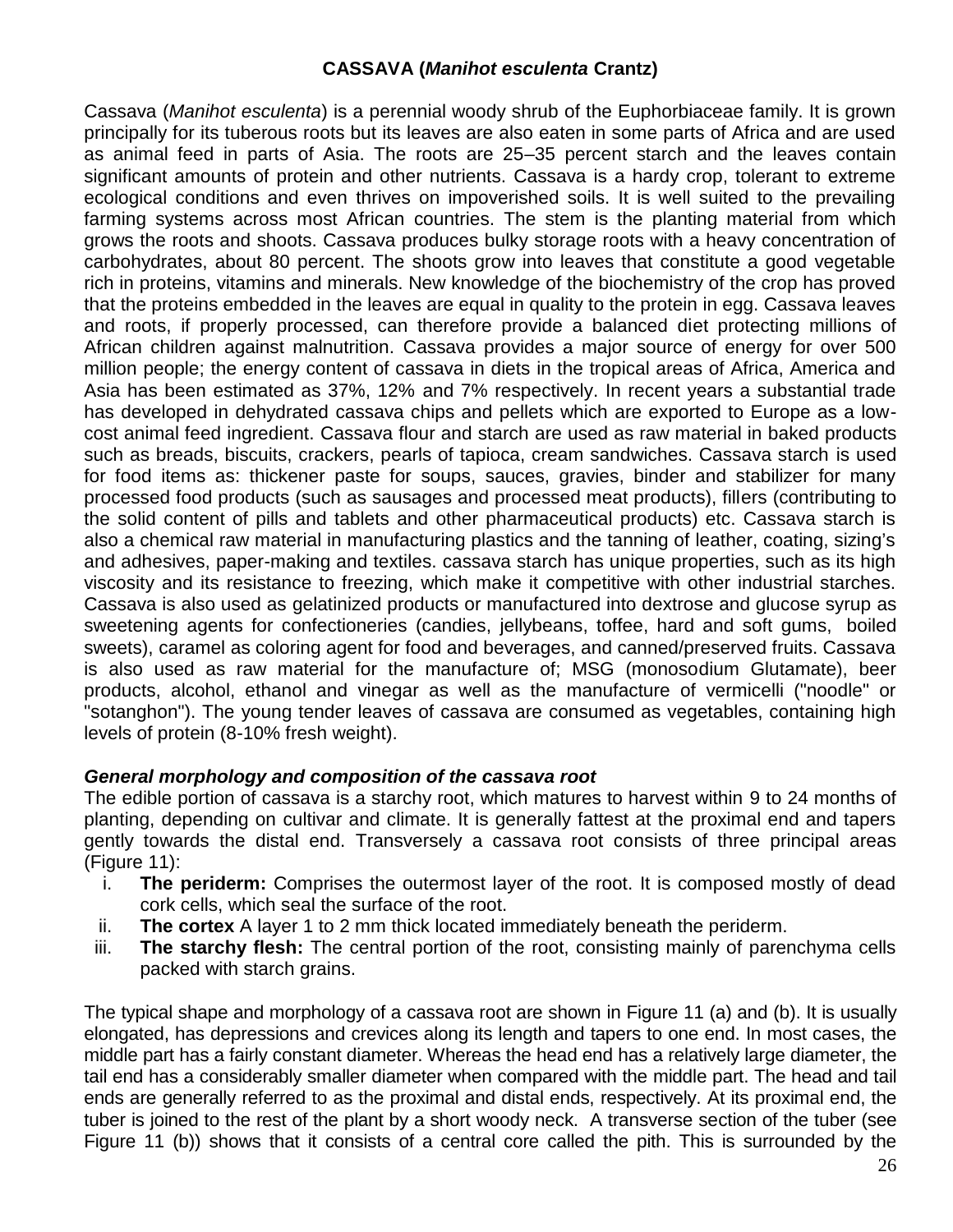starchy flesh that forms the bulk of the tuber and constitutes the main storage region. It is white or cream in colour and is surrounded by a thin cambium layer. Covering the cambium layer is the tuber peel, which consists of a corky periderm on the outside and cortex on the inside. The outer periderm may be thick and rough or thin and smooth with surfaces varying considerably in colour from pink to grey. The periderm effectively seals the tuber surface. As the tuber continues to increase in diameter, the continuity of this corky layer is broken, so that longitudinal cracks or fissures appear on the surface of the tuber. However, new cork soon forms beneath the cracks to restore the integrity of the protective corky layer. The cortical region is usually white in colour.



**Figure 11: Typical shape and morphology of a cassava root (Source; Adetan et al., 2003)**

Cassava contains about 1% protein and some 30-35% of amyloses and amylopectins on a dry weight basis; it is thus a predominantly starchy food. As a human food it has been criticized for its low and poor quality protein content, but the plant produces more weight of carbohydrate per unit area than other staple food crop under comparable agro-climatic conditions. The edible starchy flesh comprises some 80% to 90% of the root and includes: water 62%, fibre 1-2%, carbohydrate 35%, minerals, 1%, protein 1-2%, and fat, 3%.

# *The problems of cyanogenic glycosides in cassava*

Cassava roots and leaves contain cyanides in two different forms: i) the glycosides; linamarin and lotaustraline which are considered "bound" and ii) the non-glycosides; hydrogen cyanide (HCN) and cyanohydride which are considered "free". Free cyanide comprises 8%-12% of the total tuber cyanide. This cyanide can, under some circumstances, lead to human toxicity problems and cassava for food use has to be processed to remove cyanide-containing substances

There is a great variation in toxicity between cultivars. A distinction is usually made between "sweet" cultivars with relatively low contents of cyanogenic glycosides (below 10mg/100g of fresh weight), and "bitter" cultivars with high cyanogenic glycoside content (above 20mg/100g fresh weight), although many intermediate forms exist. Traditionally the sweet cultivars were considered non-toxic while the bitter ones were considered toxic. Although the sweet cultivars are generally less toxic there is no direct correlation between toxicity and taste Cyanide levels in the range 6 to 370 mg/kg have been found depending on the particular cultivar, growing conditions, (i.e. soil type, humidity, temperature) and the age of the plant. The highest proportion of HCN is found in the peels and the cortex layer immediately beneath the peels. It is for this reason the cassava root is always peeled before being processed or consumed. Peeling removes the cortex and the outer periderm layer adhering to it. Peels can represent 10% to 20% of the fresh root weight, of which the periderm accounts for 0.5% to 2.0%.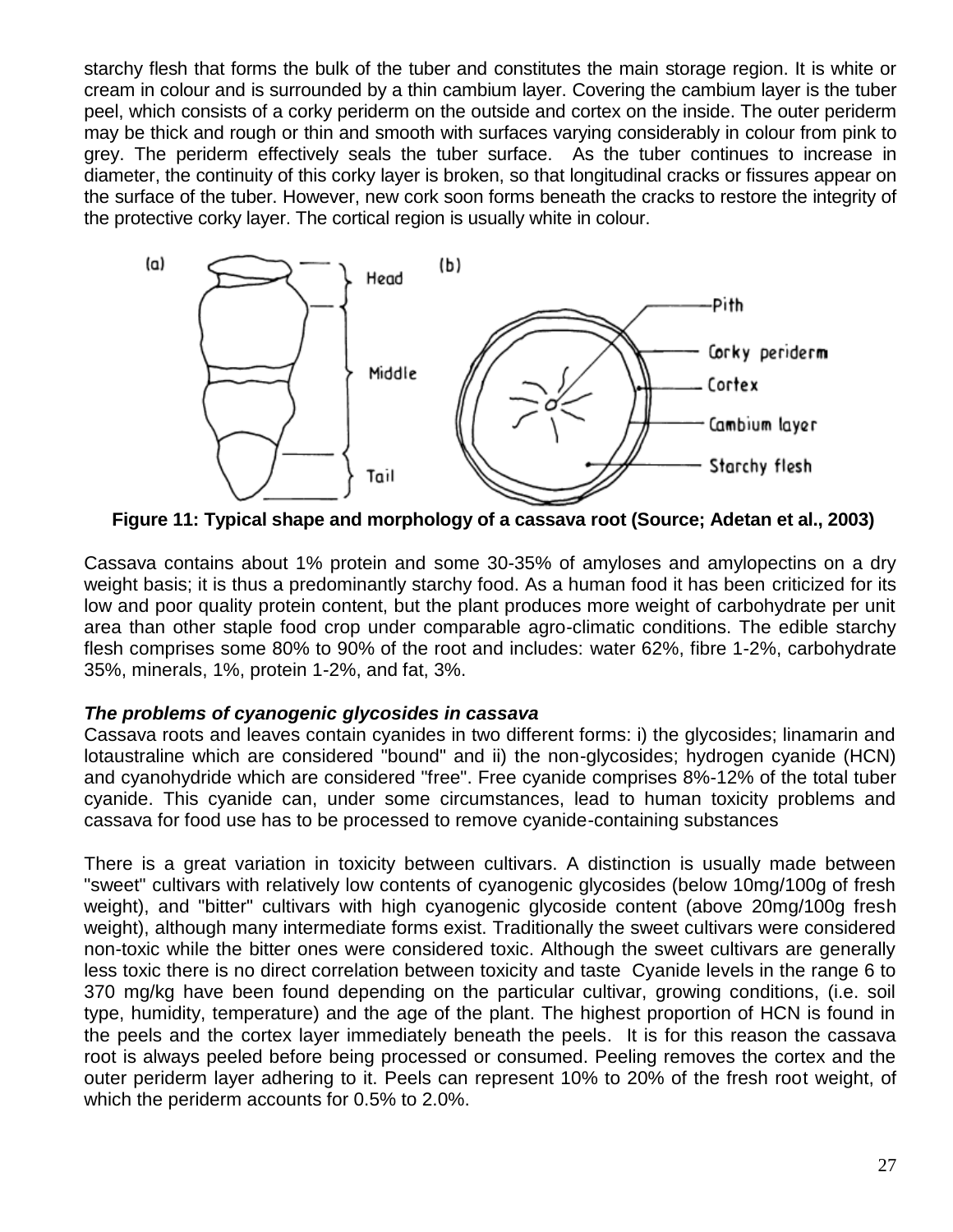All the traditional cassava processing methods reduce or remove the toxicity by releasing HCN from the glycosides. Since HCN is soluble in water and has a boiling point of 25°C it can be removed by soaking. Boiling fresh cassava has little effect on its toxicity as the glycoside linamarine is heat resistant and the enzyme linamarase is inactivated at 75°C. The so-called "sweet" types may be eaten raw or lightly boiled without harm. The "bitter" forms are traditionally processed by one or a combination of operations of peeling, grating, fermenting, dehydrating, sun drying, frying or boiling. Hence, for example, fermentation before processing into products such as *chikwangue* or *fufu* eliminates almost all total and free HCN. The amount of total HCN is reduced by 83% to 96% in such products as *gari* and *attieke* for which the cassava roots are peeled and grated before processing.

## **Cassava processing**

Cassava root is normally processed before consumption as a means of detoxification, preservation and modification. The traditional processing methods of cassava comprise combinations of various processing steps such as peeling, size reduction (slicing, dicing, grating, rasping), steeping or fermenting, pressing, pounding, frying, roasting, drying and milling. In various parts of Africa, mainly women do the traditional processing of cassava. The objectives of cassava processing are to:

- i. Reduce post harvest losses of fresh tubers.
- ii. Eliminate or reduce cyanide content.
- iii. Improve the taste of cassava products.
- iv. Provide raw materials for small-scale, cassava based rural industries. Processed cassava products are also used as raw materials for a number of small or medium-scale industries in Africa.
- v. Reduce moisture content and convert it into a more durable and stable product with less volume, which makes it more transportable.
- vi. Eliminates or reduces the level of cyanide in cassava and to improve the palatability of the food products.
- vii. increase the efficiency of land use by releasing land after harvest for other crops or for fallow to sustain soil productivity
- viii. reduce food losses and stabilizes seasonal fluctuation in supply of the crop

# **Processing for human consumption**

The processing of cassava for human consumption can be:

- a. Processing of cassava for food with no fermentation which may be in the following ways:
- i. boiling in water
- ii. pounding/mashing of the root before cooking
- iii. Roasting iv. Expression of juice for drinking after boiling
- v. boiling followed by some grinding and pounding into flour.
- b. Processing of cassava to food with one or more fermentation stage(s): these can be categorize into: (i). solid state fermentations (ii). Submerged state fermentation (iii) Fermentation of cassava liquor.

**Solid state fermentation:** This is a fermentation process that does not involve soaking of the cassava roots. This is the method used for the production of West African gari. Fresh cassava roots are peeled and grated into mash, and pressed in sacks using a screw jack or heavy objects, to express liquid from the pulp during fermentation. After 1-7 (depending on locality) days the dewatered and fermented mash is sieved and *garified* in a pan. During the process of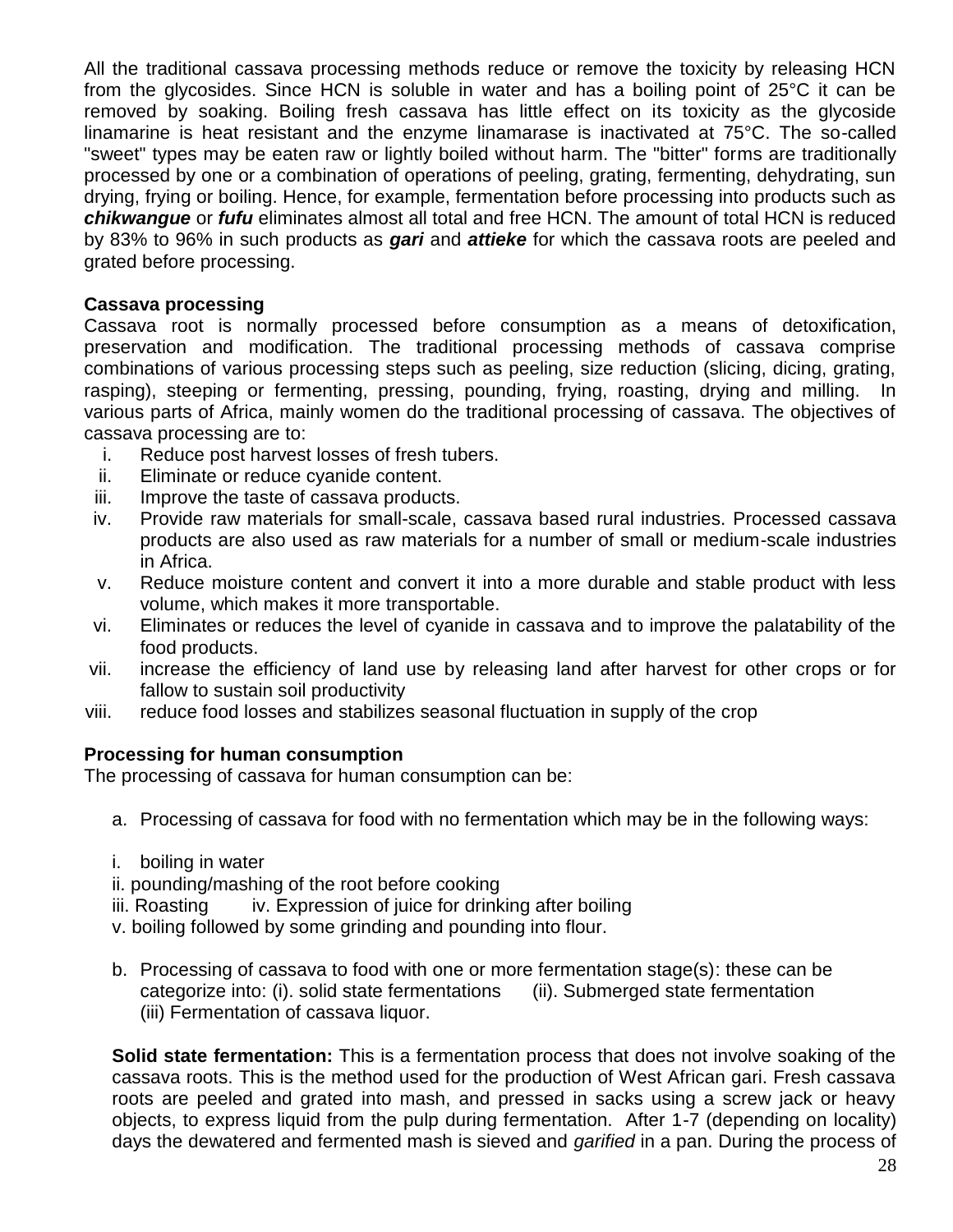this fermentation, the pH of the mash has been found to decrease from between 6.4 to about 4.5 as a result of the production of some organic acids. Various types of microorganisms have been implicated in this fermentation process. These include *Corynebacterium manihot*, *bacillus spp*, and some lactic acid bacteria including *Leuconostoc mensenteroids* and *Lactococcus spp* as well as L*actobacillus spp*. The process of fermentation is followed by a special roasting process which is characteristics of gari alone and is therefore referred to as *garification* process. After *garification*, the gari is air dried and is ready for consumption either by soaking in cold water with sugar, coconut, roasted peanut, fish, or boiled cowpea as complements or as a paste made with hot water and eaten with vegetable sauce.

In East Africa, there are other solid state fermented cassava products which processing differs from that of gari. In their own method, the cassava root is peeled, cut into pieces and then spread on roof tops for days ranging from 1 week to 1 month. During this period of exposure both fermentation and dehydration or drying takes place. However, the final product of this type of fermentation is usually coloured black. This is because of the colonization of the root pieces by some moulds such as *Aspergillus spp, Rhizopus spp* and *Penicillium spp.*

| <b>Process Flow Charts</b>                                                                                   |                                                                                                                                                                                                          |  |  |
|--------------------------------------------------------------------------------------------------------------|----------------------------------------------------------------------------------------------------------------------------------------------------------------------------------------------------------|--|--|
| <b>Process</b>                                                                                               | <b>Notes</b>                                                                                                                                                                                             |  |  |
| Harvest/Sorting of cassava                                                                                   | Select fresh, mature cassava roots without rot                                                                                                                                                           |  |  |
| Peeling                                                                                                      | Peel by hand and remove woody tips                                                                                                                                                                       |  |  |
| Washing                                                                                                      | Wash in clean water to remove pieces of peel, sand etc.                                                                                                                                                  |  |  |
| Grating                                                                                                      | Use motorized cassava grater                                                                                                                                                                             |  |  |
| Fermentation                                                                                                 | Pack into baskets made from cane, bark or palm branches and leave for 72h at<br>room temperature                                                                                                         |  |  |
| Pressing<br>The fermented paste is filled into Hessian or polypropylene<br>sacks and placed in a jerk press. |                                                                                                                                                                                                          |  |  |
| Sifting                                                                                                      | Using a wooden sieve, separate fibrous materials to control the size of the<br>particles                                                                                                                 |  |  |
| Garifying                                                                                                    | Roast in a large, shallow cast-iron pan over a fire, with constant stirring,<br>usually with a piece of broken calabash (gourd) or a wooden paddle for 20-30<br>minutes or use rotary dryer (450kg/day). |  |  |
| Cooling                                                                                                      | To room temperature                                                                                                                                                                                      |  |  |
| Sieving (optional)                                                                                           | Sieve to obtain granules of uniform size. Larger particles of gari that are<br>separated on the sieve may be sold as a cheaper grade                                                                     |  |  |
| Packing                                                                                                      | In polythene bags                                                                                                                                                                                        |  |  |
| Storing                                                                                                      | In a cool, dry place.                                                                                                                                                                                    |  |  |
| <b>Figure 12: Process Flow Charts for Gari from Cassava</b>                                                  |                                                                                                                                                                                                          |  |  |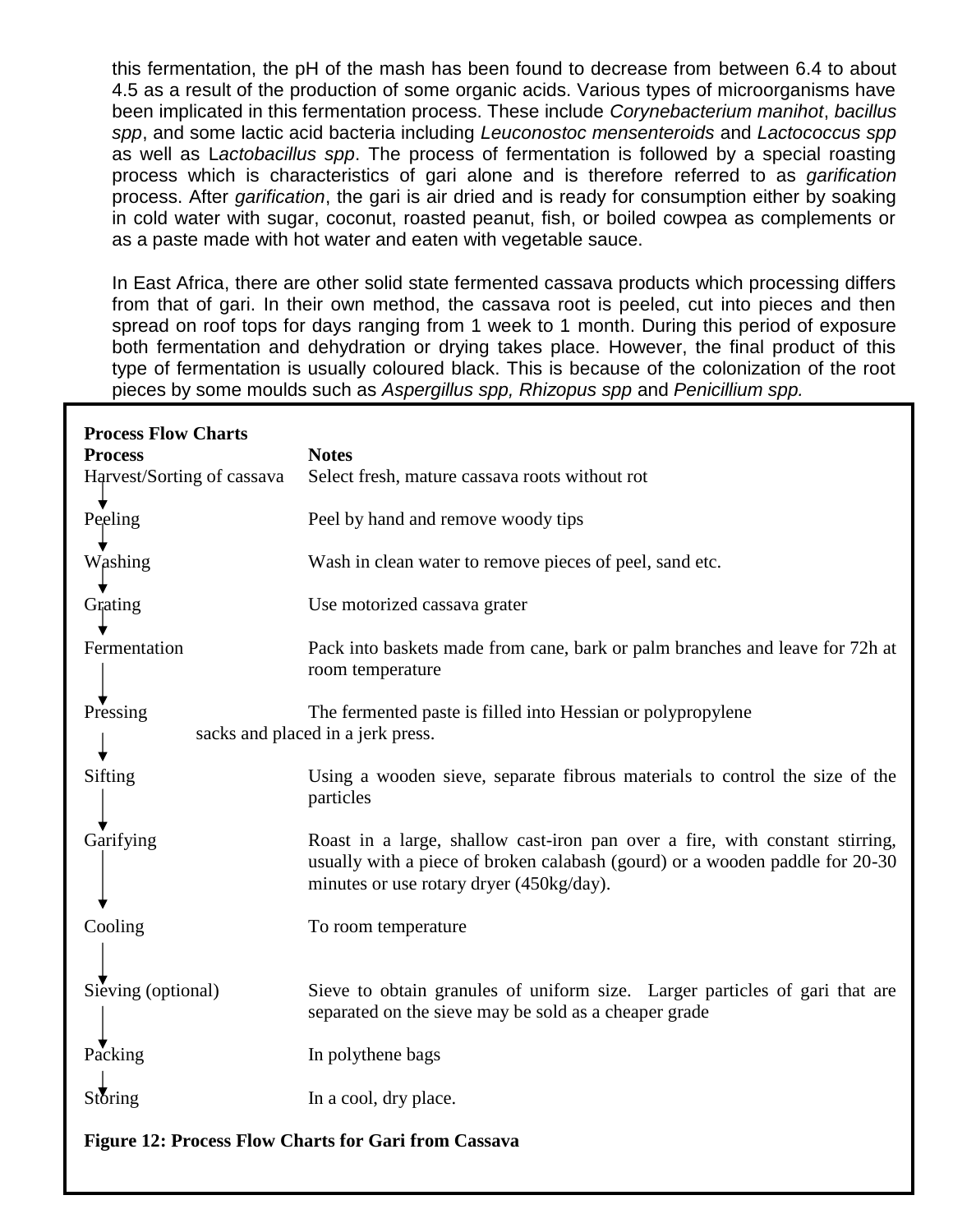**Submerged cassava fermentation:** This is the type of cassava fermentation that involves one or more stage(s) of soaking under water. The water submerged cassava is subjected to a low oxygen tension environment. This environment therefore encourages the survival of anaerobic microorganism. Like in the solid state fermentation process, the pH of the root decreases from about 6.4, 6.5 to 4.0 or 3.9 suggesting that more organic acid are produced in submerged processing than in the solid state processing. Investigation has revealed that there is a microbial succession trend during the submerged fermentation process. At the early part of the fermentation bacteria such as *Bacillus spp*; yeast like *Candida spp* are present. Towards the end of the fermentation, only acid tolerant bacteria of the group *Lactobacillus spp* and yeast like *Candida spp* are present. Common products of submerged fermentation process are lafun and fufu.

| <b>Process</b><br>Harvest/Sorting of cassava                | <b>Notes</b><br>Select fresh, mature cassava roots without rot                                                  |  |
|-------------------------------------------------------------|-----------------------------------------------------------------------------------------------------------------|--|
| Peeling                                                     |                                                                                                                 |  |
| $Size \blacktriangleright$ Reduction (optional)             | Using knives                                                                                                    |  |
| Washing                                                     | Wash in clean water to remove pieces of peel, sand etc.                                                         |  |
| Steeping/Fermenting                                         | soak inside water in a bowl for 72h at room temperature                                                         |  |
| Sieving                                                     | Using a plastic sieve, separate fibrous materials to control the size of the<br>particles                       |  |
| Settling                                                    | Allow fufu mash to be concentrated before decanting                                                             |  |
| Pressing                                                    | The fermented paste is filled into Hessian or polypropylene<br>sacks and placed in a jerk press.                |  |
| Grating                                                     | Use motorized grater, to pulverise cake into smaller particle size and increase<br>surface area for easy drying |  |
| Drying                                                      | Dry using rotary dryer $(185^{\circ}C, 450 \text{kg/day})$ .                                                    |  |
| Cooling                                                     | To room temperature                                                                                             |  |
| Milling                                                     | To obtain powder                                                                                                |  |
| Packing                                                     | In polythene bags                                                                                               |  |
| Storing                                                     | In a cool, dry place.                                                                                           |  |
| <b>Figure 13: Process Flow Charts for Fufu from Cassava</b> |                                                                                                                 |  |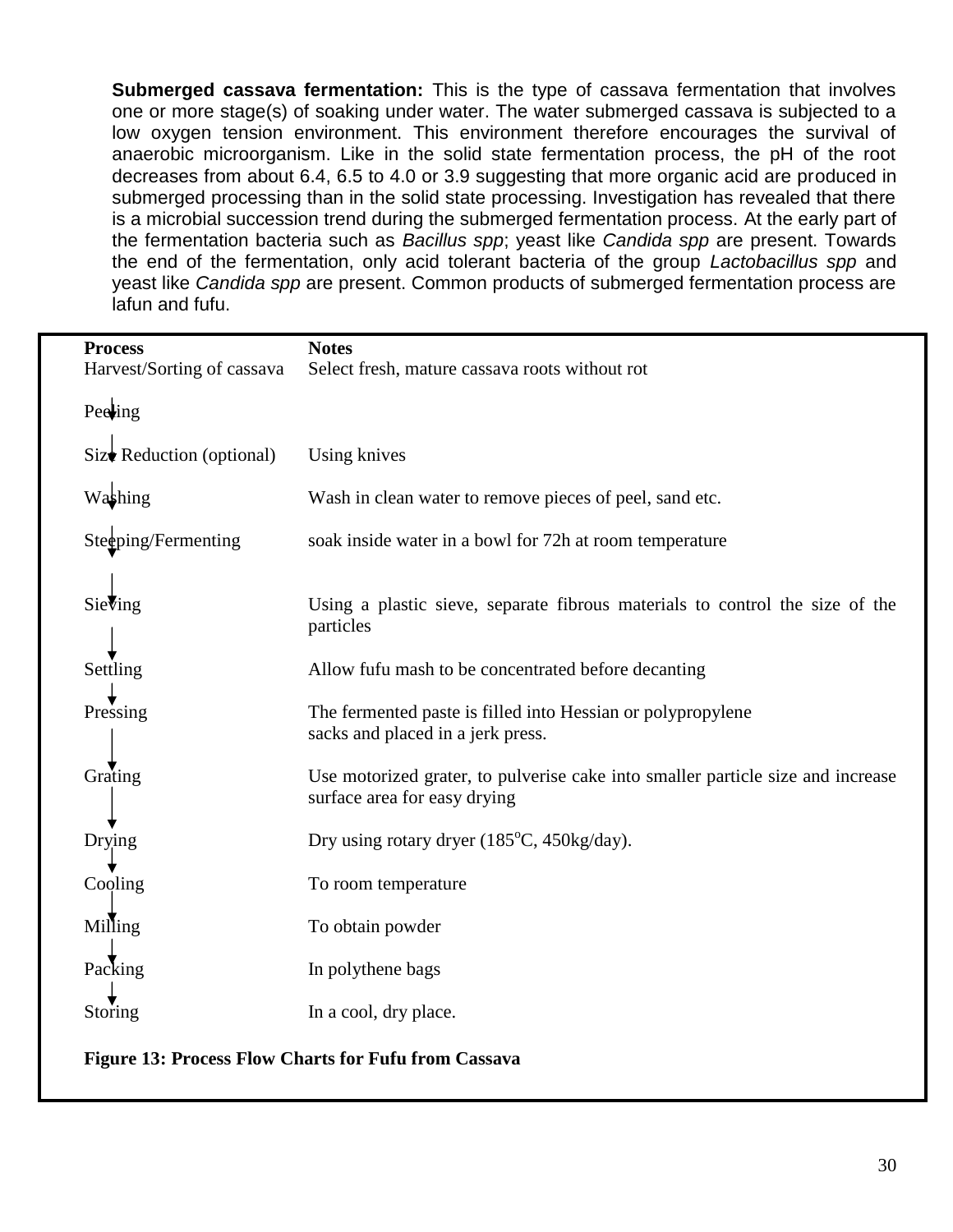| <b>Process</b><br>Harvest/Sorting of cassava                 | <b>Notes</b><br>Select fresh, mature cassava roots without rot                                   |  |
|--------------------------------------------------------------|--------------------------------------------------------------------------------------------------|--|
| Peeling                                                      | Peel by hand and remove woody tips                                                               |  |
| Size Reduction (optional)                                    |                                                                                                  |  |
| Washing                                                      | Wash in clean water to remove pieces of peel, sand etc.                                          |  |
| Steeping                                                     | Soak inside water in a bowl for 72-96h at 28-35 <sup>°</sup> C                                   |  |
| Crushing/pulping                                             | Using hand                                                                                       |  |
| Dewatering                                                   | The fermented paste is filled into Hessian or polypropylene<br>sacks and placed in a jerk press. |  |
| Drying                                                       | on rocks, black inclined surfaces, ambient temp                                                  |  |
| Milling                                                      | To obtain powder                                                                                 |  |
| Packing                                                      | In polythene bags                                                                                |  |
| Storing                                                      | In a cool, dry place.                                                                            |  |
| <b>Figure 14: Process Flow Charts for Lafun from Cassava</b> |                                                                                                  |  |

# **Industrial cassava products**

## **Chips**

Cassava chips are dried irregular slices of roots, which vary in size but should not exceed 5 cm in length. For human consumption, it is chips from peeled roots that are used. Chips are also used for animal feed and industrially. Fresh uprooted cassava roots are preferred because it gives a better quality product. However, tubers that are from 1 - 3 days old after harvest may be used if there is no obvious spoilage. The cassava roots are peeled, washed and chipped. These are then dried to moisture content of 6 - 8%. The chips is then packaged and stored. Chips store better than flour. It can be ground or milled into flour and then sieved when needed.

# **High quality cassava flour**

High quality cassava flour is simply unfermented cassava flour. Freshly harvested cassava roots are peeled, washed, grated, pressed, pulverized, dried and then milled into flour using a hammer mill. High quality cassava flour can be used as partial replacement for many bakery and pasta products. The successful substitution of wheat flour by cassava flour has also been confirmed by the International Institute of Tropical Agriculture, Nigeria where up to 30% of wheat flour has been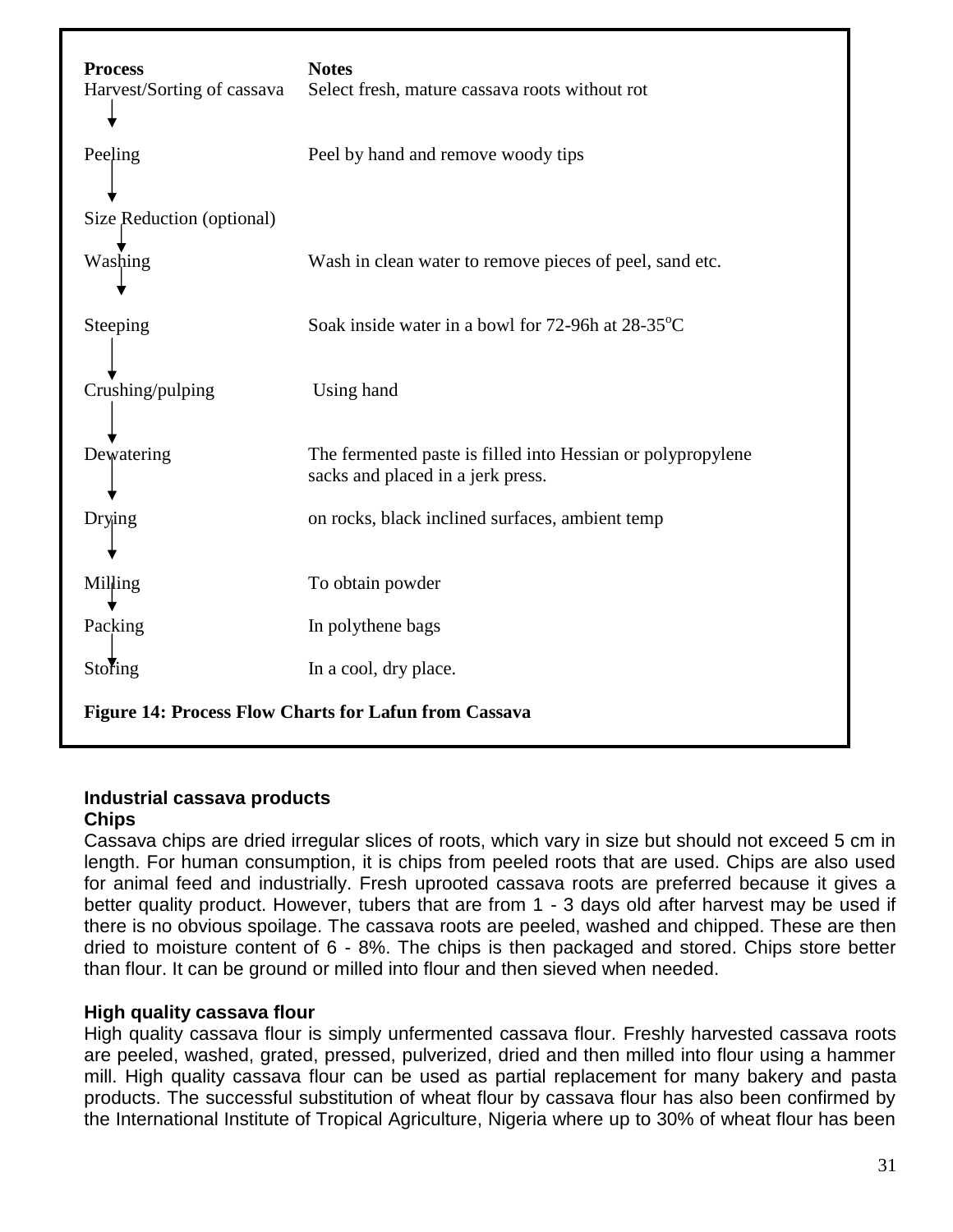replaced by cassava flour in bread making and 100% cassava flour is used for other pastries and confectioneries.

| <b>Process</b><br>Harvest/Sorting of cassava                                | <b>Notes</b><br>Select fresh, mature cassava roots without rot                                                                                                                |  |
|-----------------------------------------------------------------------------|-------------------------------------------------------------------------------------------------------------------------------------------------------------------------------|--|
| Peeling                                                                     | Using knives                                                                                                                                                                  |  |
| Washing                                                                     | Wash in clean water to remove pieces of peel, sand etc.                                                                                                                       |  |
| Grating                                                                     | Using mechanical grater                                                                                                                                                       |  |
|                                                                             |                                                                                                                                                                               |  |
| De-watering                                                                 | Using screw or hydraulic press to remove water                                                                                                                                |  |
| Pulverising                                                                 | The cassava cake is pulverized by motorized pulverizing machine to reduce<br>the size of the cake into smaller particle size and increase the surface area for<br>easy drying |  |
| Drying                                                                      | Dry using cabinet dryer, flash dryer or sun drying                                                                                                                            |  |
| Cooling                                                                     | To room temperature                                                                                                                                                           |  |
| Milling                                                                     | Using a hammer mill to obtain fine flour                                                                                                                                      |  |
| Sieving                                                                     | To remove fibre                                                                                                                                                               |  |
| Packaging                                                                   | In polythene bags                                                                                                                                                             |  |
| Storage                                                                     | In a cool, dry place.                                                                                                                                                         |  |
| Figure 15: Process Flow Charts for Production of High Quality Cassava Flour |                                                                                                                                                                               |  |

# **Cassava pellets**

Pellets are obtained from dried and broken roots by grinding and hardening into a cylindrical shape. Pellets could be made from chips. The chips are (hammer-milled) and then preconditioned. Here, the moisture content is increased to between 16 - 18%. This is usually achieved either by spraying water or by adding steam. The addition of moisture and heat increases the effectiveness of the pellets making machine in terms of output, die life, energy savings, volume reduction and nutritive value of the product. The heat generated by steam treatment and high pressure during pelletization can release the cellulose from the lignin-cellulose bounds, thereby increasing the digestibility of starch and fiber. The milled chips when forced through small holes in the die causes a rise in temperature through friction. After pressing, the pellets are 8 - 10 mm in diameter. The pellets are cooled, during which the moisture content drops to 14% and packed in jute or polyethylene bags.

## **Cassava starch**

Cassava starch is an important domestic and industrial raw material that is used in the manufacture of a number of products including food, adhesives, thickening agent, paper and pharmaceuticals. Cassava roots contain 20% starch by weight. Fresh roots are peeled, washed and grated. Grating is important because it affects the quality of the starch released from the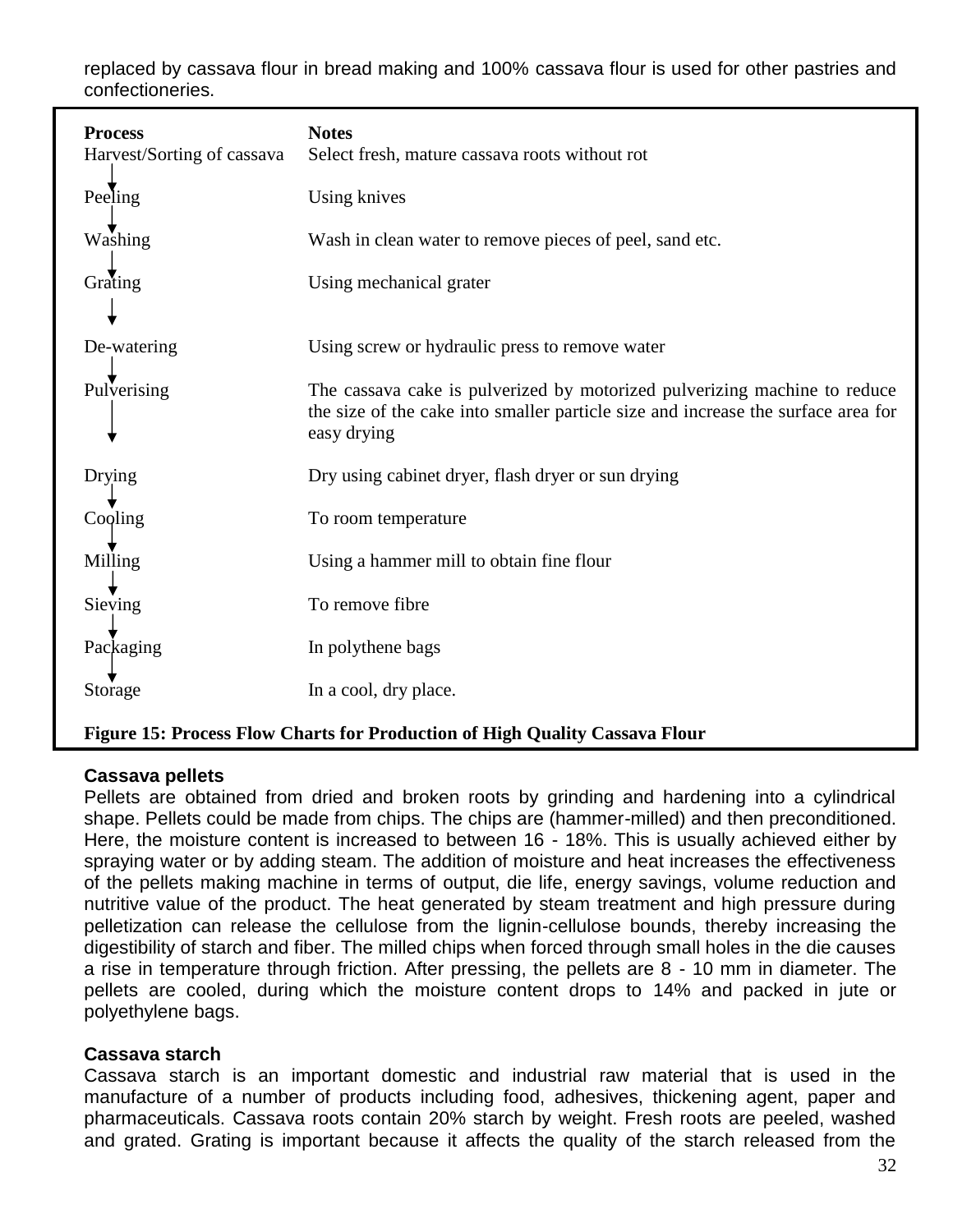cassava. The percentage of starch set free (rasping effect) determines the quantity and quality of the cassava starch (fine screen is recommended because it adequately remove all fibrous materials). The pulp is washed through clean muslin cloth until no more milky starch solution comes out. The collected milky starch solution is then allowed to settle. The supernatant is then discarded and the top surface of the starch cake is scrapped clean; the bottom parks of the cake also need scrapping. The recovered starch cake is broken into small bits and dried. Then pulverize or dry mill the dried starch cake to produce cassava starch powder.

| <b>Process</b>                                                         | <b>Notes</b>                                                                             |  |
|------------------------------------------------------------------------|------------------------------------------------------------------------------------------|--|
| Harvest/Sorting of cassava                                             | Select fresh, mature cassava roots without rot                                           |  |
| Peeling                                                                | <b>Using knives</b>                                                                      |  |
| Washing                                                                | Wash in clean water to remove pieces of peel, sand etc.                                  |  |
| Grating                                                                | Using mechanical grater                                                                  |  |
| Mixing with water                                                      | To obtain a free flowing slurry                                                          |  |
| Filtering/screening                                                    | Using a muslin sloth, separate fibrous materials to control the size of the<br>particles |  |
| Settling                                                               | Allow Starch to be concentrated at the bottom before decanting                           |  |
| Starch washing                                                         | To obtain a white clean starch paste                                                     |  |
| Settling and dewatering                                                | Allow Starch to be concentrated and remove water prior to final drying                   |  |
| Drying                                                                 | Dry using cabinet dryer, flash dryer or sun drying                                       |  |
| Milling                                                                | Using a hammer/disc mill to obtain fine powder                                           |  |
| Packaging                                                              | In polythene bags and sealed with a sealing machine                                      |  |
| Storage                                                                | In a cool, dry place                                                                     |  |
| <b>Figure 16: Process Flow Charts for Production of Cassava Starch</b> |                                                                                          |  |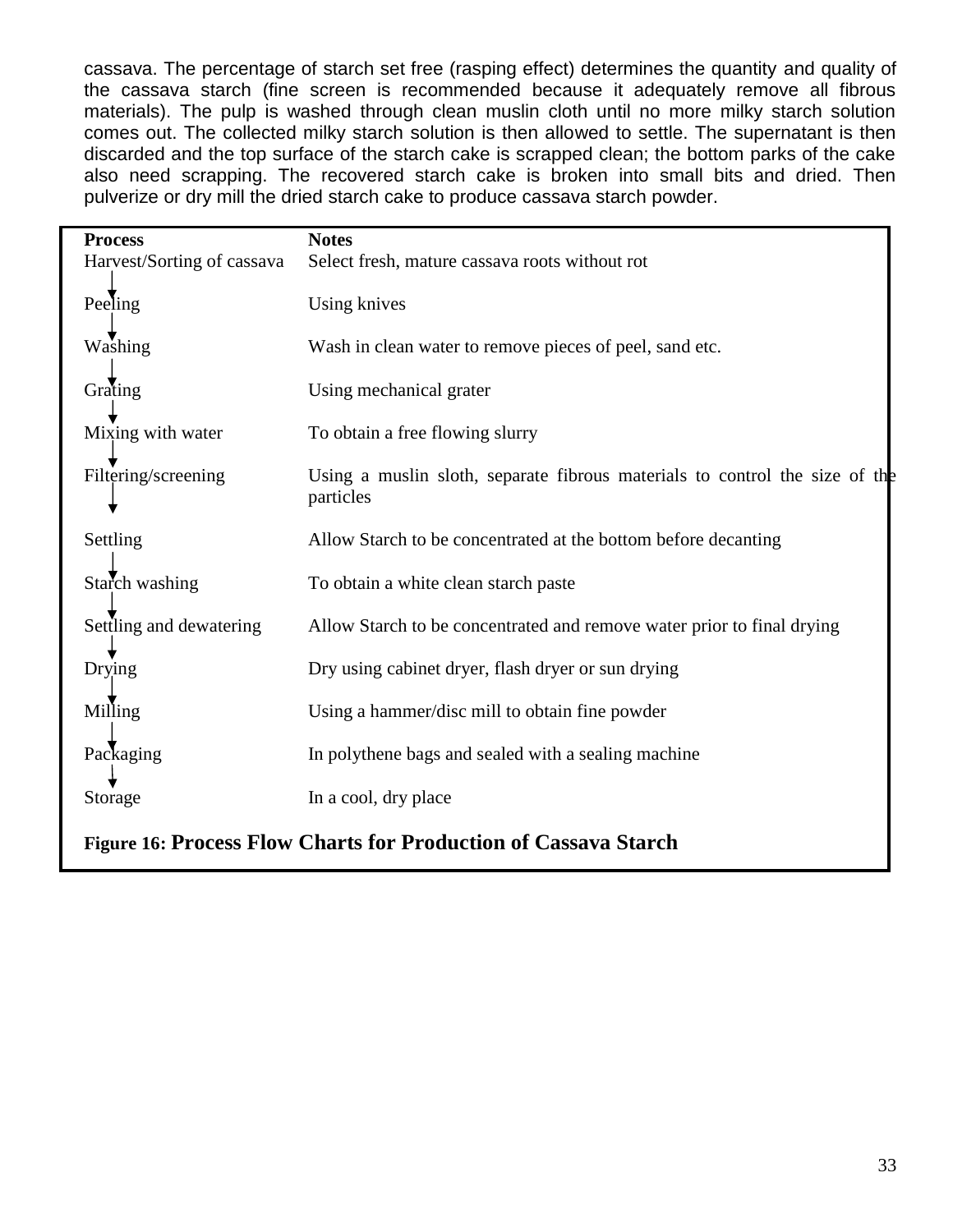# **YAMS (***Dioscorea spp***.)**

Yam is the name given to many plants with tubers belonging to the family of *Dioscoreaceae*. Yams, or *Dioscorea,* are herbaceous plants. Their stem consists of two parts: an aerial stem which climbs by winding round a stake and lasts only a year; and an underground stem that can live a long time. The underground stem thickens to produce one or more tubers called yams. In the humid tropical countries of West Africa, yams are one of the most highly regarded food products and are closely integrated into the social, cultural, economic and religious aspects of life. The ritual, ceremony and superstition often surrounding yam cultivation and utilization in West Africa is a strong indication of the antiquity of use of this crop. Nigeria, the world's largest yam producer, considers it to be a "man's property" and traditional ceremonies still accompany yam production indicating the high status given to the plant. There are many varieties of yam species widespread throughout the humid tropics but the edible yams are derived mainly from about ten. The most economically important species are:

- i. **White yam (***Dioscorea rotundata* **Poir):** Originated in Africa and is the most widely grown and preferred yam species. The tuber is roughly cylindrical in shape, the skin is smooth and brown and the flesh usually white and firm. A large number of white yam cultivars exist with differences in their production and post-harvest characteristics.
- ii. **Yellow yam (***Dioscorea cayenensis* **Lam.):** Derives its common name from its yellow flesh, which is caused by the presence of carotenoids. It is also native to West Africa and very similar to the white yam in appearance. Apart from some morphological differences (the tuber skin is firm and less extensively grooved), the yellow yam has a longer period of vegetation and a shorter dormancy than white yam.
- iii. **Water yam (***Dioscorea alata* **L.):** Originates from South East Asia, it is the species most widely spread throughout the world and in Africa is second only to white yam in popularity. The tuber shape is generally cylindrical, but can be extremely variable. Tuber flesh is white and "watery" in texture.
- iv. **Bitter yam (***Dioscorea dumetorum***):** Also called trifoliate yam because of its leaves. Originates in Africa where wild cultivars also exist. One marked characteristic of the bitter yam is the bitter flavour of its tubers. Another undesired characteristic is that the flesh hardens if not cooked soon after harvest. Some wild cultivars are highly poisonous.

The major problems presently facing yam production are its high labour requirement, its low yield per hectare compared to crops such as cassava or sweet potato, the relatively large amount of planting material that is required and its long growing season. By far the most critical of these problems is labour requirement, which exceeds that of other comparable crops. For these reasons and problems of storing harvested yam, the costs of yam production are high and yam is slowly losing ground to cassava. It has been estimated that the cost per 1,000 calories of yam is four times greater than those of cassava. But, despite these high costs, the nutritional value of yam is sufficiently high to justify further work into its general improvement.

## *General morphology and composition of the Yam tuber*

The tuber shape and size can vary greatly due to genetic and environmental factors. However, cultivated forms of yam generally produce tubers that are more or less cylindrical in shape and 3-5 kg in weight. The yam tuber grows from a corm-like structure located at the base of the vine (Figure 17). Occasionally this corm remains attached to the tuber after harvest and sprouts will develop from it. When the corm separates from the tuber sprouting occurs from the tuber near to the point at which the corm was attached.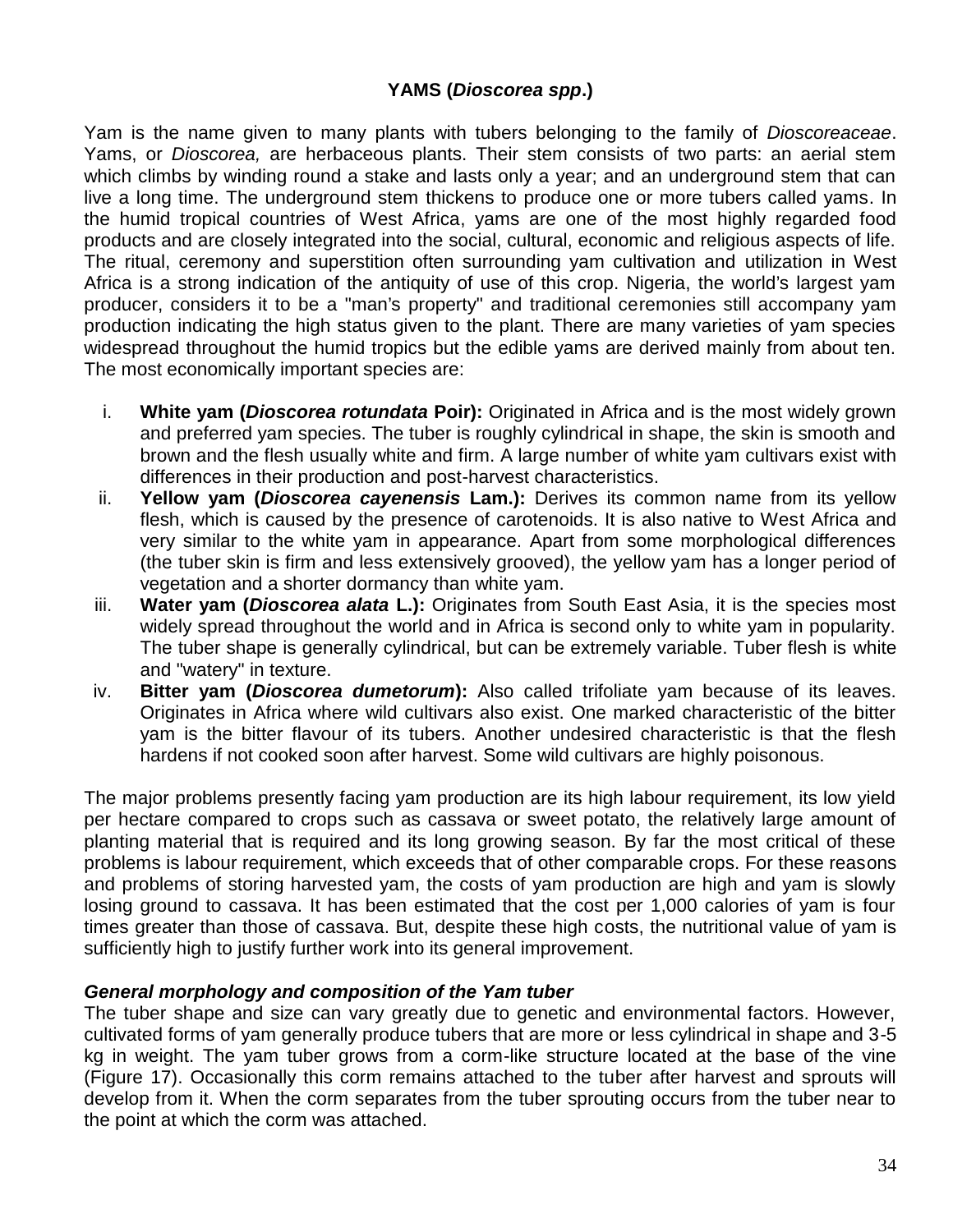

**Figure 17: General Morphology and cross section of yam tuber**

A transverse section of a mature yam tuber shows it to be composed of four concentric layers:

- i. **Corky periderm:** The outer portion of the yam tuber; it is a thick layer of cork cells, often cracked, but which provides a protective barrier against water loss and invasion by pathogens.
- ii. **Cortex**: A layer located immediately beneath the cork, comprising thin-walled cells with very little stored starch.
- iii. **Meristematic layer:** Elongated thin-walled cells under the cortex. Sprouts are initiated from this layer.
- iv. **Ground tissue:** The central portion of the tuber composed of thick-walled starchy cells, with vascular bundles ramifying throughout the mass.

Yam (*Dioscorea alata*) has been suggested to have nutritional superiority when compared with other tropical root and tuber crops. Starch (75.6-84.3%) is the predominant fraction of the dry matter of yam tuber. The average crude protein content of different yam cultivars was 7.4%, that was higher than those reported for other tropical roots and protein from yam also showed a better amino acid balance for human nutrition. The vitamin C content of yam tubers ranged from 13.0 to 24.7 mg per 100 g (fresh weight), and yam has been suggested to be a moderately good sources of minerals.

| <b>Variety</b> | Moisture content Carbohydrate |           | <b>Fats</b> | <b>Crude Protein</b> |
|----------------|-------------------------------|-----------|-------------|----------------------|
| D. alata       | $65 - 73$                     | $22 - 29$ | $0.1 - 0.3$ | $1.1 - 2.8$          |
| D. rotunda     | $58 - 80$                     | $15 - 23$ | $0.1 - 0.2$ | $1.1 - 2.0$          |
| D. esculenta   | $67 - 81$                     | $17 - 25$ | $0.1 - 0.3$ | $1.3 - 1.9$          |
| D. bulbifera   | $63 - 67$                     | $27 - 33$ | O 1         | $1.1 - 1.5$          |

| Table 4: Composition of species of yams (% wb). |  |  |  |
|-------------------------------------------------|--|--|--|
|-------------------------------------------------|--|--|--|

# **Yam processing**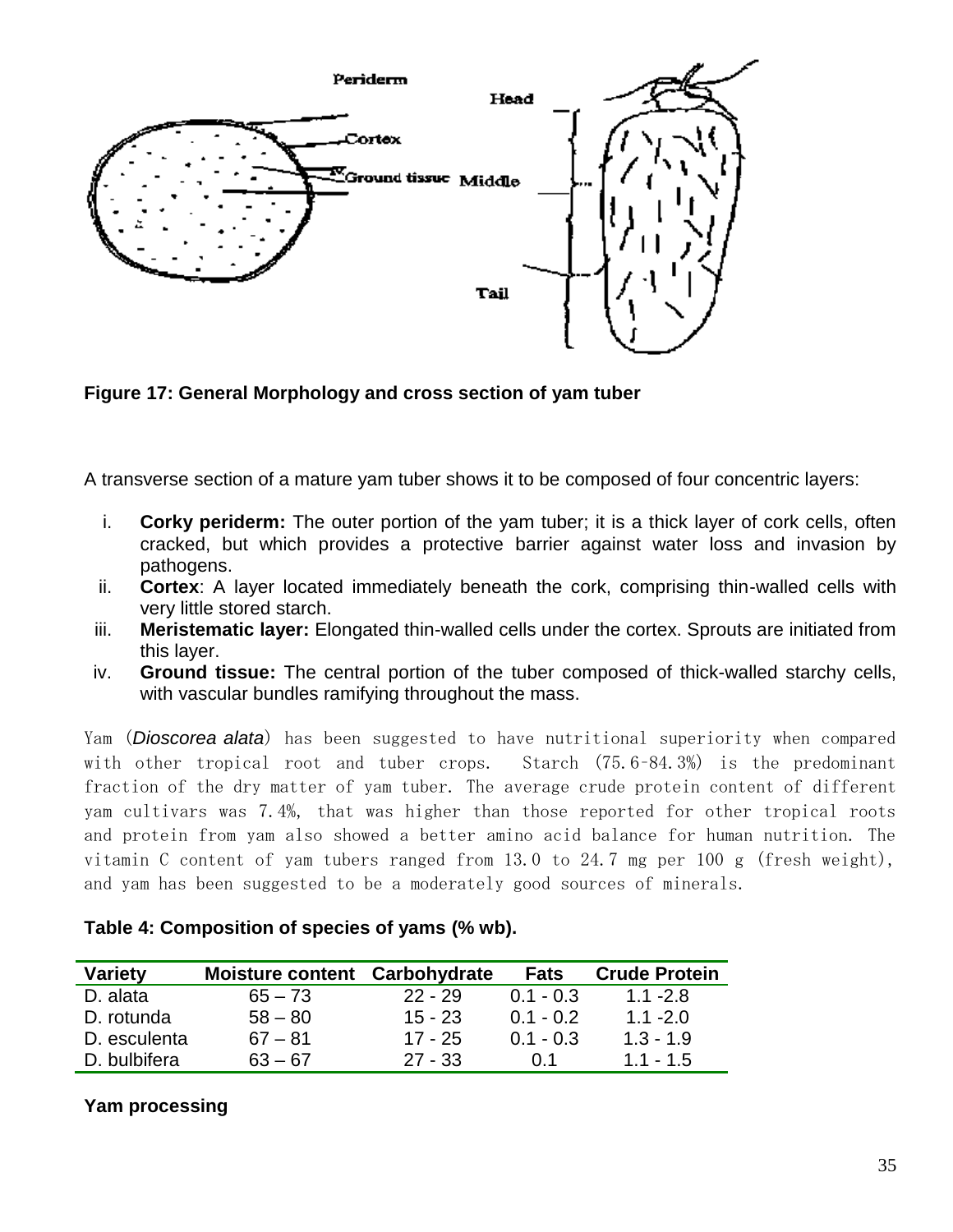The major unit operations involve in the processing of yam are: Peeling, boiling or parboiling, pounding and dehydration.

**Peeling of yam:** This is the removal of the outer corky periderm. The method of peeling varies. The general method applied includes:

- i. **Steam peeling:** This involves the exposure of the root or tubers to steam pressure for a period of time. The process may be batch or continuous. During this steam exposure, the steam penetrates the cortex, softens the peel and results in a slight expansion of the space between the peel and the cortex. This makes it easy for the peels to be removed when subjected to minor abrasion. Steam peeling therefore is always in conjunction with other abrasive or mechanical processing.
- ii. **Chemical peeling:** This involves the immersion of tuber in some non-toxic chemical such as caustic soda solution of low concentration which helps to soften the peel. Usually when this method is used they are coupled with use of heat. The process is controlled by varying the concentration of the lye and its temperature for effective peeling process. One major setback of this method is the need to use a large volume of water to remove the effect of chemicals during the post-peeling washing.
- iii. **Mechanical peeling:** 3 mechanical methods are used namely:
- a. **Abrasive peelers**: This peeler consists of a vertical cylinder with a rotating disc in the bottom and a hinge cover at the top. Abrasive grits may be applied to the inner walls of the chambers or to the rotating disc or both. A measured load of the root or tuber is put into the cylinder and when the disc is rotated, the root or tubers spins or tumble so that the peels are rubbed off when the roots or tubers falls against the abrasive surface. Other types are rotary laid mounted rim peelers and use of belt conveyor.

**Yam boiling:** Nearly all varieties of yam are eaten in the boiled form. The process of boiling involves cooking of the unpeeled or peeled yam tuber in water. The process of boiling has some effects on the tuber which includes:

- i. Boiling softens the tissue of the yam thus making it easily digestible and masticable.
- ii. It renders impotent some heat labile toxic materials such as alkaloids, saponins and tannins which are present in yam.
- iii. Boiling reduces the microbial load of yam thus making it to be safe for consumption.
- iv. Boiling inactivate some enzymes present in unprocessed yam.
- v. Boiling cause the release of some desirable flavours present in yam.

**Yam Pounding:** This takes place after yam boiling. The most desirable specie for pounded yam is *Discorea rotundata.* Various factors affects the viscosity of yam during pounding:

- **i.** The starch quality of the yam specie
- **ii.** The intensity of cooking
- **iii.** The intensity of comminution..

**Yam Parboiling:** This is used traditionally for the production of local yam flour (elubo). The traditional parboiling process usually last for 8-13 hours. The process usually starts after the day's work (about 5-6 pm). Normally, the yam tubers are peeled, although in some areas they are not peeled. This is followed by slicing of the peeled tubers. The sliced pieces are then soaked in hot water contained in big pot placed on simmering or glowing charcoal or wood fire. The traditional processor leaves the yam in the hot water till morning, a period that last for 8 hours. This process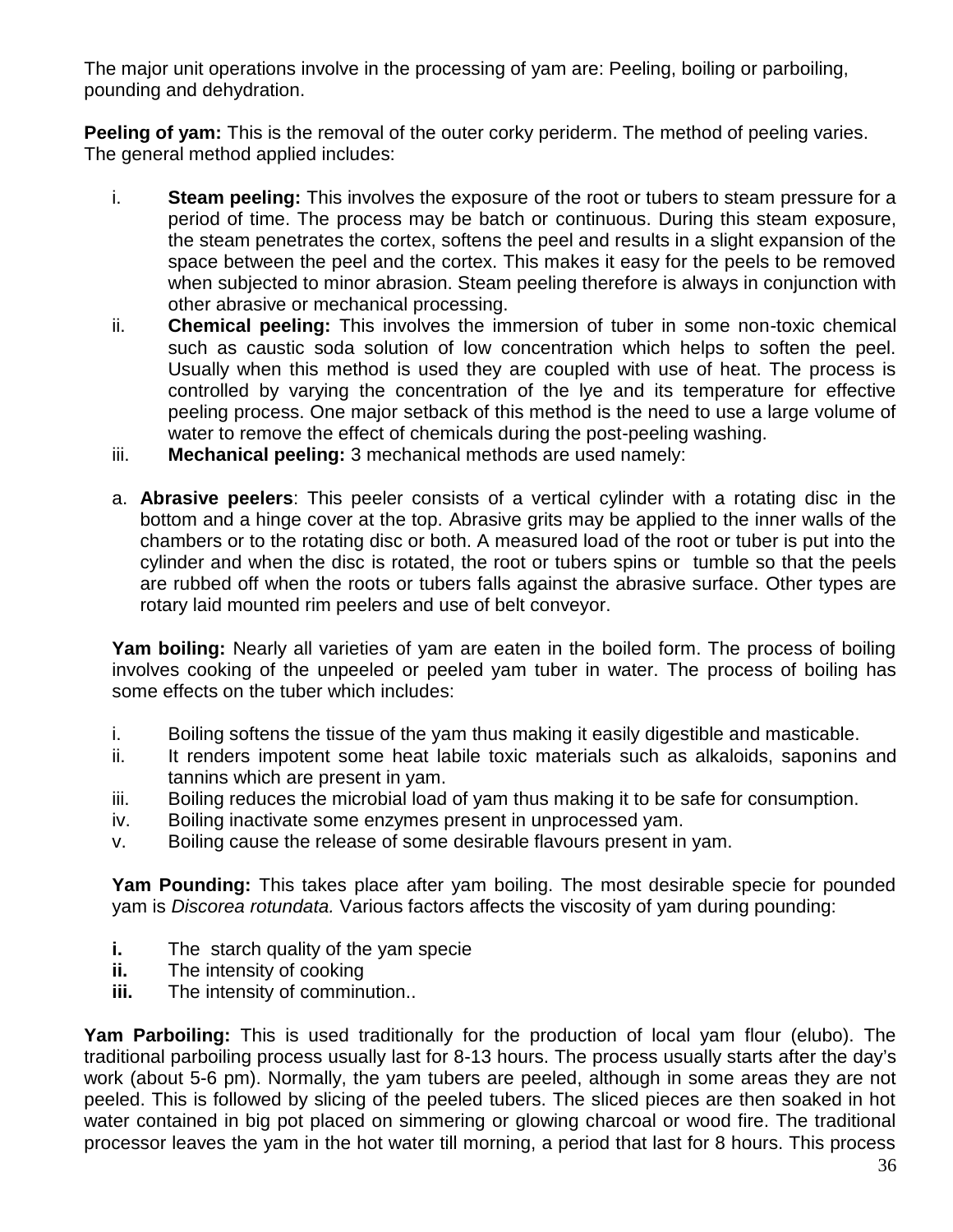of soaking yam in water at elevated temperature is called yam parboiling. Traditionally, the temperature of parboiling has been found to be about 60°C. The parboiled yam is then removed from the water and sundried for about  $2 - 5$  days to a moisture content of about 12%. The sundried yam is then size reduced by milling to flour to produce the local yam flour called elubo.

# **SWEET POTATO (***Ipomoea batatas* **L.)**

Sweet potato is a crop with a significantly unrealized potential. It is capable of producing high yields of dry matter per unit area of land and labour and this potential can be achieved under a wide range of agro-climates and farming systems. The largest producers in Africa are: Uganda (1.9 million tons), Rwanda (0.7 million tons), Burundi (0.68 million tons) and Kenya (0.63 million tons). Sweet potato has the shortest growing cycle of the root crops grown in the tropics. The crop is lifted by hand; great care being taken to avoid damage to the tubers, with only the amount needed for immediate consumption being dug. If the crop is grown for sale or when there is a pronounced dry season, the whole crop may be lifted at once. On a larger or commercial scale effective harvesting machines have been developed; some consist simply of a plough that lifts the tubers to the surface. More sophisticated mechanical harvesters combine a vine cutter (rotary or flail type mower) to remove the vines incorporated with a plough to lift the tubers and a sorter and loading elevator.

| <b>Constituent</b>       | Percent or (mg/100g) |
|--------------------------|----------------------|
| Moisture                 | $50 - 81$            |
| Protein                  | $1.0 - 2.4$          |
| Fat                      | $1.8 - 6.4$          |
| <b>Starch</b>            | $8.0 - 29$           |
| Non-starch Carbohydrates | $0.5 - 7.5$          |
| <b>Reducing Sugar</b>    | $0.5 - 7.5$          |
| Ash                      | $0.9 - 1.4$          |
| Carotene (average)       | 4 mg /100 g          |
| Thiamine                 | $0.10$ mg /100 g     |
| Ascorbic Acid            | 25g/100 g            |
| Riboflavin               | $0.06$ mg $/100$ g   |

## **Table 5: Chemical composition of Sweet Potato (***Ipomea batatas* **L.)**

## *General morphology and composition*

There are many cultivars of sweet potato each with its own characteristics size, shape, colour, storage life, levels of nutrition and suitability for processing. A single plant may produce 40 to 50 tubers ranging in length from a few to 30 cm; they may be spindle-shaped or spherical and weigh from 100 g to 1 kg. Tubers may have a smooth or irregular surface and the skin and the flesh may range from almost pure white through cream, yellow, orange and pink, to a very deep purple. The chemical composition of sweet potatoes varies greatly according to genetic and environmental factors.

## *Sweet potato utilization*

Sweet potatoes are utilized as food as well as livestock feed all over the world. In the tropics the fresh roots are commonly boiled, fried or roasted and eaten as a carbohydrate constituent of the diet. Recent attention has been paid to the nutritional value of the leaves, which can contain as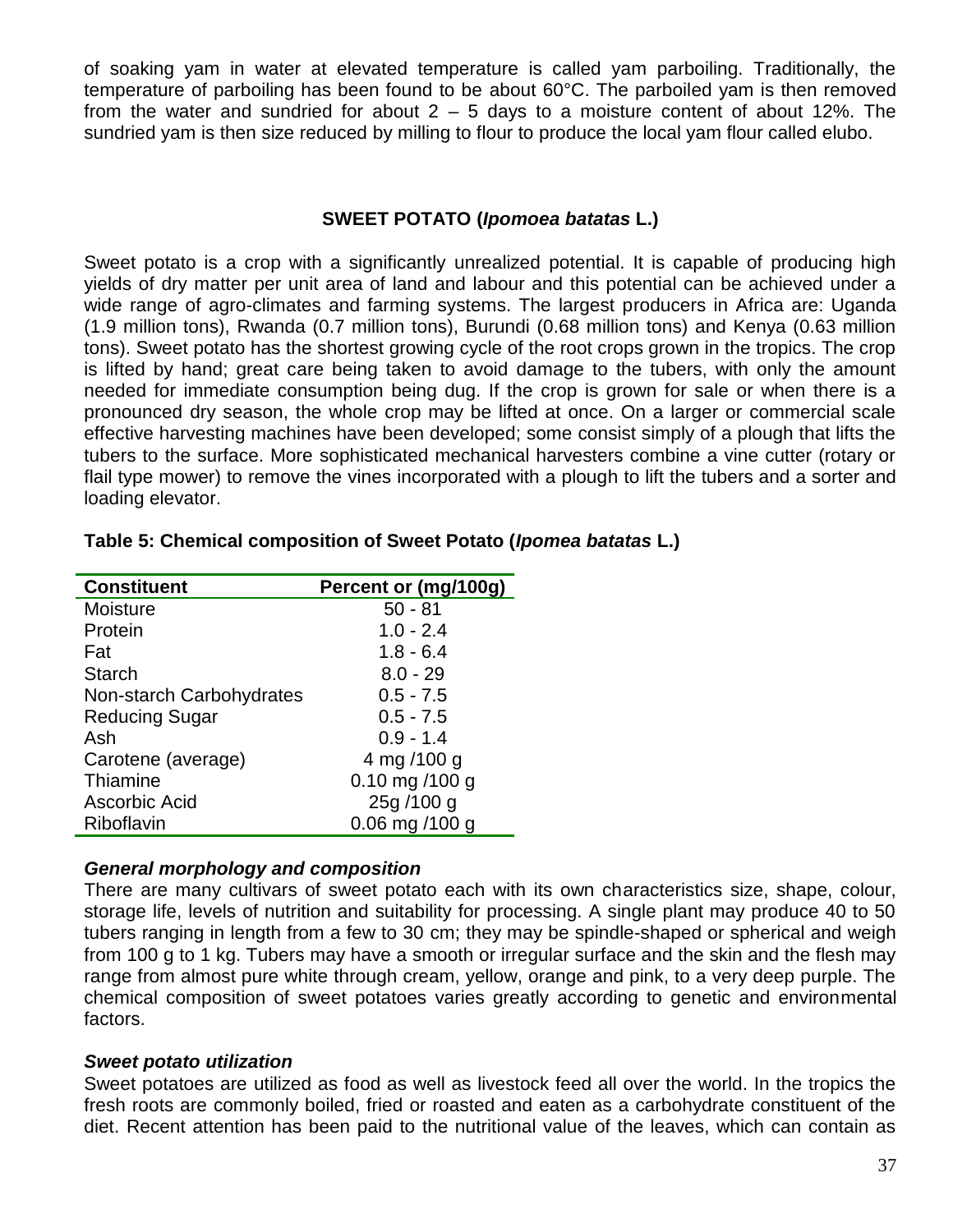much as 27% protein (dry basis). In Africa, both the roots and the leaves are consumed. In parts of East Africa tubers are sometimes sliced and sun-dried to produce chips, which are later ground into flour. In Northern Cameroon sweet potato plays an important role in rural food security; dried chips are stored for use during the hungry period when the stocks of the staples sorghum and millet are depleted. In Asia, particularly Japan, Taiwan and South Korea, sweet potato is widely used as animal feed. In the USA, one third of sweet potato production is dehydrated and processed for animal feed.

# **POTATO (***Solanum tuberosum* **L.)**

The potato originated in highland tropical areas of South America from where it was introduced into Europe towards the end of the 16th century. There the potato developed as a temperate crop before it was later distributed throughout the world, largely as a consequence of the colonial expansion of European countries. Late maturing potato varieties from temperate zones can usually be grown successfully in the tropics at high altitude (1, 200 m or more above sea level) down to areas at sea level where there is a marked cool season. In the tropics potatoes are harvested about four months after planting which results in higher yields, as compared to temperate climates where the main crop growing season can extend to six months. Main crop potatoes should not be harvested until they are fully mature, considered to be about two weeks after the tops have died off, at which stage the skin of the tuber is well set and be less prone to damage during harvesting. Early or "new" potatoes, which are harvested in an immature condition before the skins have set, can be easily damaged and do not store well or for long periods.

## *General morphology and composition of the potato tuber*

The potato is basically a swollen stem mainly composed of water (80%) making it a bulky commodity and one which responds strongly to its prevailing environment. In cross section there are four clearly distinguishable areas (Figure 18):

- i. **Skin or Periderm:** Usually thicker at the stem than at the bud end although the total skin thickness can vary substantially depending on variety and growing conditions. The skin can easily be removed in immature tubers but not when the tubers have reached full maturity. If the tuber tissue is wounded, the tuber is able to form a new layer of suberized cells, known as wound periderm. **Lenticels**, which are a circular group of suberized cells, are formed in the periderm and are essential for the respiration of the tuber since the skin is almost impermeable to CO<sub>2</sub> or O<sub>2</sub>. **Potato eyes** (effectively buds on the stem), the bud and stem **ends** are also present on the periderm surface.
- ii. **Parenchyma tissue**. Composed of cells of the cortex and the perimedullary zone. It represents the major part of the tuber and contains starch grains as reserve material.
- iii. **The ring of vascular bundles**. When the tuber is cut lengthwise part of the vascular tissue is revealed as a ring, known as the xylem.
- iv. **The medullar rays and medulla**. Also known as the pith.

The chemical composition of potatoes is very variable and is greatly influenced by variety, environment and farming practices. Starch constitutes 65% to 80% of the dry weight of the tuber. Potatoes are also an important source of protein, iron, riboflavin and ascorbic acid. An average range of composition is given in Table 5.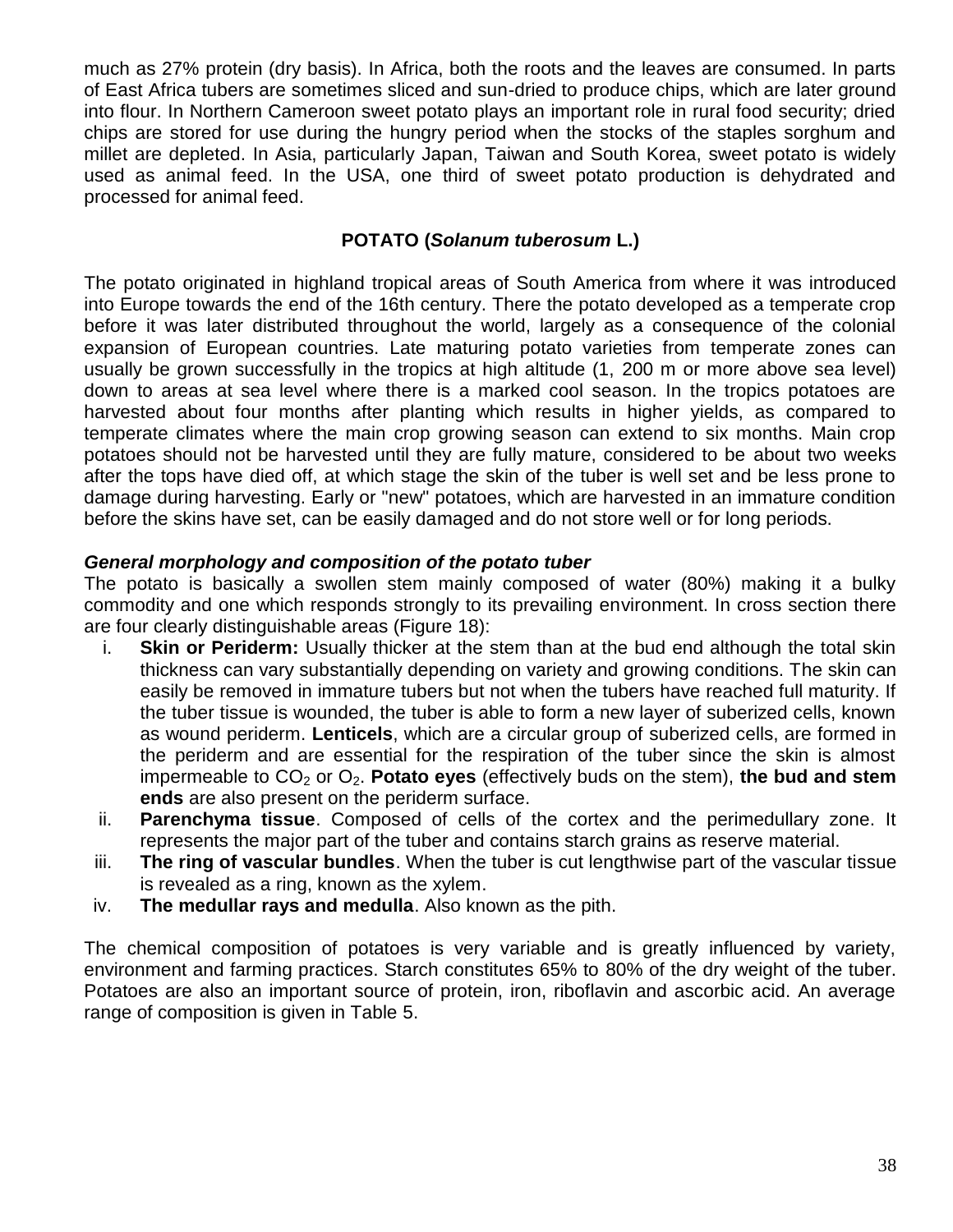

**Figure 18: Diagram of a longitudinal section of a potato tuber**

| <b>Constituents</b>      | Percentage (wb)  |
|--------------------------|------------------|
| Moisture                 | $50 - 81$        |
| Protein                  | $1.0 - 2.4$      |
| Fat                      | $1.8 - 6.4$      |
| <b>Starch</b>            | $8 - 29$         |
| Non-starch Carbohydrates | $0.5 - 7.5$      |
| Reducing Sugar           | $0.5 - 2.5$      |
| Ash                      | $0.9 - 1.4$      |
| Carotene (average)       | 4 mg /100 g      |
| Thiamine                 | $0.10$ mg /100 g |
| Riboflavin               | 0.06 mg /100 g   |
| Ascorbic Acid            | 12 mg /100 g     |

**Table 6: Average constituents of Potato (***Solanum tuberosum* **L.)**

## *Glycoalkaloids in potato (Solanin)*

When potato tubers are exposed to light during harvesting, handling and marketing a green colour will develop in the periderm and in the outer parenchyma cells of the cortex caused by the synthesis of chlorophyll which causes a bitter taste. Also bitter-tasting and resulting from exposure is a substance which is attributed to the formation of glycoalkaloids but the formation of chlorophyll and glycoalkaloids are independent processes. The glycoalkaloids content of potato tuber varies between 210mg/100g (fresh weight). The highest levels of glycoalkaloids are found in the periderm and cortex; hence about 60% will be removed by peeling. Potatoes containing amounts greater than 1mg/100g are generally considered unsuitable for human consumption.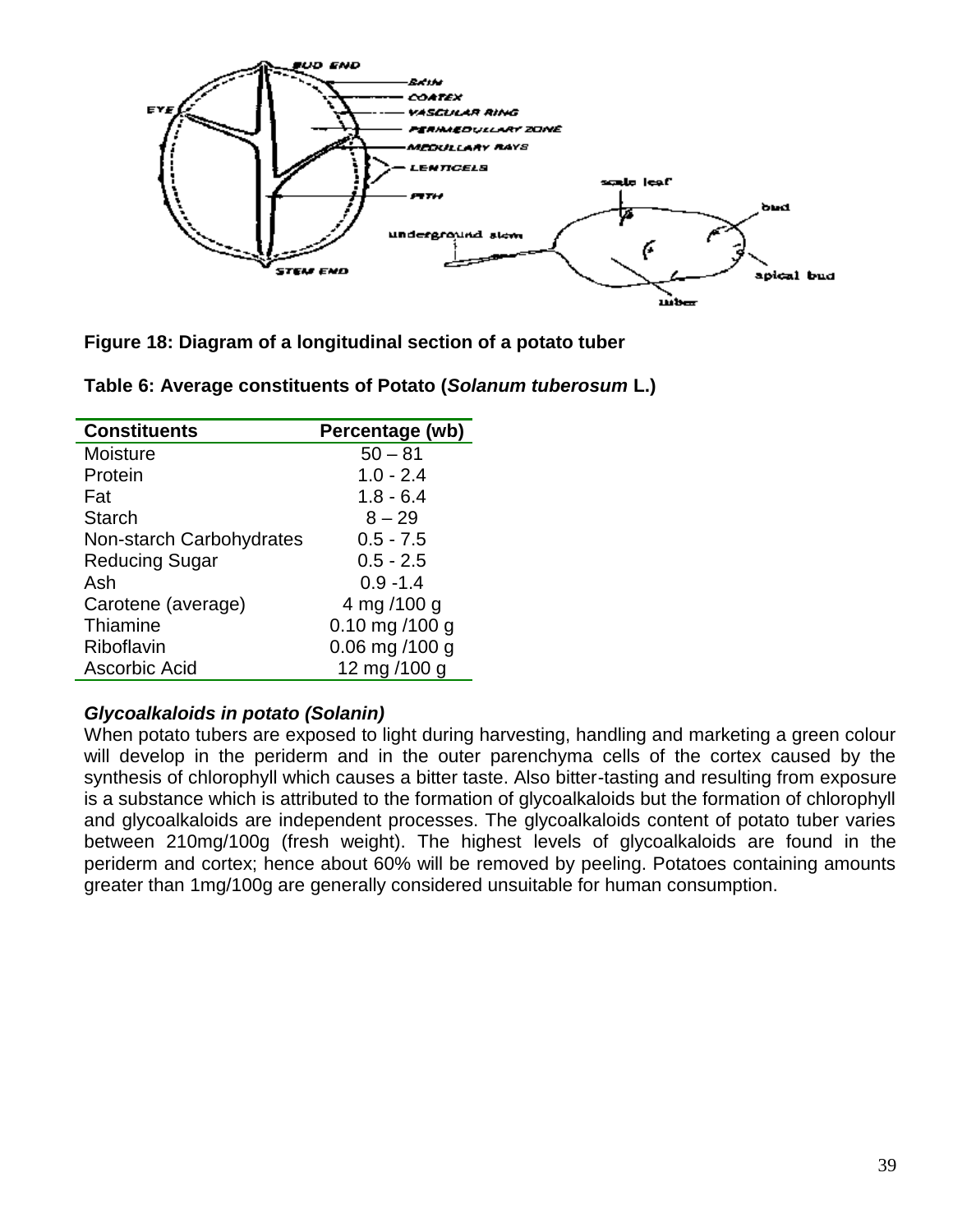# **COMPOSITE FLOUR TECHNOLOGY**

Composite flour is defined as that which contains wheat flour and one or more non-wheat flours from indigenous cereals, roots, tubers, legumes or oilseeds mixed together for baking purposes. The wheatless mixture may also be used for preparing other local recipes. Currently, limits have been set for the maximum allowable level of wheat flour substitution with flours from other sources to between 10 and 30%, depending on the flour's origin and uses. The maximum allowable level of cassava flour or starch substitution into wheat flour for bread making in Nigeria stands at 10% as specified by the Standard Organization of Nigeria.

The use of composite flour (CF) in food product manufacture has recently assumed great relevance both in the developed and developing worlds due to some social, cultural, economic, agronomical and nutritional/health reasons. For example, the increasing incidence of celiac disease, which is an allergic reactions/intolerance to wheat gluten, has caused food markets to be filled with wheatless breads in Europe. Consumption of *missi rotti* from composite of wheat, Bengal gram and/or barley has been recommended for diabetic patients in India because it helps maintain blood glucose level. The trend towards partial replacement of wheat flour with flours from other plant sources in the developing worlds is mainly dictated by agronomic and economic reasons. Many developing countries have unfavourable agronomic/climatic conditions that cannot support cultivation of wheat. Therefore, partial replacement of wheat is one way of cutting down huge foreign expenses on wheat importation.

One of the most researched food applications of CF is in the production of baked products such as bread, cake, biscuits and pastas. It has been established from various studies that wheat substitution up to about 10-50% with other flours has been found to give acceptable bread, biscuits and cakes depending on the product, nature of the substitute flour and ingredients used.

## **BREAD MAKING TECHNOLOGY**

Bread dough is the visco-elastic mass produced when wheat flour is mixed basically with water while other ingredients like fat or butter, salt, sugar etc are added to present varieties in consumption. However, when some other flour are added to wheat flour, the solid mass gradually reduces its visco-elastic property as the level of substitution increase, producing what is called batter. The unique dough making property of wheat flour is due to the presence of gluten, a sulphur containing protein that causes the visco-elastic behavior of dough. There are two major ways of making bread dough:

**(1) Straight dough process:** In this process all the ingredients are mixed together at one time and the dough is allowed to rise. This process takes place in the presence of yeast. The dough then passes through seven further steps namely, kneading, rising, kneading, molding, rising, baking and cooling before it is turned to edible bread.

**(2) Sponge and dough process:** In this process only half of the amount of flour is used at first with practically all the liquid and leavening agents (yeast, or cereal or vegetable water). This dough is allowed to rise very slowly and for long time (6 to 10h). The remaining flour and liquid are mixed to make separate dough which is later mixed with the raised dough. The mixture is then handled as in the straight dough process. This process is especially suitable for small bakeries where there are no mechanical mixers. It allows baker some rest and gives excellent flavour development if properly executed.

Over the years, there have been several developments in the baking industries on the method used in dough development. A typical example is that of Chorleywood Bread Process (CBP). The process was developed in 1961 by the *Flour Milling and Baking Research Association at Chorleywood* and is now used to make 80% of the world's bread. CBP uses low protein wheats combined with chemical improvers and intense mechanical working of the dough using high